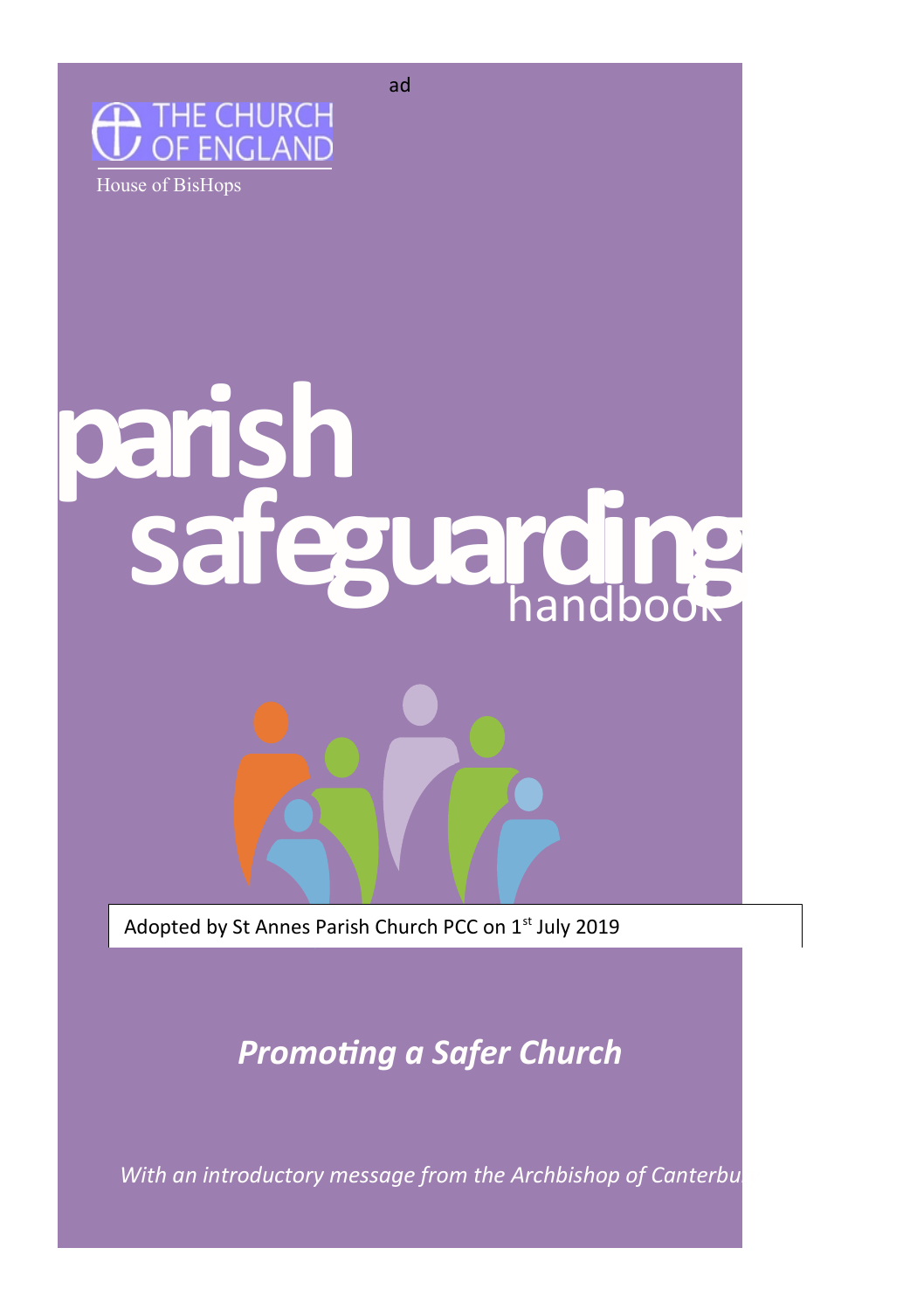**'The Church of England is called to share the good news of God's salvation through Jesus Christ. The life of our communities and institutions is integral to how we address this task. The good news speaks of welcome for all, with a particular regard for those who are most vulnerable, into a community where the value and dignity of every human being is affirmed and those in positions of responsibility and authority are truly trustworthy. Being faithful to our call to share the gospel therefore compels us to take with the utmost seriousness the challenge of preventing abuse from happening and responding well where it has.'**

> **From 'Promoting a Safer Church', The Church of England's Safeguarding Policy Statement**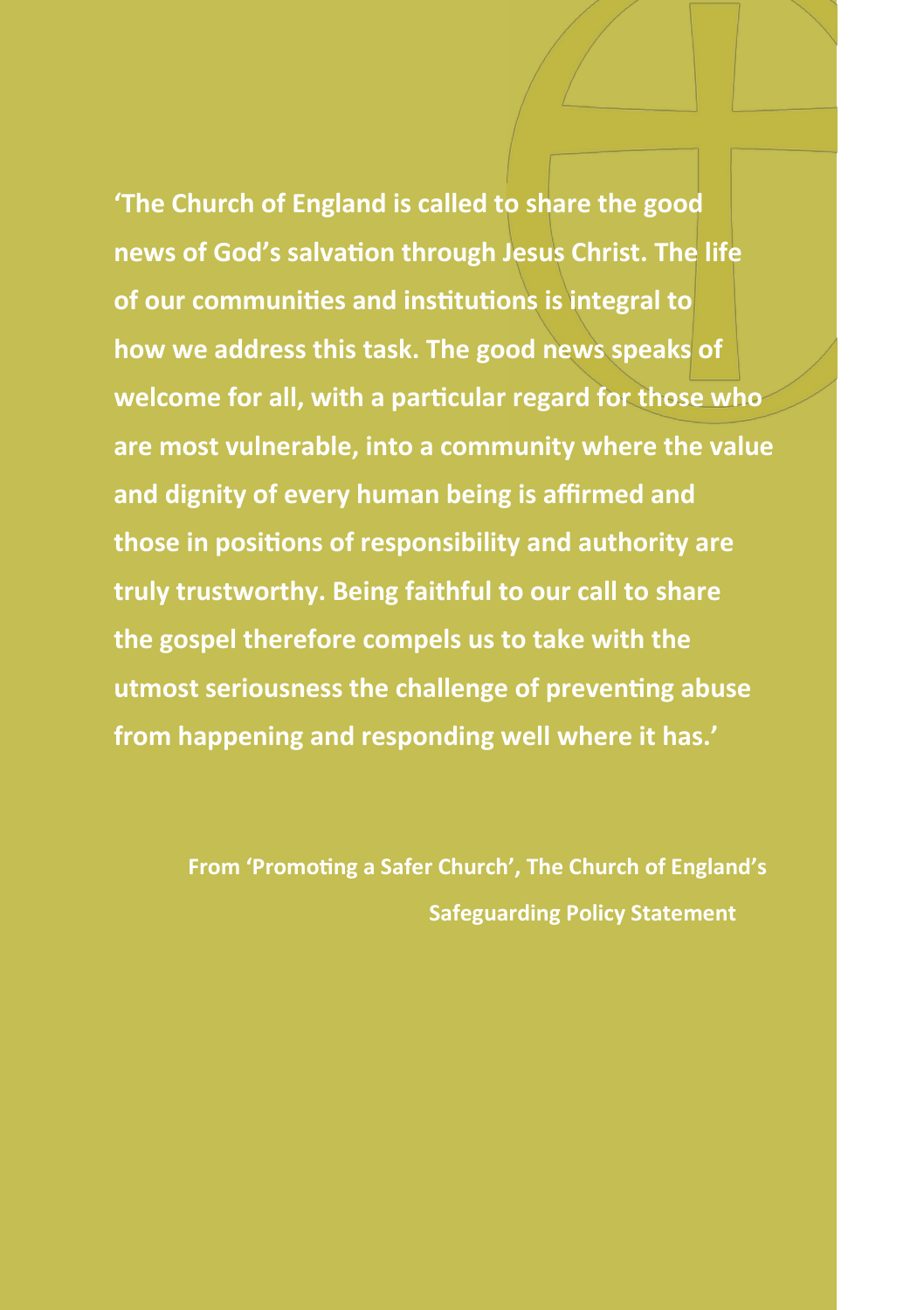# Message from the Most Revd and Rt Honourable Justin Welby, Archbishop of Canterbury

#### **Dear Colleagues**

Safeguarding is at the heart of our Christian faith. We are all made unique and in the image of God. Jesus came that we might have life and have it in abundance (see John 10.10).

'Safeguarding' means the action the Church takes to promote a safer culture in all our churches. In order to achieve this we need to do a lot of hard work. We will promote the welfare of children, young people and adults. We will work to prevent abuse from occurring. We will seek to protect those who are at risk of being abused and respond well to those who have been abused. We will take care to identify where a person may present a risk to others, and offer support to them whilst taking steps to mitigate such risks.

The Church will take appropriate steps to maintain a safer environment for all. In order to do this we must be obedient to Christ who placed a child in the midst of his disciples and encourages us all to be childlike in our faith (see Matthew 18.1-5). So we must practise fully and positively a ministry to all children, young people and adults, and respond sensitively and compassionately to their needs in order to help keep them safe from harm.

This Parish Handbook aims to further strengthen the Church's approach to safeguarding by bringing into one place the safeguarding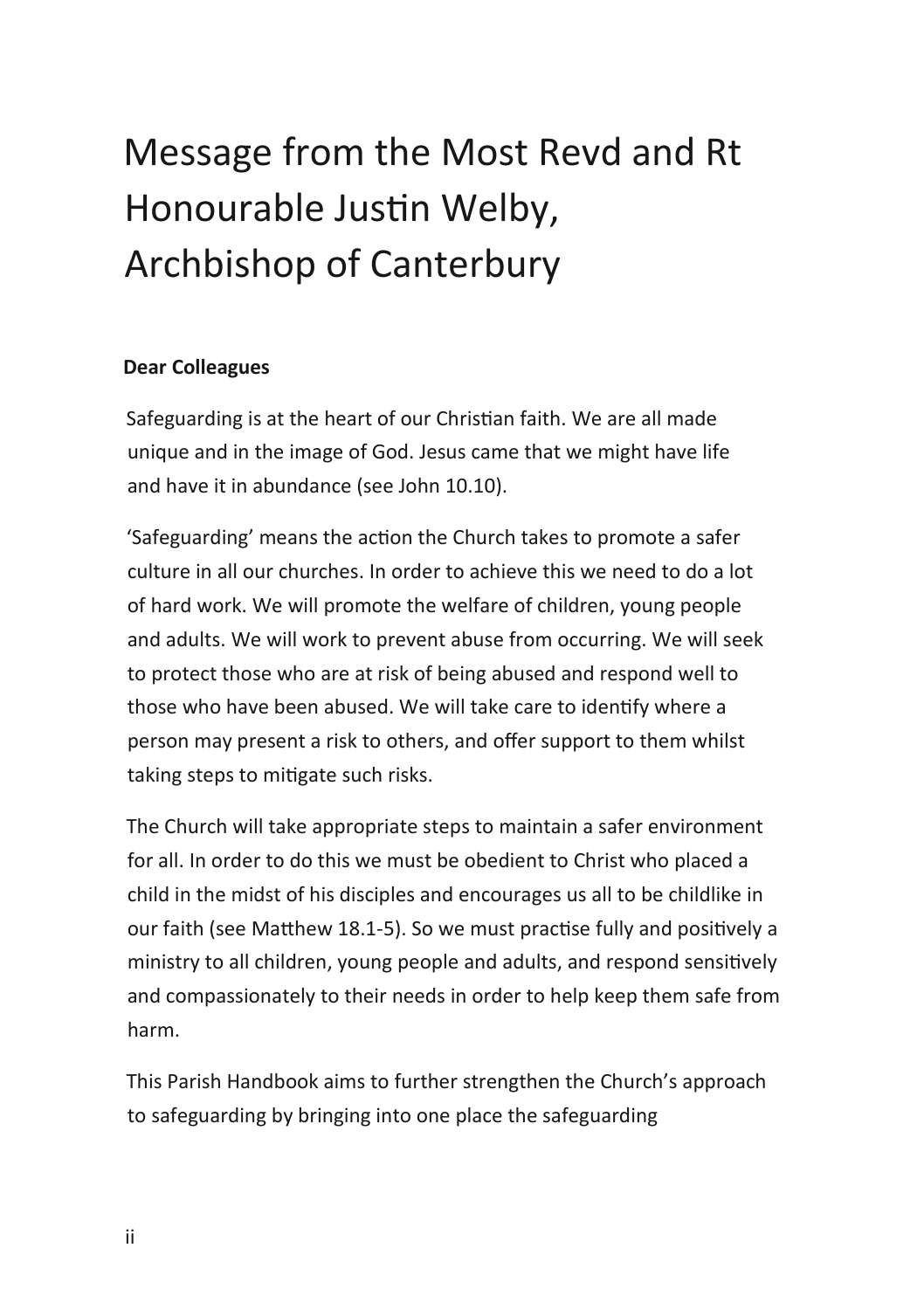responsibilities for parishes as outlined in the House of Bishops' Safeguarding Policy and Practice Guidance. It has been designed to support the day-to-day work of all parishes in relation to safeguarding and those who have a key role to play with children, young people and adults who may be vulnerable.

It is complemented by a pocket safeguarding guide, a contact safeguarding card and a Parish Safeguarding Resource Pack that offers a range of model templates and good practice reference material.

It has been informed by best practice in faith organisations and the safeguarding sector. I want to thank very much all those who were involved in the work and all those who contributed to the consultation process and offered their helpful and informed views.

The House of Bishops commends this practice guidance for use by all parishes, particularly the safeguarding lead on the Parochial Church Council, clergy, Parish Safeguarding Officers, licensed lay ministers and leaders of parishes who work with children, young people and vulnerable adults.

I hope that this Handbook and complementary guides and templates will contribute greatly to promoting a safer culture and building good safeguarding practice in your parish church.

I hold in my prayers all who are directly involved in this crucial work and let us all pray that we may strive to be a safe church for all.

Yours in Christ's fellowship,

Archbishop Justin Welby Church House Publishing Church House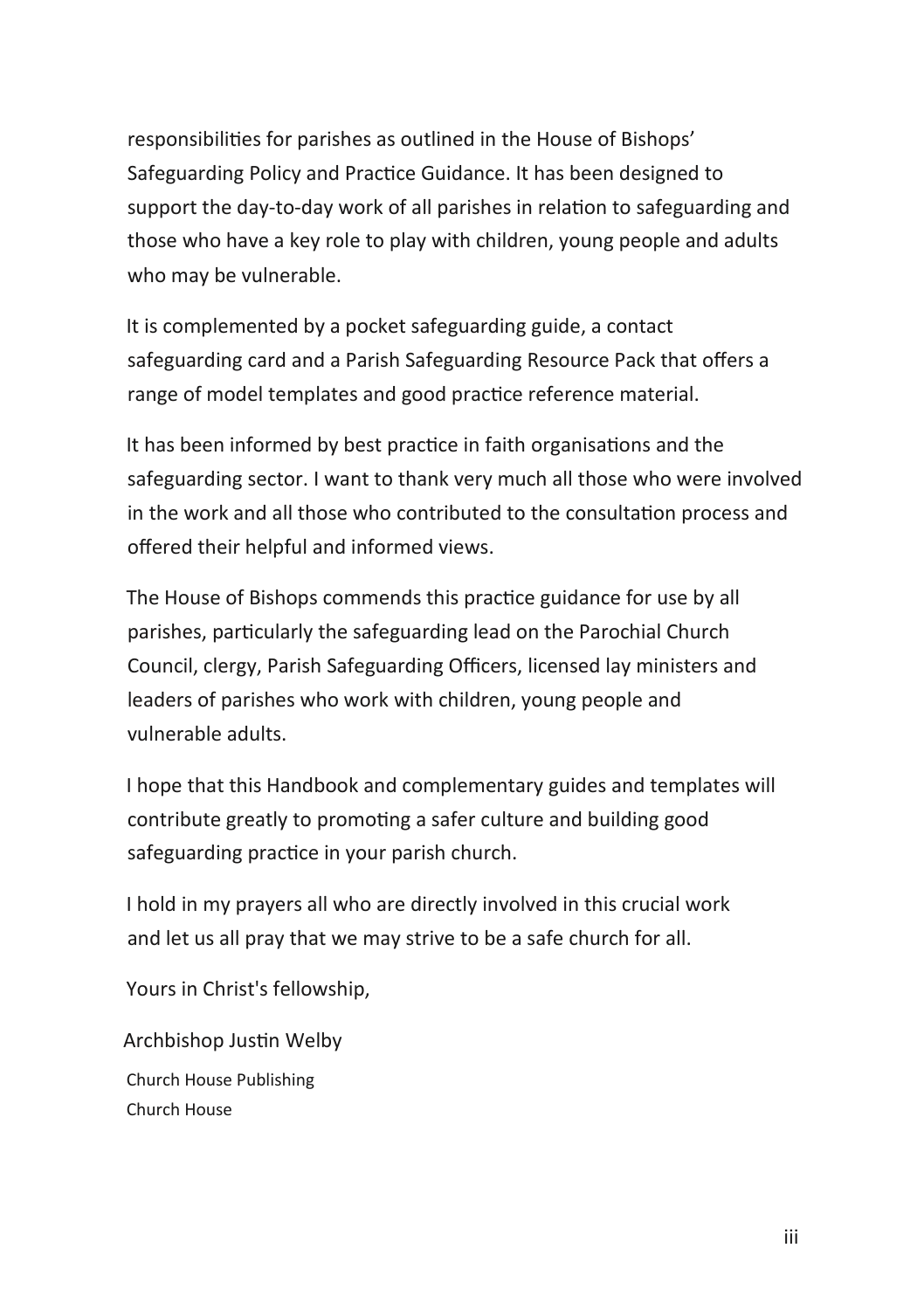Great Smith Street London SW1P 3AZ www.chpublishing.co.uk

Parish Safeguarding Handbook ISBN 978 0 7151 1138 3

Published 2018 for the House of Bishops of the Church of England by Church House Publishing

Copyright © The Archbishops' Council 2018

All rights reserved. Other than copies for local, non-commercial use by dioceses or parishes in the Church of England, no part of this publication may be reproduced or stored or transmitted by any means or in any form, electronic or mechanical, including photocopying, recording, or any information storage and retrieval system, without written permission which should be sought from the Copyright Administrator, The Archbishops' Council: copyright@churchofengland.org

Design and typesetting by Fordesign

Printed in the UK by Core Publications

### **Contents**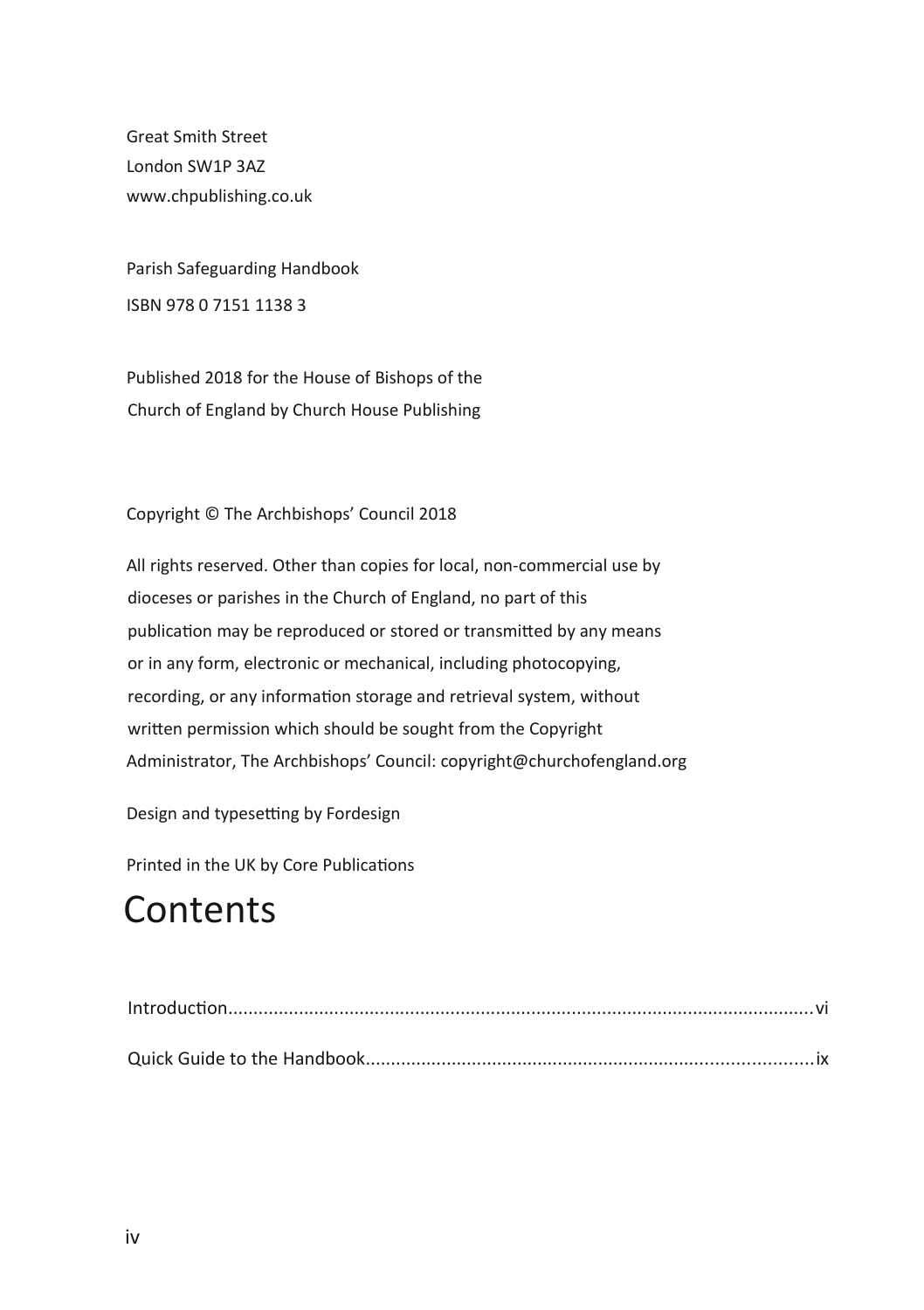| 1.  | 1                                                                                                                                     |
|-----|---------------------------------------------------------------------------------------------------------------------------------------|
| 2.  | What can a Parish Expect from the<br>$Diocese?$<br>5                                                                                  |
| 3.  |                                                                                                                                       |
|     |                                                                                                                                       |
|     | . 10                                                                                                                                  |
| 5.  | Safer<br>13<br>.                                                                                                                      |
| 6.  | Safeguarding<br>16                                                                                                                    |
| 7.  | Responding Promptly to Every Safeguarding Concern or Allegation<br>18                                                                 |
| 8.  | Caring Pastorally for Victims/Survivors of Abuse                                                                                      |
|     | and Affected                                                                                                                          |
| 9.  | Caring Pastorally for Church Officers who are the Subject of Concerns or<br>Allegations of Abuse                                      |
|     | 31                                                                                                                                    |
| 10. | Responding to Those who May Present a Known Risk to Children,<br>Young People or Vulnerable Adults within a Christian Congregation 34 |
| 11. | 39<br>. .                                                                                                                             |
| 12. |                                                                                                                                       |
|     | 47 13.<br>.                                                                                                                           |
|     | 52                                                                                                                                    |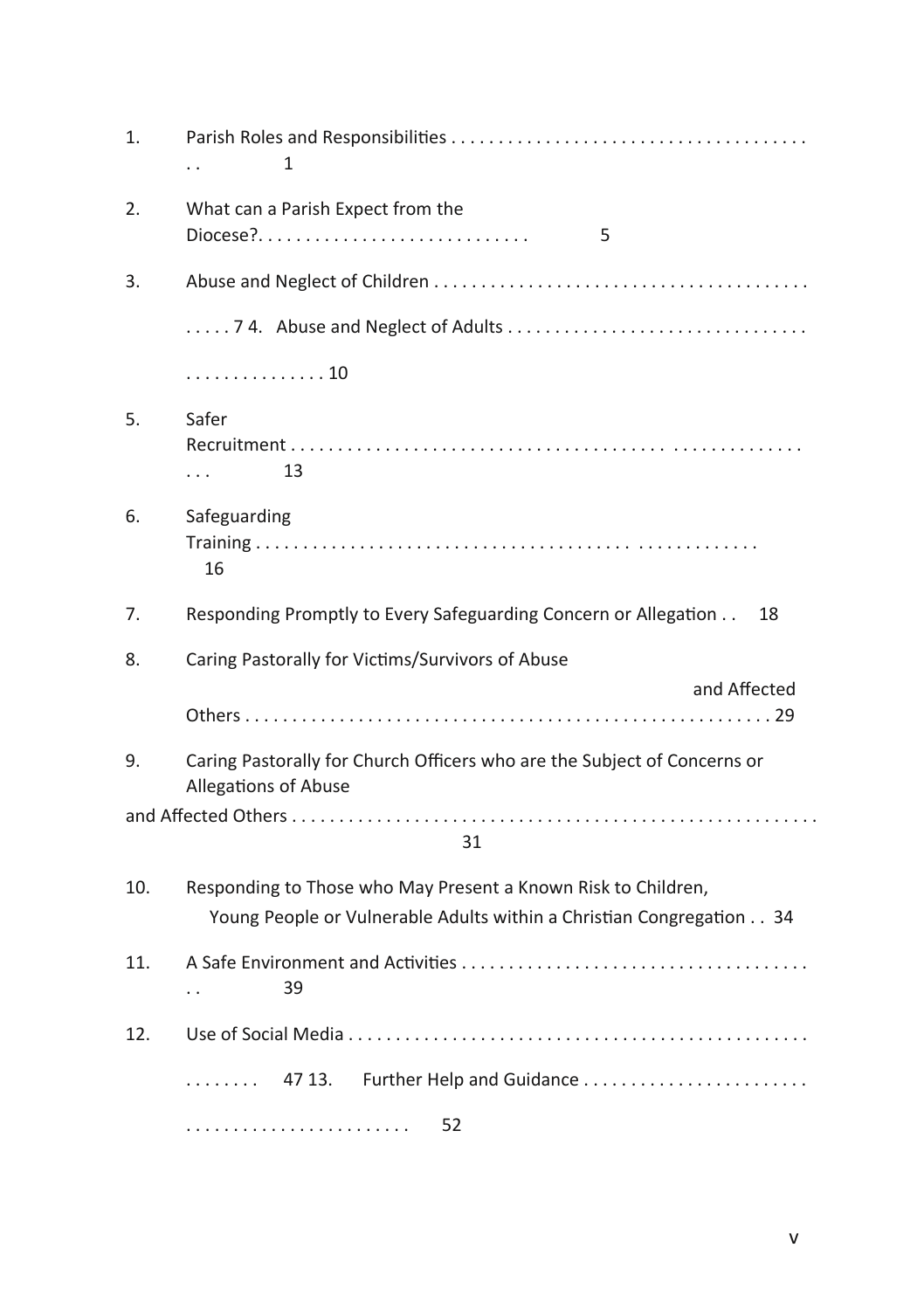| Appendix - Further Information on Vulnerable Adults |    |
|-----------------------------------------------------|----|
|                                                     | 54 |
|                                                     |    |
| .                                                   | 55 |
|                                                     |    |
|                                                     |    |

### <span id="page-6-0"></span>Introduction

- The handbook brings into one place the key safeguarding responsibilities for parishes that are outlined in the House of Bishops' Safeguarding Policy and Practice Guidance. It is not exhaustive but is designed to support the day-to-day safeguarding work of parishes. The handbook signposts to more detailed guidance that can be accessed as required.
- The handbook is aimed at all those who have a key role to play with children, young people<sup>1</sup> and adults in a parish. This is envisaged to be predominantly the incumbent and the Parish Safeguarding Officer but will be dependent on the size of the parish and the number of other roles it may have. Section 1 is specifically aimed at the incumbent and those that chair and/or are the safeguarding lead<sup>2</sup> on the Parochial Church Council. Sections 10, 11 and 12 are specifically aimed at

leaders of the parish's work with children, young people and adults.  $\bullet$ The handbook is complemented by an A3 policy poster, a pocket safeguarding guide, a safeguarding contact card and a range of online parish safeguarding resources that offer model templates and good practice reference material. It is recommended that the pocket guide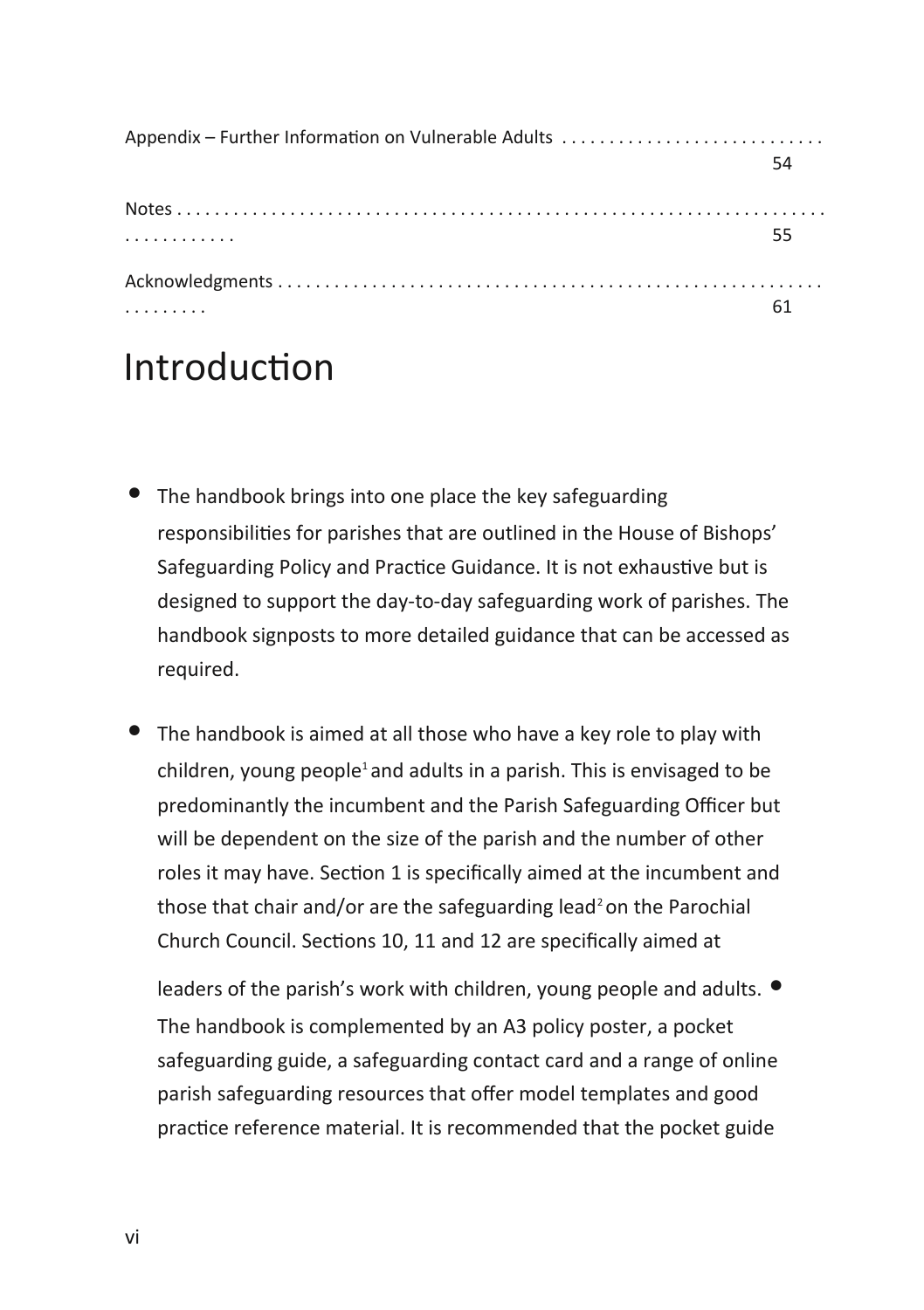is made available to all those in the parish who have a role with children, young people and adults, including volunteers. The safeguarding contact card is an additional quick guide that is also available to all involved in the parish. It is ultimately up to local determination how to use the pocket guide and contact card.

- For parish churches that share a Parish Safeguarding Officer, the handbook may also be used as a joint Parish Safeguarding Handbook.
- It is hoped that the use of the handbook and complementary material will contribute greatly to promoting a safer culture and building good safeguarding practice in a parish church.
- Please see the House of Bishops' Glossary for information on the language and terminology used in the handbook. • Please see the appendix for more information on the term 'vulnerable adult'.
- The duty to have 'due regard' to guidance under section 5 of the Safeguarding and Clergy Discipline Measure 2016<sup>3</sup> applies to the handbook. It does not apply to the model templates and additional good practice reference material that have been offered to complement this handbook.
- In addition, failure to have due regard to House of Bishops' Safeguarding Policy and Practice Guidance may have direct consequences for the validity of your insurance.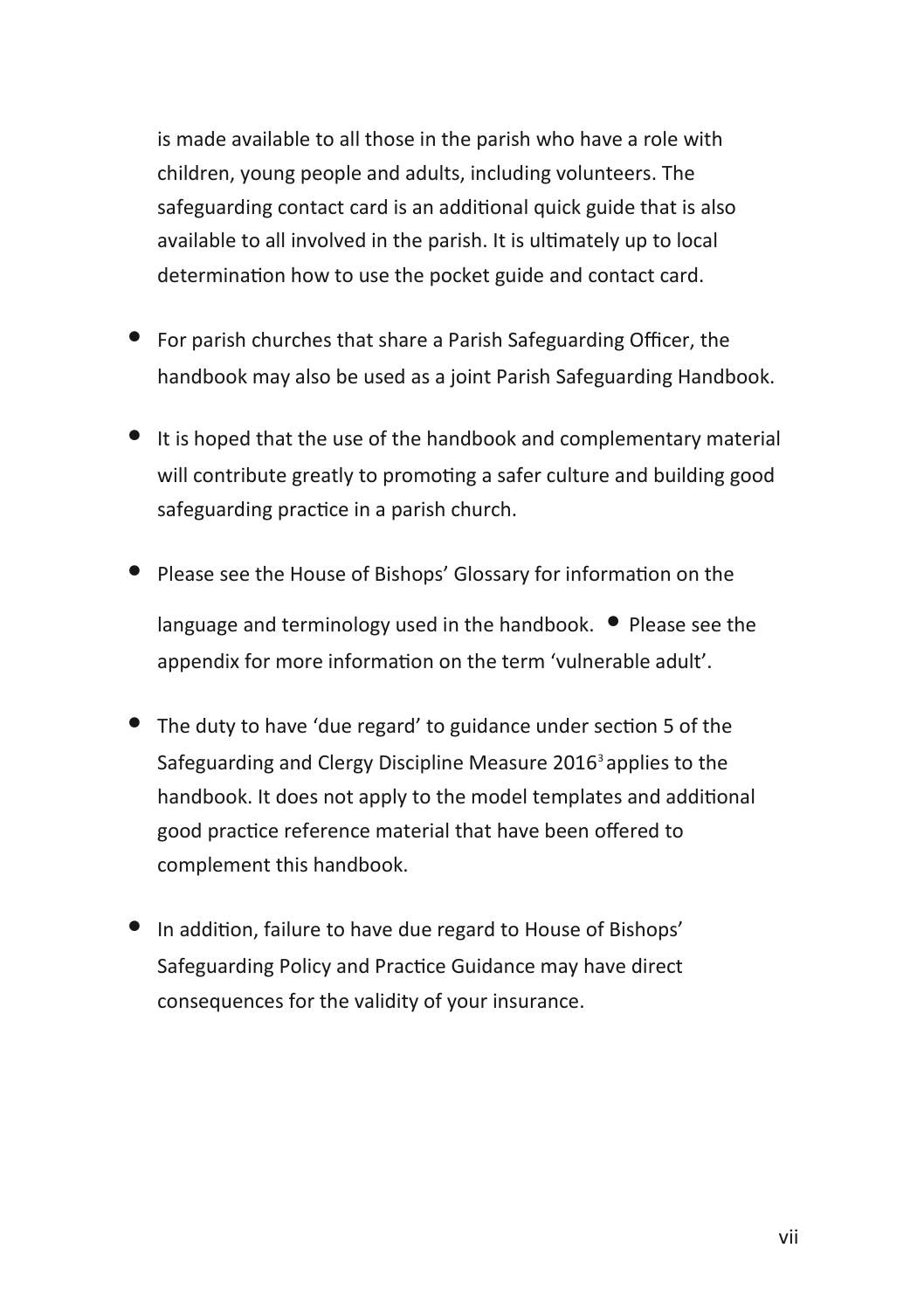• The most up-to-date version of the handbook will always be available on the Church of England website at www.churchofengland.org/safeguarding

#### **Key messages**

- The welfare of the child, young person and vulnerable adult is at all times paramount, and takes precedence over all other considerations.
- The Diocesan Safeguarding Adviser (DSA) must be consulted whenever a safeguarding concern of any kind arises in your parish.
- Safeguarding is part of our core faith and an integral feature of Christian life in our parish churches.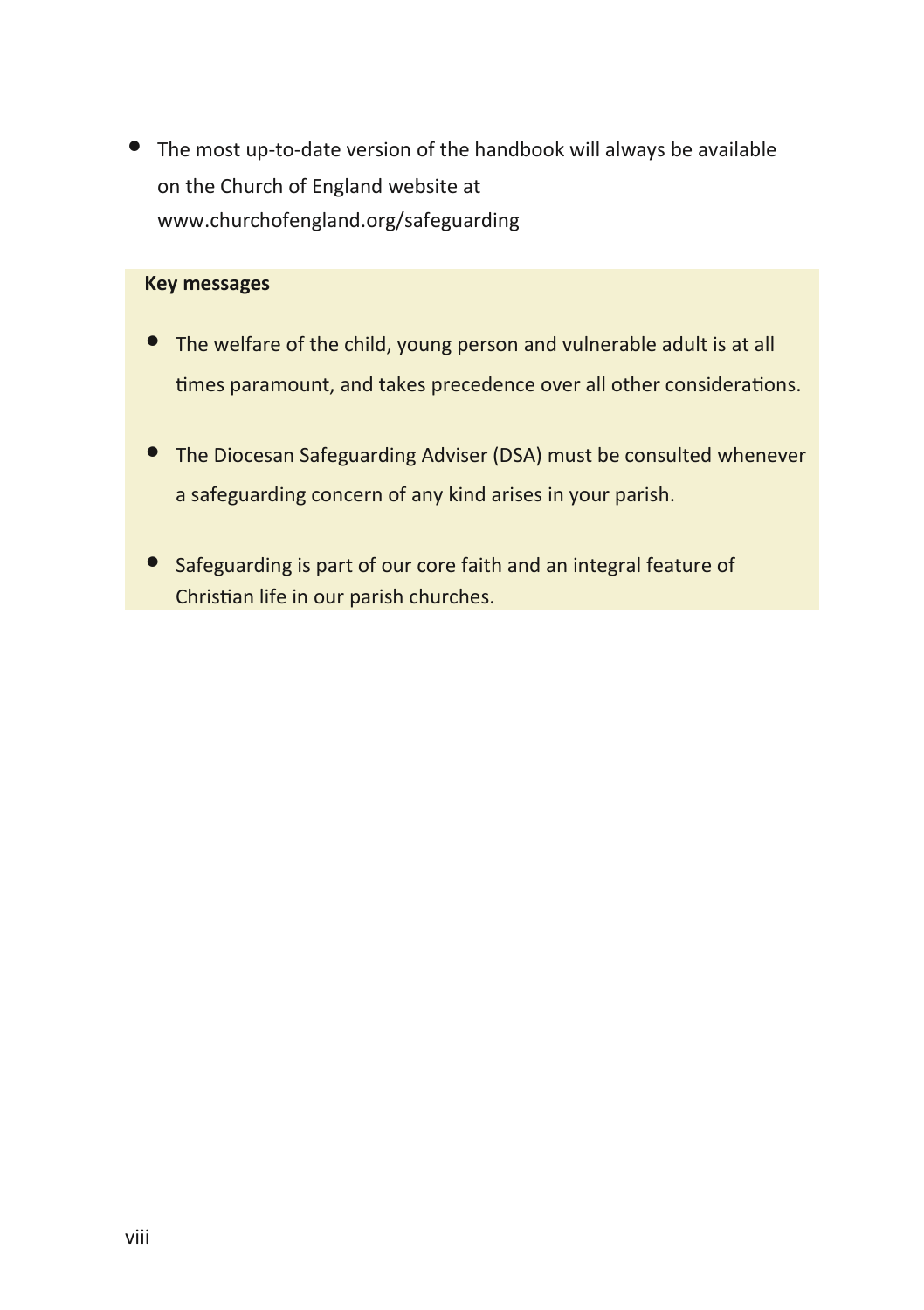This symbol appears next to resources and templates that are available online at www.churchofengland.org/ safeguarding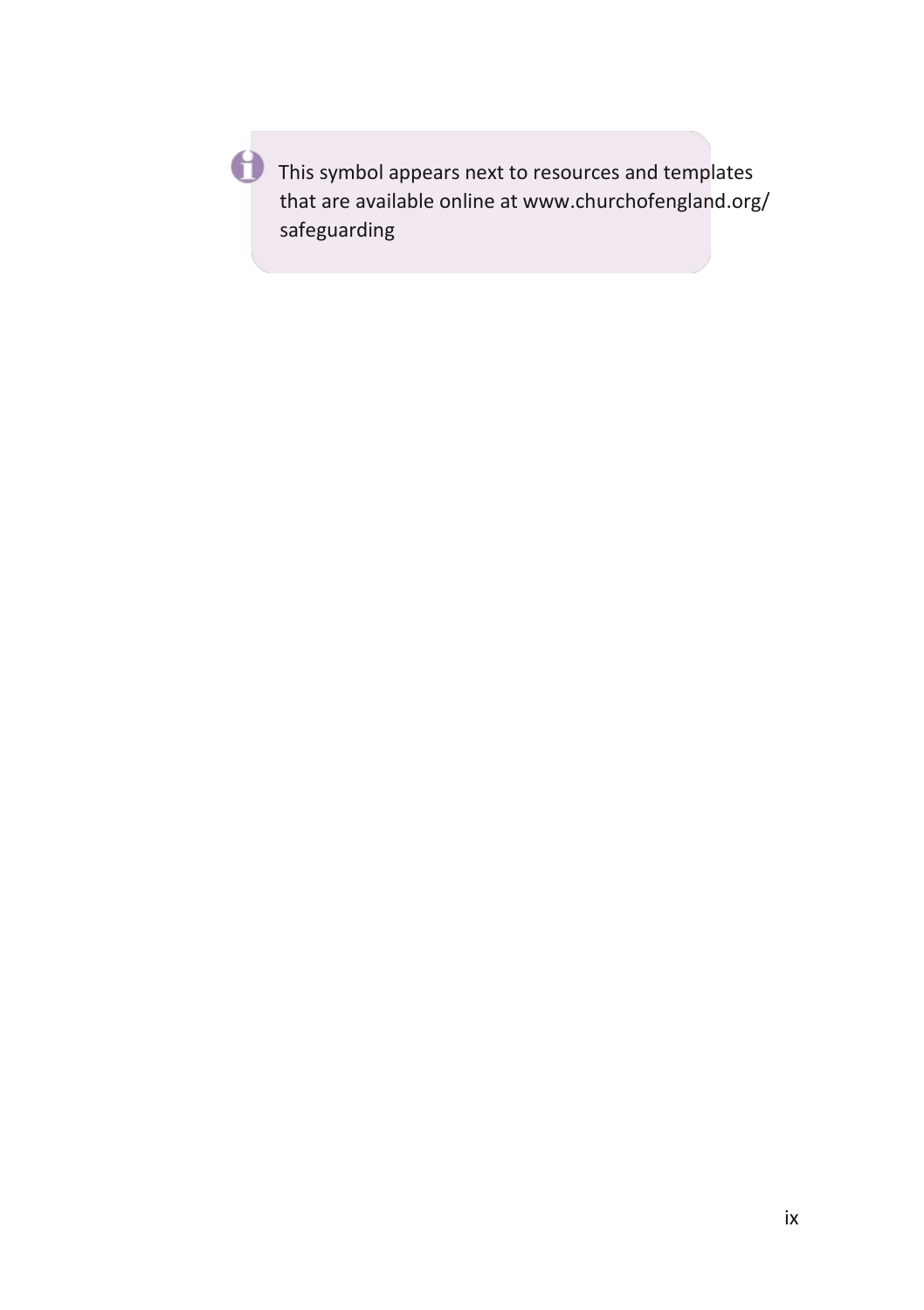# <span id="page-10-0"></span>Quick Guide to the Handbook

|                                                                     | Section       |
|---------------------------------------------------------------------|---------------|
| What do a PCC and Incumbent need to have in place?                  | 1             |
| What support is available from a diocese?                           | $\mathcal{P}$ |
| What is child abuse?                                                | 3             |
| What is adult abuse?                                                | 4             |
| How does the parish ensure that all recruitment including           |               |
| volunteers is done safely?                                          | 5             |
| What safeguarding training am I expected to do?                     | 6             |
| What do I do if I have a safeguarding concern or allegation about   |               |
| a child or adult?                                                   | 7             |
| What do I do if I have safeguarding concerns about someone who      |               |
| has a role in the parish?                                           | 7.2           |
| How do I respond to a safeguarding disclosure?                      | 7.3           |
| Who can I share information with?                                   | 7.7           |
| How do we ensure that we support victims/survivors of abuse?        | 8             |
| What do I do if someone who attends church may be a risk to others? | 10            |
| What is expected of me if I have a role working with children or    |               |
| young people?                                                       | 11            |
| How do I run children's activities?                                 | 11.3          |
| What is expected of me if I have a role working with adults?        | 11            |
| What should I have in place to support good home visiting?          | 11.4          |
| How do I undertake an activity risk assessment?                     | 11.3          |
| Where can I find guidance on the use of social media?               | 12            |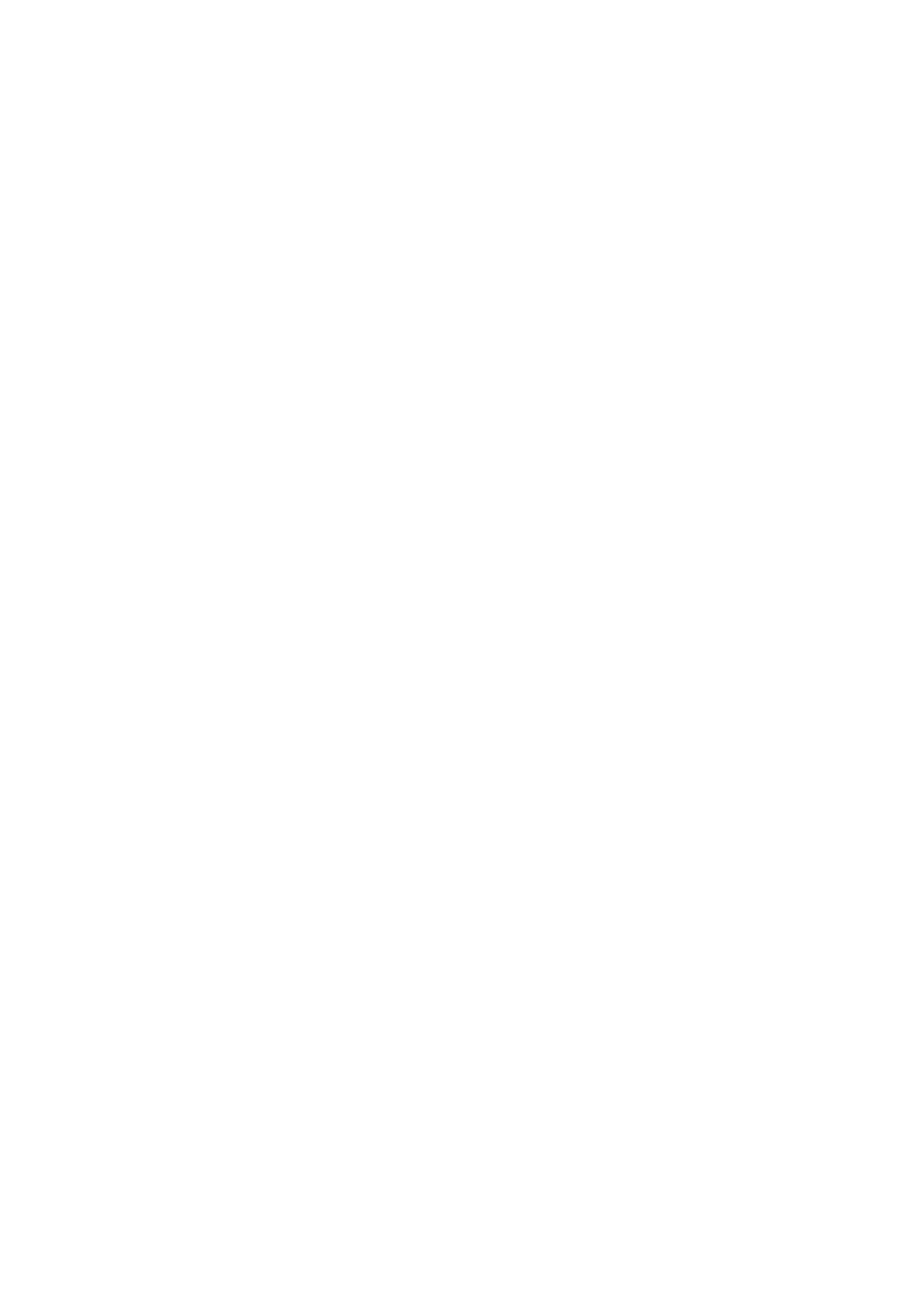# 1. Parish Roles and Responsibilities <sup>4</sup>

### **Parochial Church Council (PCC) and the incumbent**

The PCC is the main decision maker of a parish. Its members are clergy, church wardens<sup>5</sup> and others elected by the Annual Parochial Church Meeting (APCM) of the parish. The PCC and the incumbent have a duty of care to ensure the protection of the vulnerable in their church community. In terms of safeguarding, the incumbent and the PCC will:

#### **Adopt and implement**

- The House of Bishops' Safeguarding Policy 'Promoting a Safer Church' (see A3 poster or the Model Parish Safeguarding Policy<sup>6</sup>) ).
- Appoint An appropriately experienced<sup>7</sup>, named Parish Safeguarding Officer to work with the incumbent and the Parochial Church Council or join with other parishes to share a named Parish Safeguarding Officer<sup>8</sup> (see Model Parish Safeguarding Officer Role Description ).

#### **Safer recruitment, support and training**

• Have a policy statement on the recruitment of ex-offenders and ensure all those responsible for working with children, young people and vulnerable adults on behalf of the church are safely recruited (see section 5).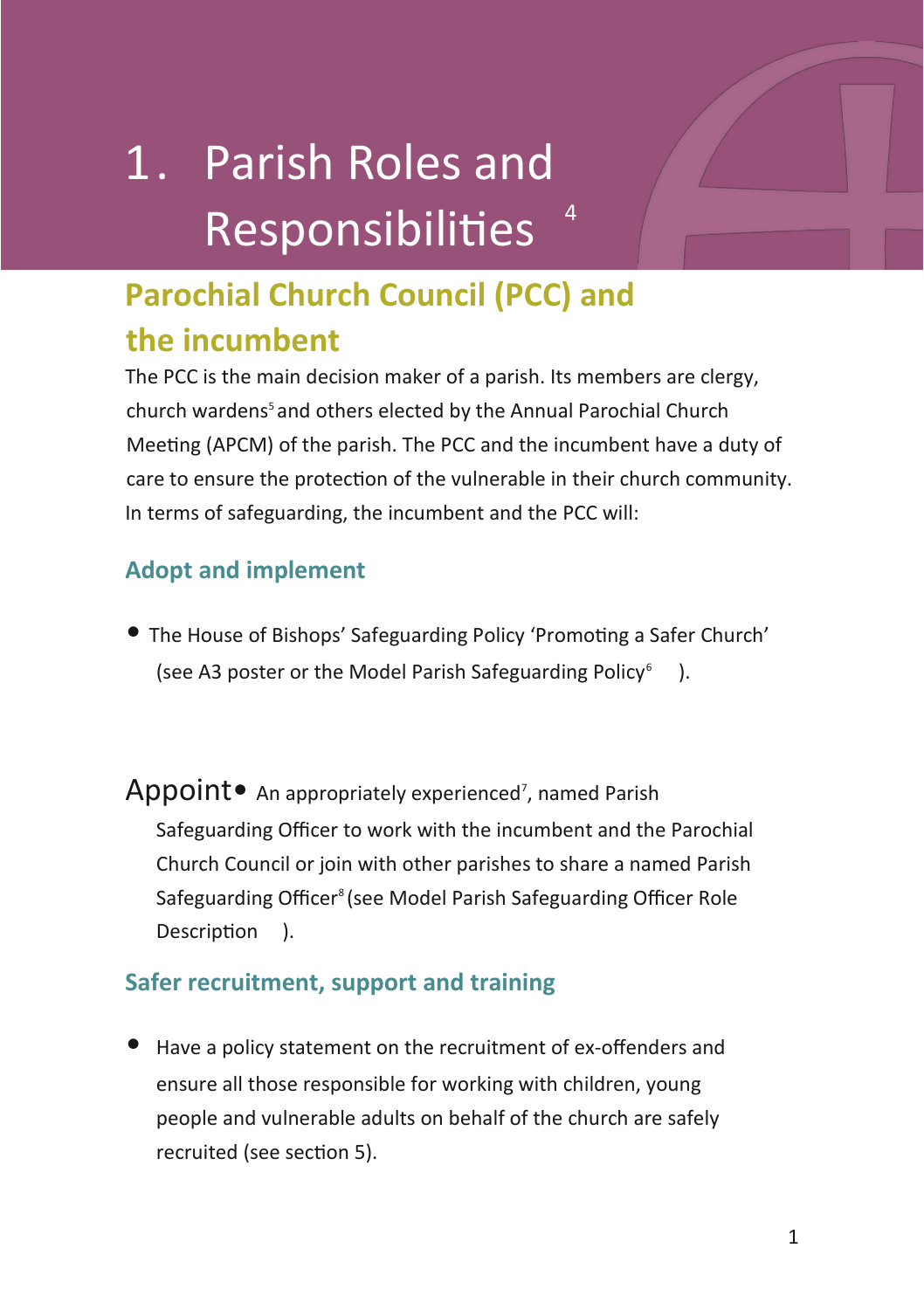- Ensure all church officers are aware of the safeguarding policy/guidance and are trained appropriately for their roles (see section 6).
- Provide appropriate insurance to cover for all activities undertaken in the name of the Parochial Church Council which involve children, young people and adults.

#### **Display**

- A formal statement of adoption of the House of Bishops' 'Promoting a Safer Church: Safeguarding Policy Statement'. This should be signed on behalf of the PCC.
- Ensure information is displayed about how to contact the DSA(s), Parish Safeguarding Officer and how to get help outside the church with child and adult safeguarding issues (see Model Safeguarding in Your Parish – Who's Who  $\qquad$ ).
- Ensure that safeguarding arrangements are clearly visible on the front page of the parish website<sup>9</sup>.

#### **Respond**

- Have a procedure in place to deal promptly with safeguarding allegations or suspicions of abuse (see section 7).
- Report all safeguarding concerns or allegations including those against church officers to the Parish Safeguarding Officer/ incumbent and the DSA (see section 7).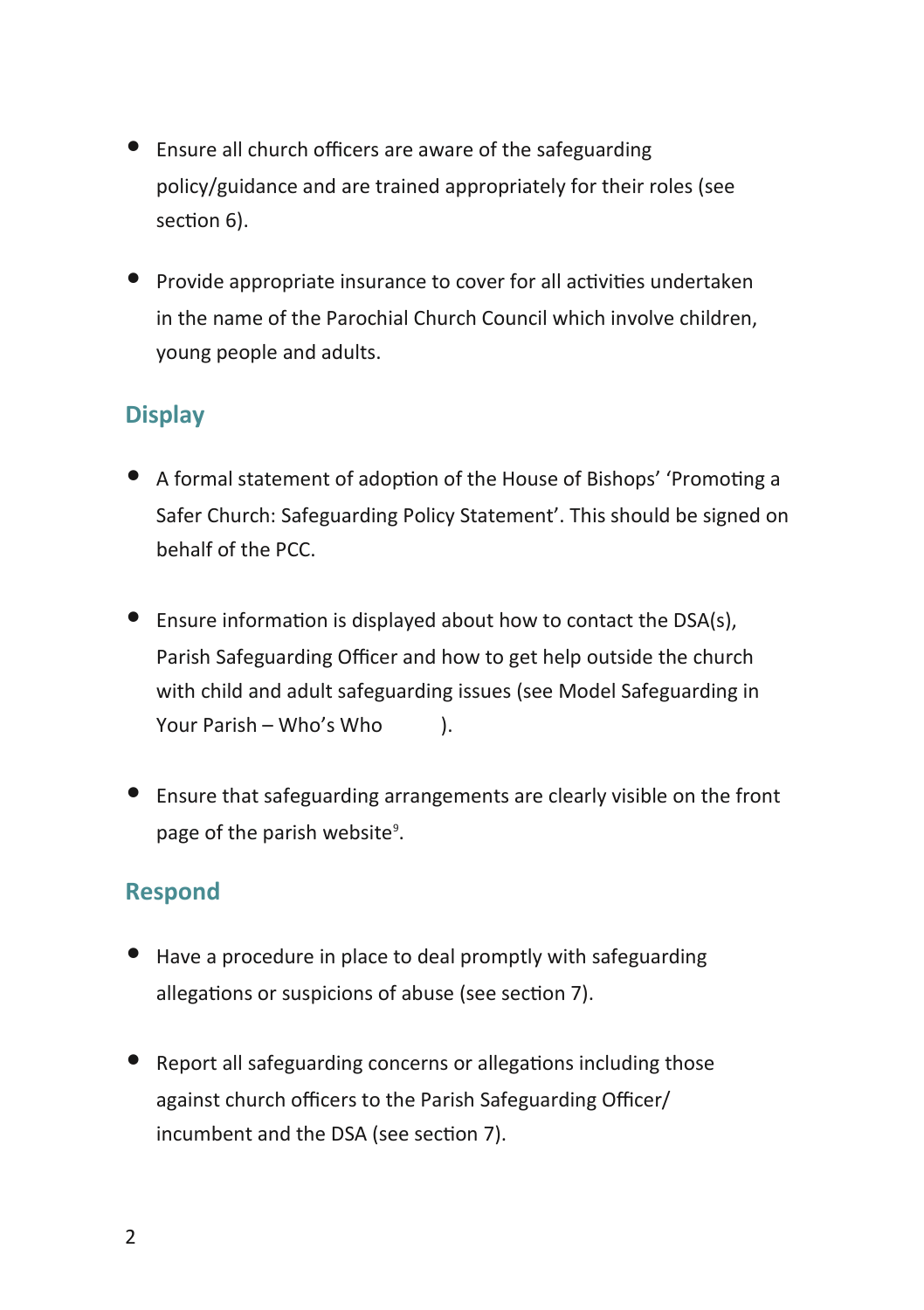- Ensure that known offenders or others who may pose a risk to children and/or vulnerable adults are effectively managed and monitored in consultation with the DSA (see section 10).
- Comply with all data protection legislation especially in regard to using (e.g. storing) information about any church officers and any safeguarding records.
- Ensure an 'activity risk assessment' is completed and reviewed regularly for each activity which is associated with either children or vulnerable adults and run in the name of the church (see Model Activity Risk Assessment Template ).

#### **Review and report progress**

• The PSO should regularly report on safeguarding in the parish.

Safeguarding should be a standing agenda item at each PCC meeting $^{10}$ . At the APCM the PCC should provide an annual report in relation to safeguarding. In the PCC's annual report will be a statement which reports on progress and a statement as to whether or not the PCC has complied with the duty to have 'due regard' to the House of Bishops' Safeguarding Policy and Practice Guidance.<sup>11</sup>

#### **Hire out church premises**

• Ensure an addendum to a hire agreement is always used when any person/body hires church premises (i.e. a church building or a church hall) for activity that involves children, young people or vulnerable adults<sup>12</sup>, for example a pre-school, youth group or mental health support group (see Model Safeguarding Provision for Church Premises Hire ).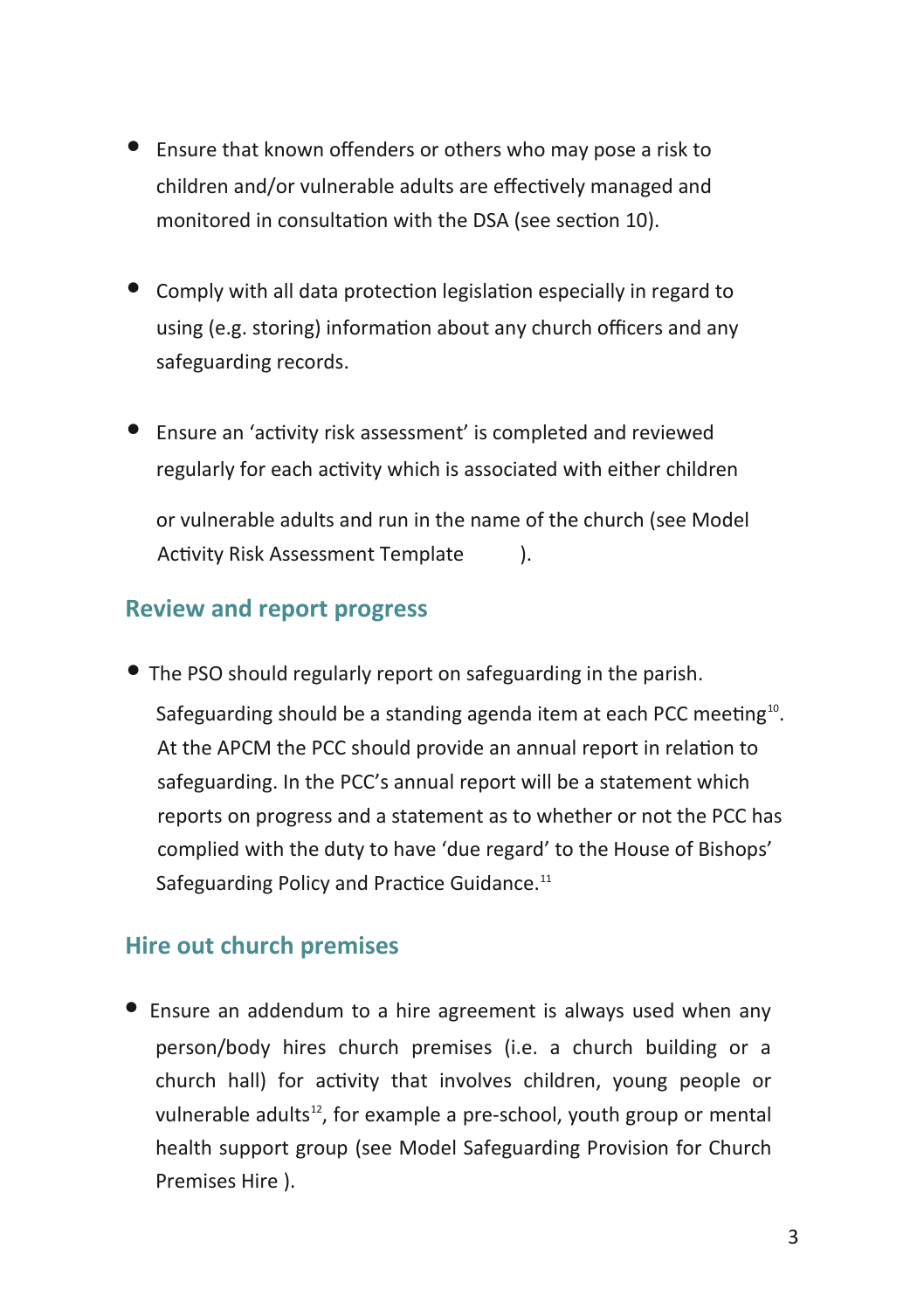#### **Working in an LEP**

• If working within Local Ecumenical Partnerships (LEPs), agree which denomination or organisation's safeguarding policy to follow, including where to seek advice in urgent situations in line with the practice guidance. This decision should be ratified both by the bishop and other appropriate church leaders in the partnership and shared with the DSA; in the event of a specific safeguarding concern, ensure that all the LEP partners are notified.

#### **During a clergy vacancy<sup>13</sup>**

• The PCC must, working with the church wardens, ensure that all information about safeguarding matters is securely stored before passing the information on to the new incumbent. The departing incumbent must give the safeguarding information to the Parish Safeguarding Officer who can pass the information on to the new incumbent when he/she takes up his/her new role.

#### **Assurance check**

Assess your parish's safeguarding arrangements, identify strengths and areas that need further work by using the Parish Safeguarding Checklist . In addition, the diocese may also have its own parish safeguarding audit format.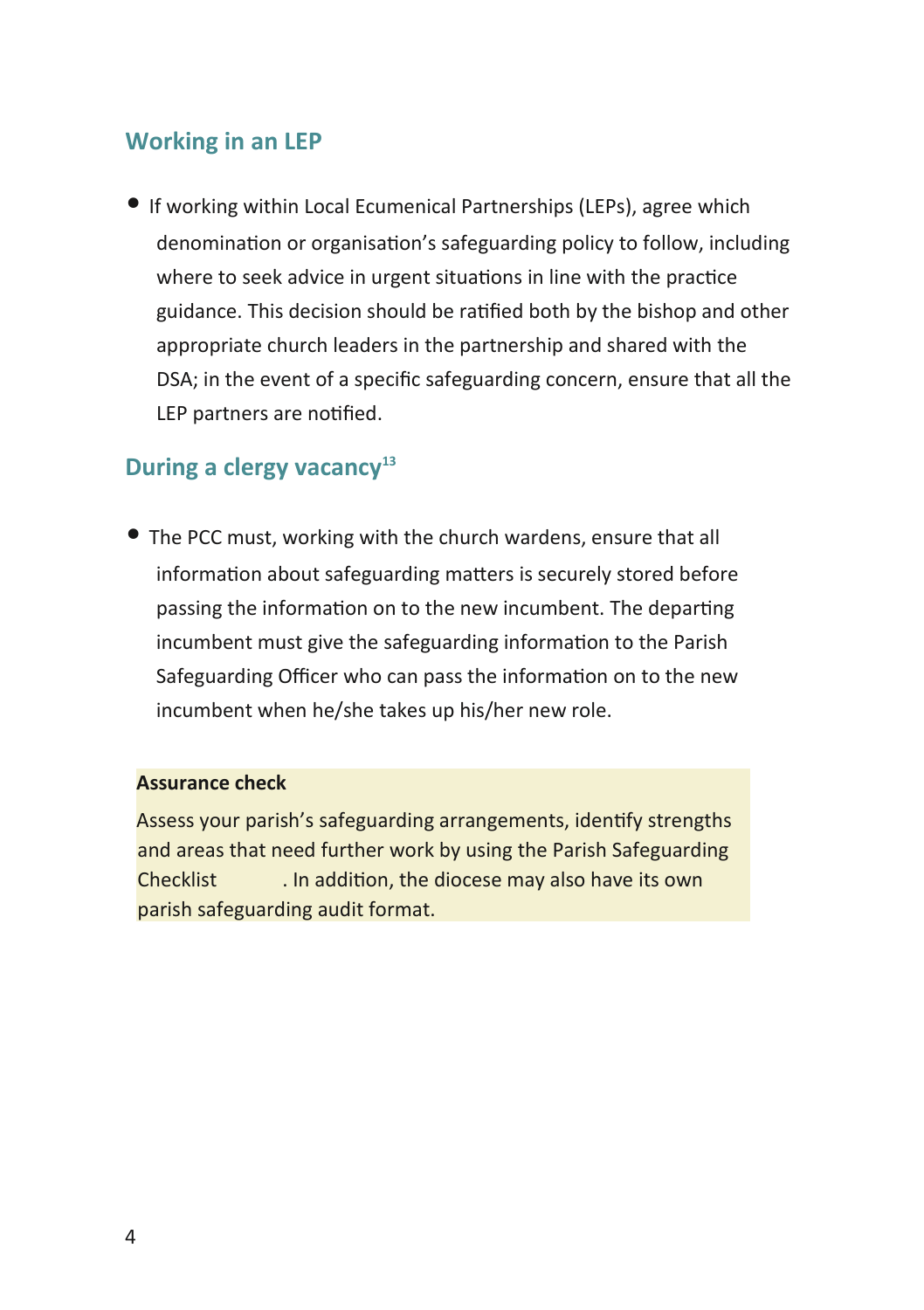# 2. What can a Parish Expect from the Diocese?

#### **Safeguarding policy and guidance**

The diocese is responsible for supporting parishes in implementing the House of Bishops' Safeguarding Policy and Practice Guidance. This includes arrangements to monitor the quality of safeguarding arrangements in parishes.

#### **Safeguarding advice and support**

The diocese has DSA(s) who are experienced safeguarding professionals who offer safeguarding advice and support to parishes. The parish must report any safeguarding concerns or allegations to the DSA within 24 hours of a concern arising. DSAs will advise on how to respond well.

**They will manage all concerns or allegations against church officers. The diocese offers an out-of-hours service for any safeguarding concerns or allegations that arise outside normal office hours. Safeguarding training**

The diocese is responsible for the provision of safeguarding training.

#### **Safer recruitment support**

The diocese is available for advice on all aspects of safer recruitment, including applications for a DBS check, mostly via a commissioned DBS provider. The DSA is also the person who risk assesses any blemished Disclosure and Barring Service (DBS) checks.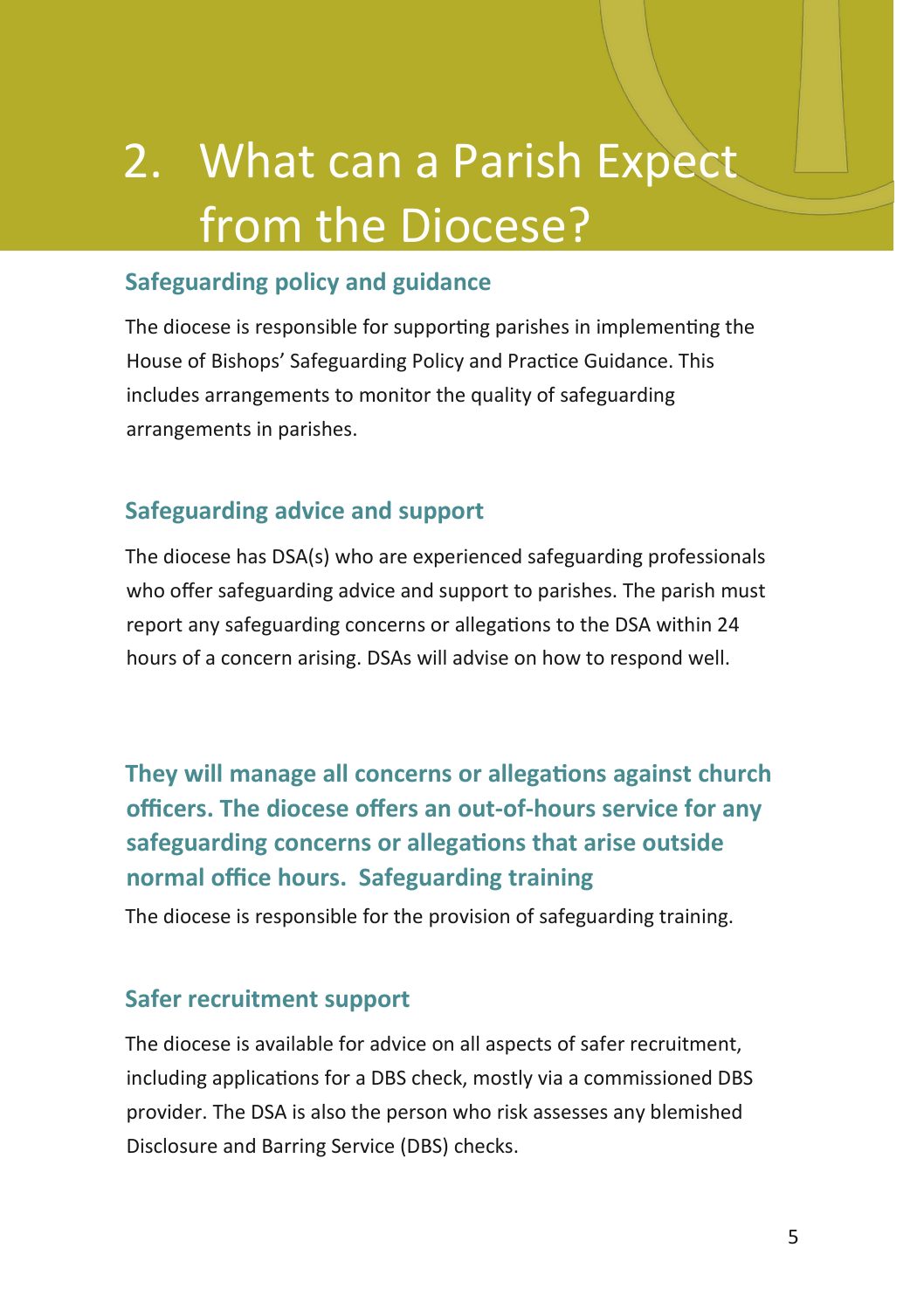#### **External scrutiny of safeguarding**

The diocese has a group of senior clergy, church officers and external safeguarding professionals, independently chaired by an external safeguarding expert. The group is responsible for overseeing the implementation of policy, training and the effectiveness and quality of safeguarding arrangements. Details of the group can be found on the diocesan website<sup>14</sup>.

#### **Complaints procedure**

The diocese has a complaints procedure for those wishing to complain about the handling of safeguarding issues.

#### **Whistleblowing<sup>15</sup>**

The diocese is available for advice and support on whistleblowing. This is when a paid church officer decides to pass on information concerning a wrong doing, that they consider is in the public interest. This means it must affect others, e.g. the general public. This includes failure to adhere to health and safety requirements that place others in danger, a 'cover up' by someone and/or a criminal offence. It does not cover personal grievance or complaints.

The abuse of children and young people can take many forms. They have the same right to protection regardless of age, disability, gender reassignment, race, religion or belief, sex, or sexual orientation. Children and young people from minority ethnic groups and those with disabilities (physical, sensory and/or learning difficulties) are especially vulnerable and need special care and protection.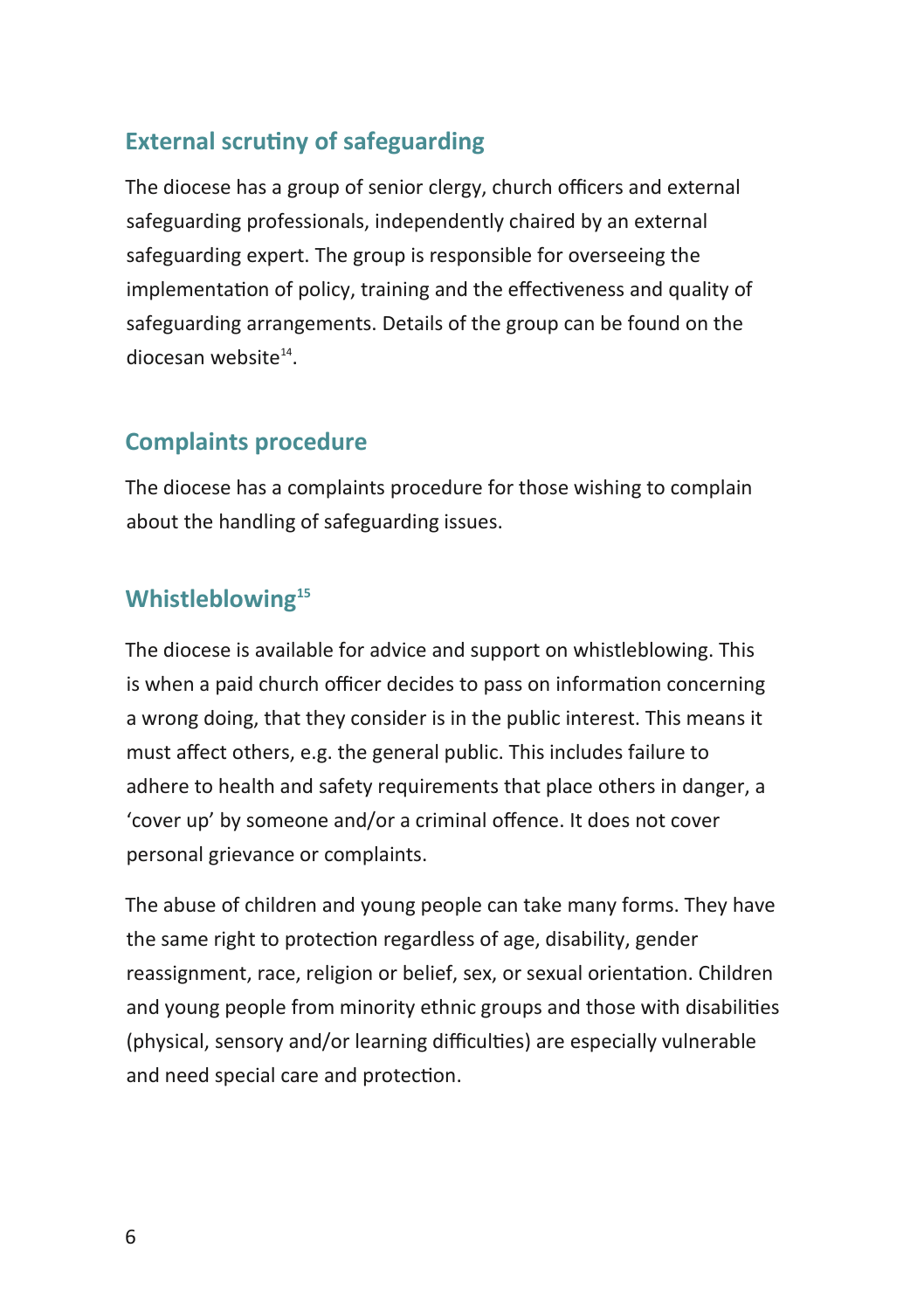# 3. Abuse and Neglect of Children<sup>16</sup>

### **Statutory definitions**

The UK central government document 'Working Together to Safeguard Children' categorises and defines abuse in terms of:

- Physical abuse including hitting, shaking, throwing, poisoning, burning or scalding, drowning or suffocating.
- **Emotional abuse** including conveying to a child that they are inadequate, humiliation, blaming, controlling, intimidation, verbal abuse, isolation, seeing or hearing the ill-treatment of another. It may involve serious bullying (including cyberbullying).
- **Sexual abuse** including assault by penetration (for example, rape or oral sex) or non-penetrative acts such as masturbation, kissing, rubbing and touching outside of clothing. It may include involving children in looking at, or in the production of, sexual images, watching sexual activities, or grooming a child in preparation for abuse.
- **Neglect** including failure to provide adequate food, clothing and shelter, to protect a child from physical and emotional harm or danger, to provide adequate supervision and/or access to appropriate medical care or treatment. It may occur during pregnancy as a result of maternal substance abuse.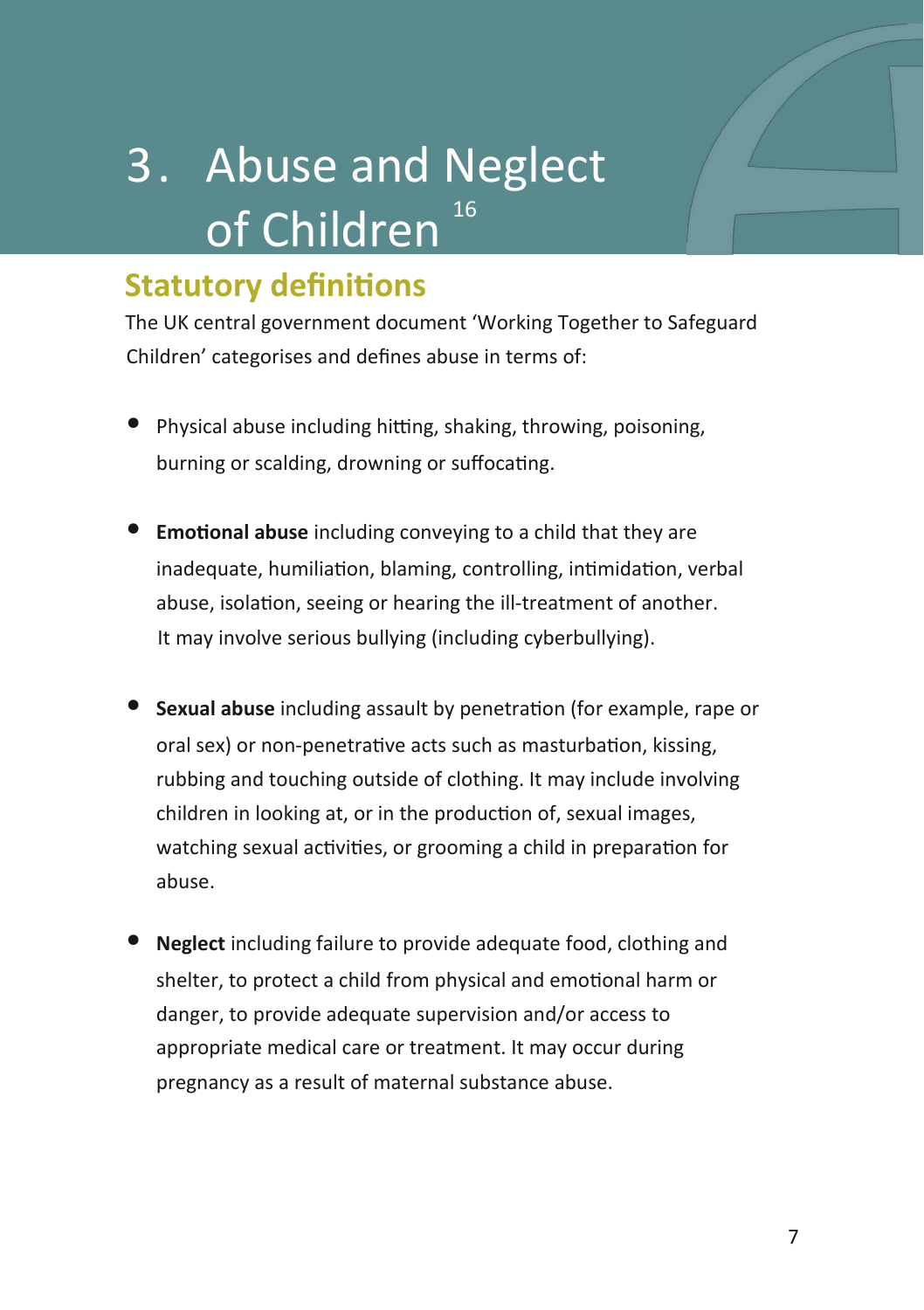#### **Domestic abuse**

Witnessing domestic abuse is child abuse<sup>17</sup>, and teenagers can suffer domestic abuse in their relationships.

#### **Sexual exploitation**

Child Sexual Exploitation (CSE) is a type of sexual abuse. Children or young people may be tricked into believing they are in a loving, consensual relationship. They might be invited to parties and given drugs and alcohol. They may also be groomed and exploited online. Some children and young people are trafficked into or within the UK for the purpose of sexual exploitation.

#### **Bullying and cyberbullying**

Bullying is behaviour that hurts someone else – such as name calling, hitting, pushing, spreading rumours, threatening or undermining someone. It can happen anywhere – at school, at home or online. It is usually repeated over a long period of time and can hurt a child both physically and emotionally. Bullying that happens online, using social networks, games and mobile phones, is often called cyberbullying. A child can feel like there is no escape because it can happen wherever they are, at any time of day or night.

#### **Online abuse**

With the ever-growing use of the internet, mobile telephones and online gaming (e.g. Xbox/ PlayStation), there has been a corresponding rise in the use of the internet and other electronic communication to target, groom and abuse children. Adults may target chat rooms, social networking sites, messaging services, mobile phones, online gaming sites and the internet generally. Children are particularly vulnerable to abuse by adults who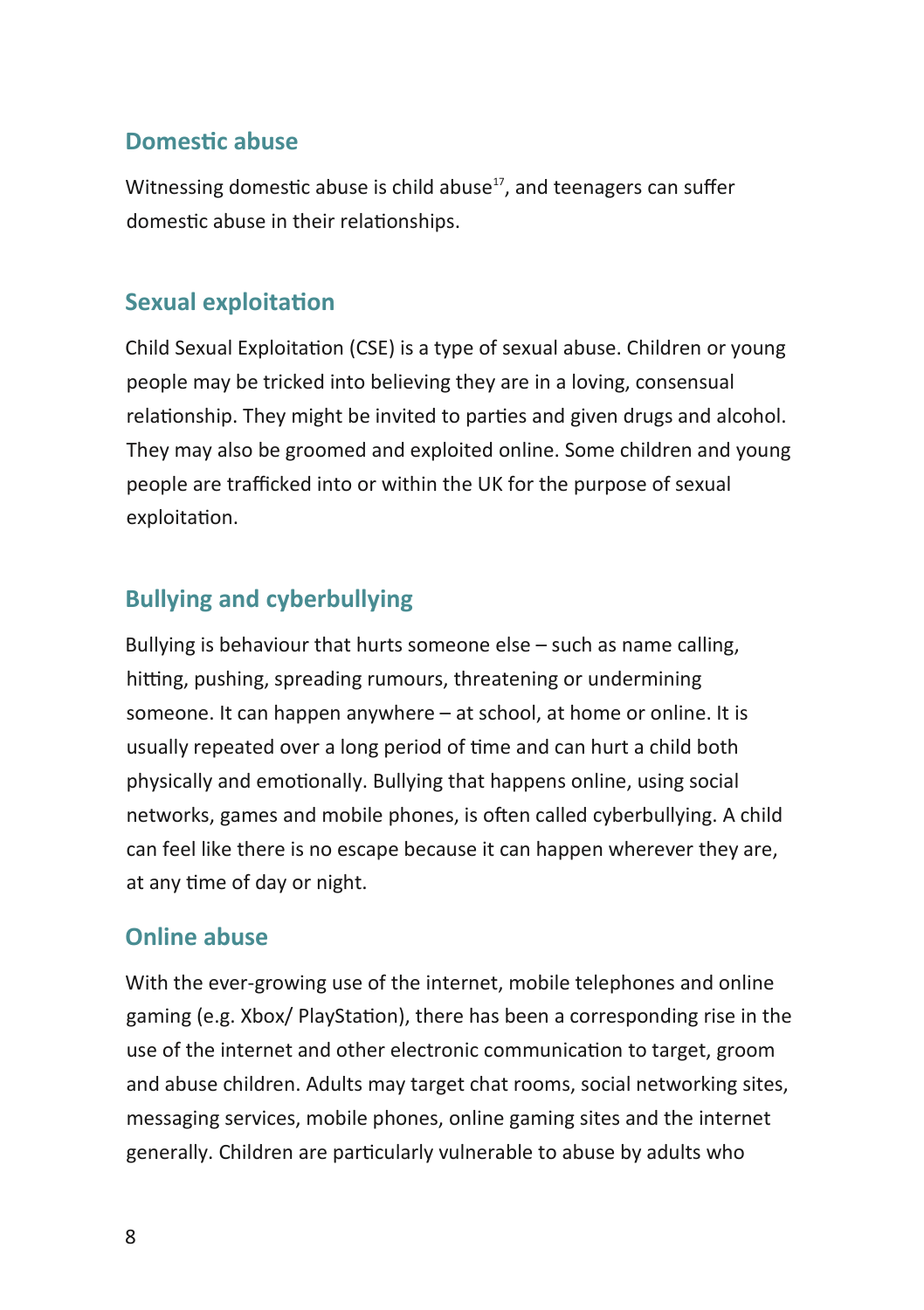# Abuse and Neglect of  $\overline{\mathsf{A} \mathsf{dults}^{\frac{19}{}}$

pretend to be children of similar ages when online and who try to obtain images or engineer meetings.

#### **Electronic images**

The downloading, keeping or distributing of indecent images of children are all classified as sexual offences<sup>18</sup>. Such offences are sometimes referred to as non-contact sexual offences. However, it must be remembered that children will have been abused in the making of the images. The texting of sexual messages and photographs (sometimes referred to as 'sexting ' – see Fact Sheet – Sexting ) can be particularly problematic and abusive amongst children and young people.

All adults, including vulnerable adults, have a fundamental human right to choose how and with whom they live, even if this appears to involve a degree of risk. They should be supported to make those choices, to live as independently as possible and treated with respect and dignity.

#### **Who abuses adults?**

Potentially anyone, adult or child, can be the abuser of an adult. Abuse will sometimes be deliberate, but it may also be an unintended consequence of ignorance or lack of awareness. Alternatively, it may arise from frustration or lack of support. The list can include:

•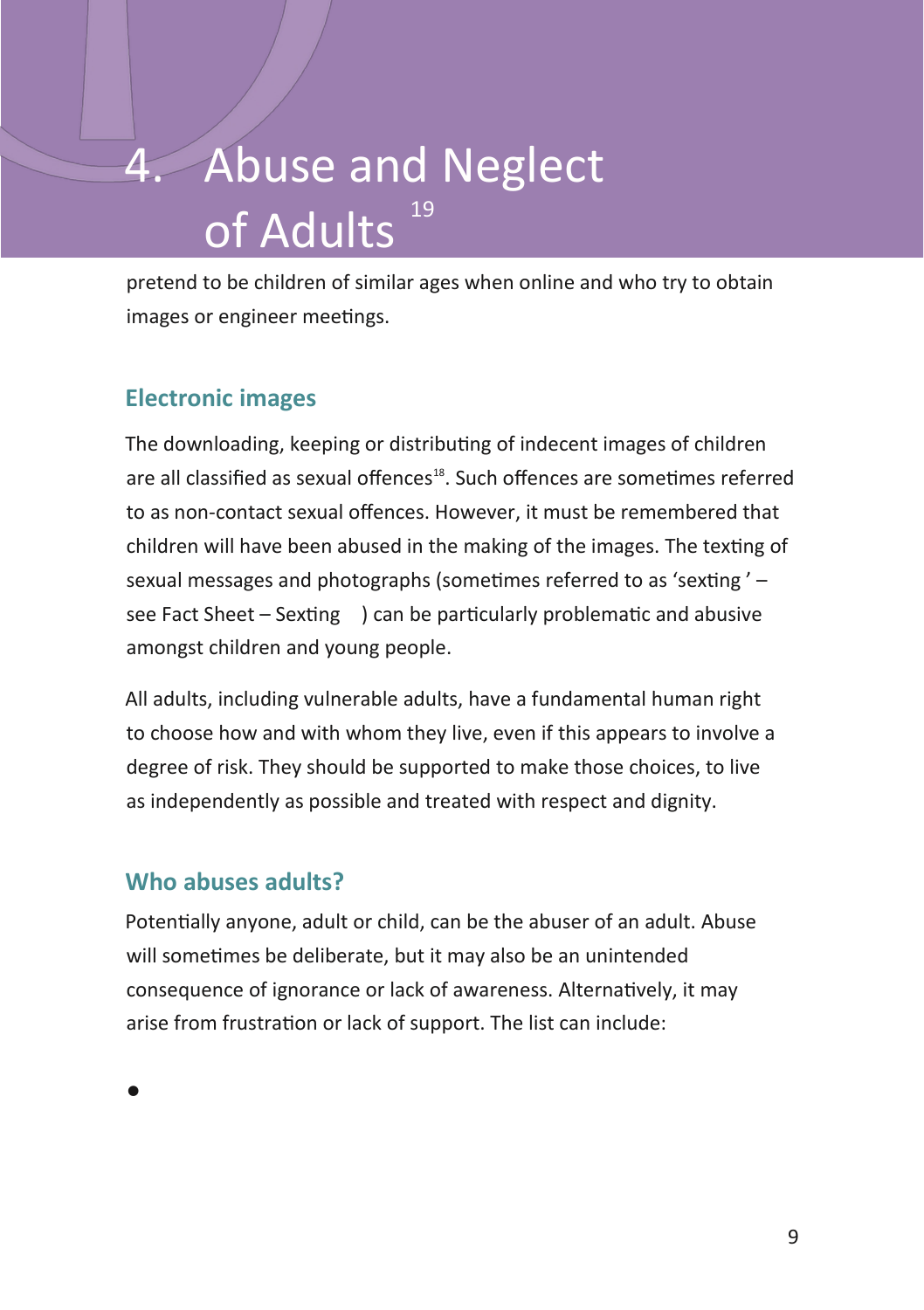- Relatives of the vulnerable person including husband, wife, partner, son or daughter. It will sometimes include a relative who is a main carer. Neighbours.
- Paid carers.
- Workers in places of worship.
- People who are themselves vulnerable and/or are users of a care service. • Confidence tricksters who prey on people in their own homes or elsewhere.

#### **Relatives who are main carers**

Carers can experience considerable stress, exhaustion and frustration without respite or support. This can lead to unintended poor care or abuse. Relatives who are the main carers may also be subject to abuse by those for whom they are caring. This abuse is often endured for long periods and unreported<sup>20</sup>.

#### **Institutions**

All people living in institutions are more likely to have a degree of vulnerability. The Care Quality Commission $^{21}$  in England has responsibility for inspecting and regulating the quality of care in institutions such as residential care homes, domiciliary care services and hospitals. In addition, the Local Government Ombudsman<sup>22</sup> deals with complaints that relate to adult social care. HM Inspectorate of Prisons<sup>23</sup> in England inspects prisons. Some members of the parish may be visiting adults in institutions – hospitals, prisons and residential homes. If, as part of these responsibilities, they have concerns about the care being given and/or the way that someone is being treated, the DSA should be contacted. You can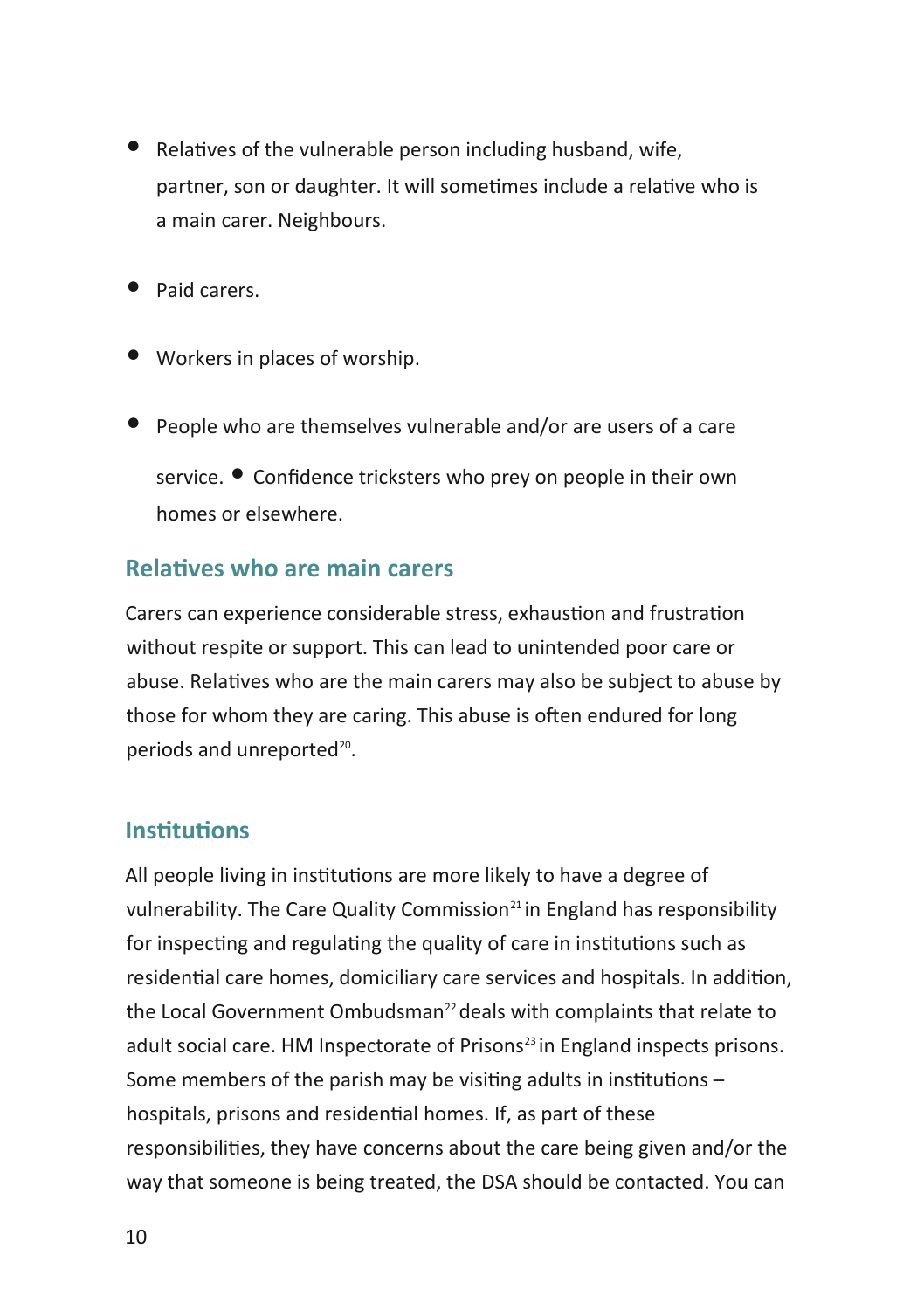also refer directly to the institution or raise concerns with the appropriate inspection and/or complaints body.

### **Definitions of adult abuse**

The UK central government document 'Care and Support Statutory Guidance' categorises and defines adult abuse in terms of:

- **Physical abuse** including hitting, slapping, pushing, kicking, misuse of medication, restraint or inappropriate sanctions.
- **Sexual abuse** including rape and sexual assault or sexual acts to which the vulnerable adult has not consented or could not consent or was pressurised into consenting.
- **Psychological abuse** including emotional abuse, threats of harm or abandonment, deprivation of contact, humiliation, blaming, controlling, intimidation, coercion, harassment, verbal abuse, isolation or withdrawal from services or supportive networks.
- **Financial or material abuse** including theft, fraud, exploitation, pressure in connection with wills, property or inheritance or financial transactions, or the misuse or misappropriation of property, possessions or benefits.
- **Neglect or acts of omission** including ignoring medical or physical care needs, failure to provide access to appropriate health, social care or educational services, the withholding of the necessities of life, such as medication, adequate nutrition and heating.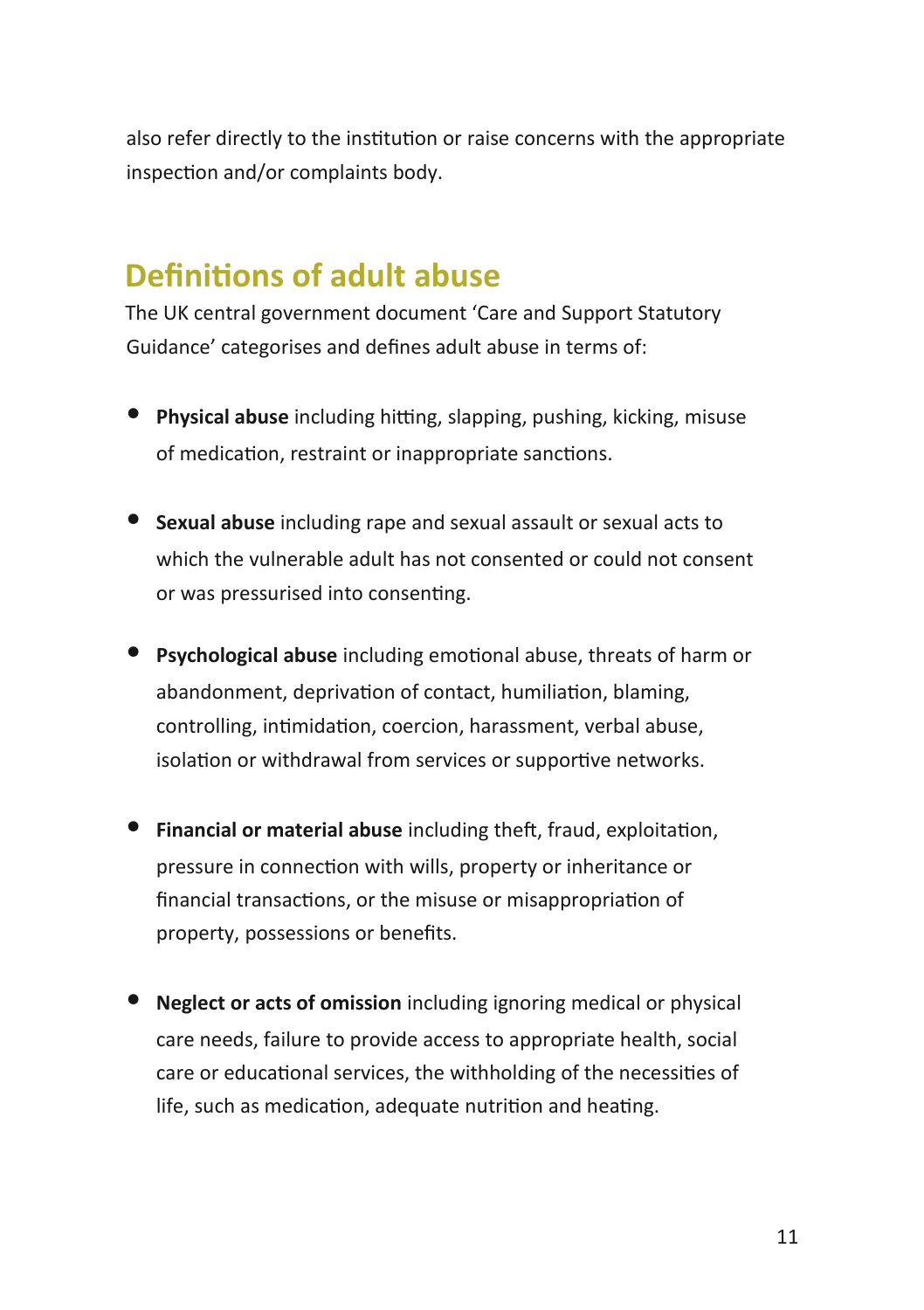# 5. Safer Recruitment

- **Discriminatory abuse** including racist, sexist, based on a person's disability, and other forms of harassment, slurs or similar treatment.
- **Domestic abuse** that is usually a systematic, repeated and escalating pattern of behaviour, by which the abuser seeks to control, limit and humiliate, often behind closed doors.
- **Organisational abuse** including neglect and poor care practice within an institution or specific care setting such as a hospital or care home. This may range from one-off incidents to ongoing illtreatment. It can be through neglect or poor professional practice as a result of the structure, policies, processes and practices within an organisation.
- **Modern slavery** including human trafficking; forced labour and domestic servitude; and traffickers and slave masters using whatever means they have at their disposal to coerce, deceive and force individuals into a life of abuse, servitude and inhumane treatment<sup>24</sup>.

*A key way of protecting children and adults from harm is to ensure the careful recruitment of those working with them. The House of Bishops' Safeguarding Policy states, 'The Church will select and vet all those with any responsibility related to children, young people and vulnerable adults within the Church'*.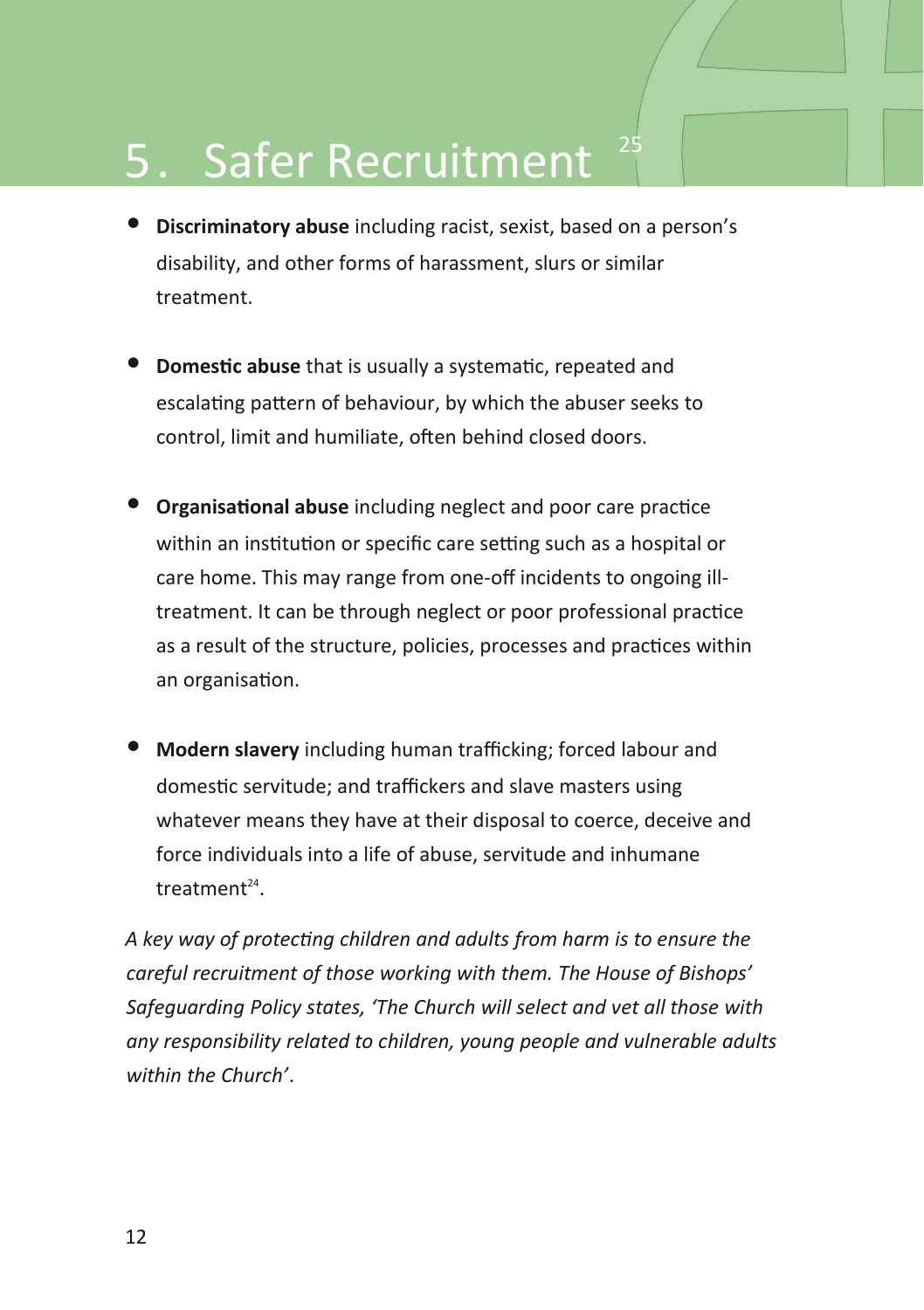The PCC is responsible for the appointment of those working with children, young people and vulnerable adults, paid or unpaid. Often the responsibility is delegated to the incumbent. At least two individuals (who could include the incumbent) must be responsible for recruitment. All those involved in recruitment must be capable and competent, trained in safer recruitment and able to keep personal matters confidential.

| 1. Job/role description<br>Construct a clear and accurate job description and<br>person specification, or for an unpaid role, a role<br>outline, who set out what tasks and responsibilities<br>the applicant will undertake, and the skills and<br>experience required. This will include what level of<br>DBS check is required. | Model Role<br>Description for<br>a PSO<br><b>DBS Eligibility</b><br><b>DBS Frequently</b><br><b>Asked Questions</b> |
|------------------------------------------------------------------------------------------------------------------------------------------------------------------------------------------------------------------------------------------------------------------------------------------------------------------------------------|---------------------------------------------------------------------------------------------------------------------|
| 2. Advertise<br>Advertise unpaid roles within parish notices and paid<br>roles more widely.                                                                                                                                                                                                                                        |                                                                                                                     |
| 3. Application form<br>Ask all applicants to complete an application form<br>for all paid roles (a Curriculum Vitae may be used for<br>voluntary roles but an application form is good<br>practice and is recommended). Always ask for, take<br>up and check two references.                                                       | Model Application<br>Form                                                                                           |

| 4. Confidential Declaration Form              | Confidential |
|-----------------------------------------------|--------------|
| Ask all applicants to complete a Confidential | Declaration  |
| Declaration Form.                             | Form         |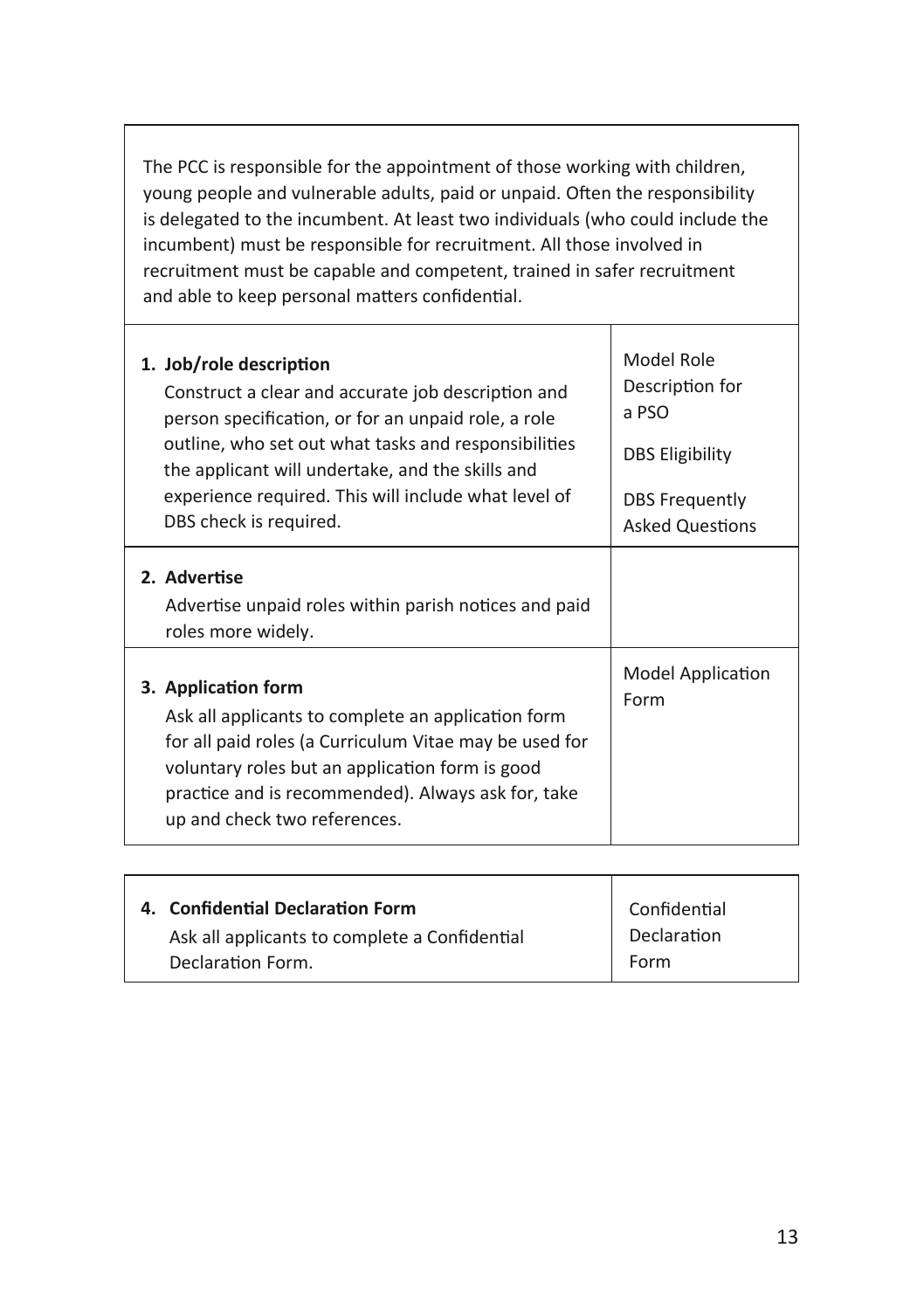| 6 Shortlist (paid posts)<br>Shortlist, carefully examining the application forms.<br>Identify any gaps in employment/personal history and<br>ensure those shortlisted meet the requirements of<br>the person specification.<br>Shortlist (unpaid posts)<br>Review any interest from volunteers and assess<br>suitability against requirements.                                                                             |                                                                          |
|----------------------------------------------------------------------------------------------------------------------------------------------------------------------------------------------------------------------------------------------------------------------------------------------------------------------------------------------------------------------------------------------------------------------------|--------------------------------------------------------------------------|
| 6. Interview<br>Have a face-to-face interview (or informal discussion<br>if unpaid) with pre-planned and clear questions to<br>assess applicants' suitability for the role. Seek<br>explanations for gaps in employment/personal<br>history. It may also be appropriate to ask the<br>individual to complete a test or presentation if<br>applicable. Check identification and the Confidential<br>Declaration Form (CDF). | Model Interview<br>Questions<br>Model Reference<br><b>Request Letter</b> |
| 7. Offer the role<br>Decide whom to offer the role to. This decision will<br>be made by the interviewing panel. This is subject to<br>completion of all checks to the satisfaction of the<br>PCC. No role can commence until satisfactory checks<br>have been completed.                                                                                                                                                   |                                                                          |
| 8. Checks<br>Once the applicant has been offered the role, subject<br>to satisfactory checks, ask the applicant to complete<br>an enhanced Disclosure and Barring Service (DBS)                                                                                                                                                                                                                                            | Model Reference<br><b>Request Letter</b>                                 |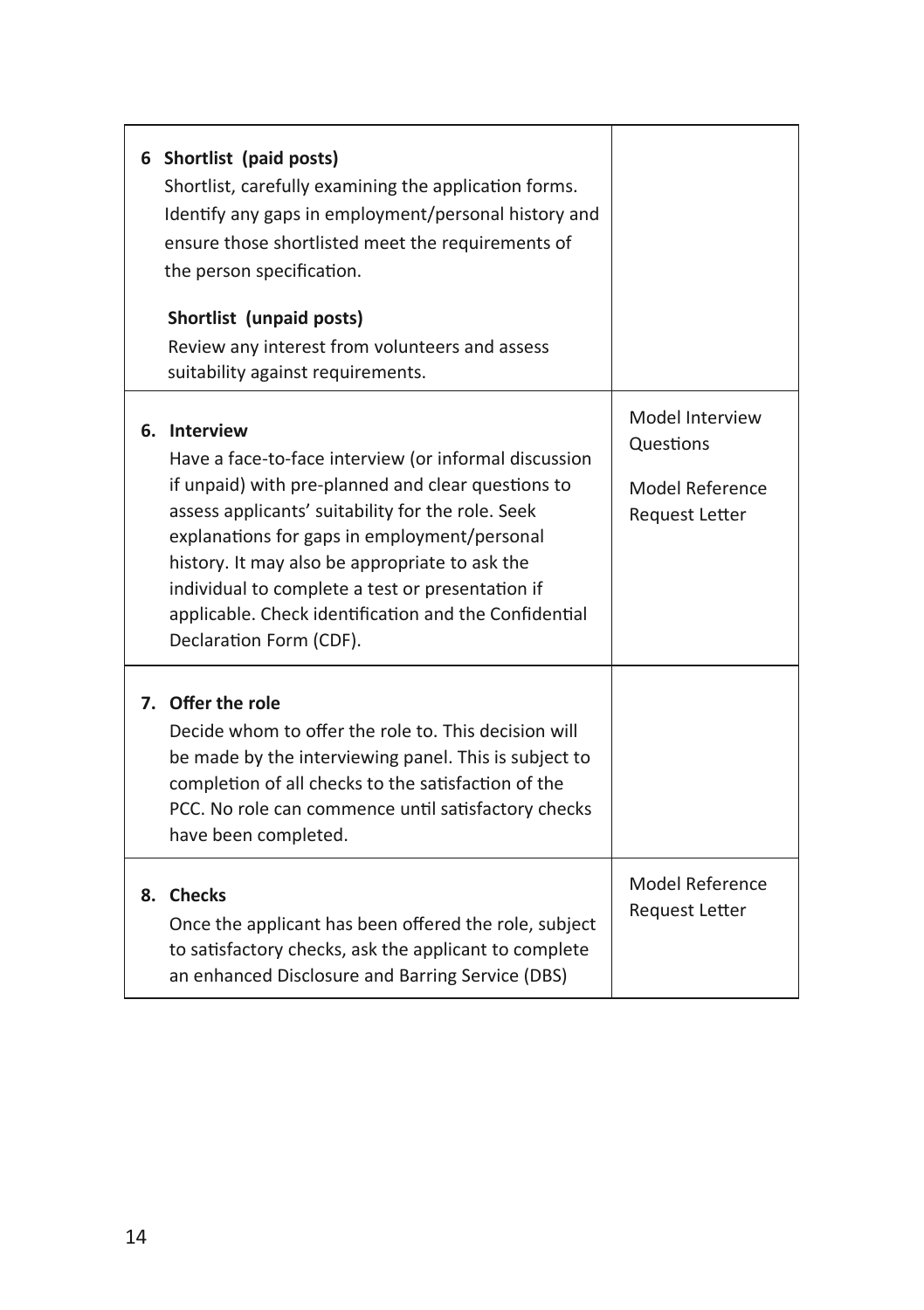# 6. Safeguarding Training  $30$

| וט כאשטוט כפש שטוווטווכט ווא זוכרוווס כ שנסטטוט                                                                                                                                                                                                                                                                                                                                                                                                                                                                                                  |                                |
|--------------------------------------------------------------------------------------------------------------------------------------------------------------------------------------------------------------------------------------------------------------------------------------------------------------------------------------------------------------------------------------------------------------------------------------------------------------------------------------------------------------------------------------------------|--------------------------------|
| information of concern on the CDF must be risk assessed<br>by the DSA. Always check the applicants' two references.<br>Please note if someone has either never lived in the UK or<br>spent a period of time overseas (i.e. lived abroad), the<br>person making the appointment should request an<br>additional check and ask the applicant to obtain<br>criminality information from the country where he/she<br>was resident <sup>27</sup> . It is also recommended to undertake an<br>occupational health check for paid roles where possible. |                                |
| 9. Appoint<br>Once all checks are satisfactory and support the<br>interview decision, the person can be formally<br>appointed. It is recommended to add an end date to<br>unpaid roles. This can always be extended but helps<br>set expectations for both parties.                                                                                                                                                                                                                                                                              | Model<br>Appointment<br>Letter |
| 10. Probation period<br>Have a period of probation <sup>28</sup> for any paid role (or a<br>settling-in period for unpaid) and review throughout, as<br>well as at the end of this period.                                                                                                                                                                                                                                                                                                                                                       |                                |
| 11. Induct, train and support<br>Induct new unpaid and paid workers. This should<br>include expectations in relation to behaviour (a Code of<br>Conduct <sup>29</sup> ). Ensure supervision/support is in place and<br>arrange for attendance on the Church of England<br>safeguarding training (see section 6).                                                                                                                                                                                                                                 |                                |

*The House of Bishops' Safeguarding Policy states that the Church 'will train and equip church officers to have the confidence and skills they need to care and support children, young people and vulnerable adults and to recognise and respond to abuse.'* 

The Training and Development Framework outlines the core safeguarding training that is available from the diocese.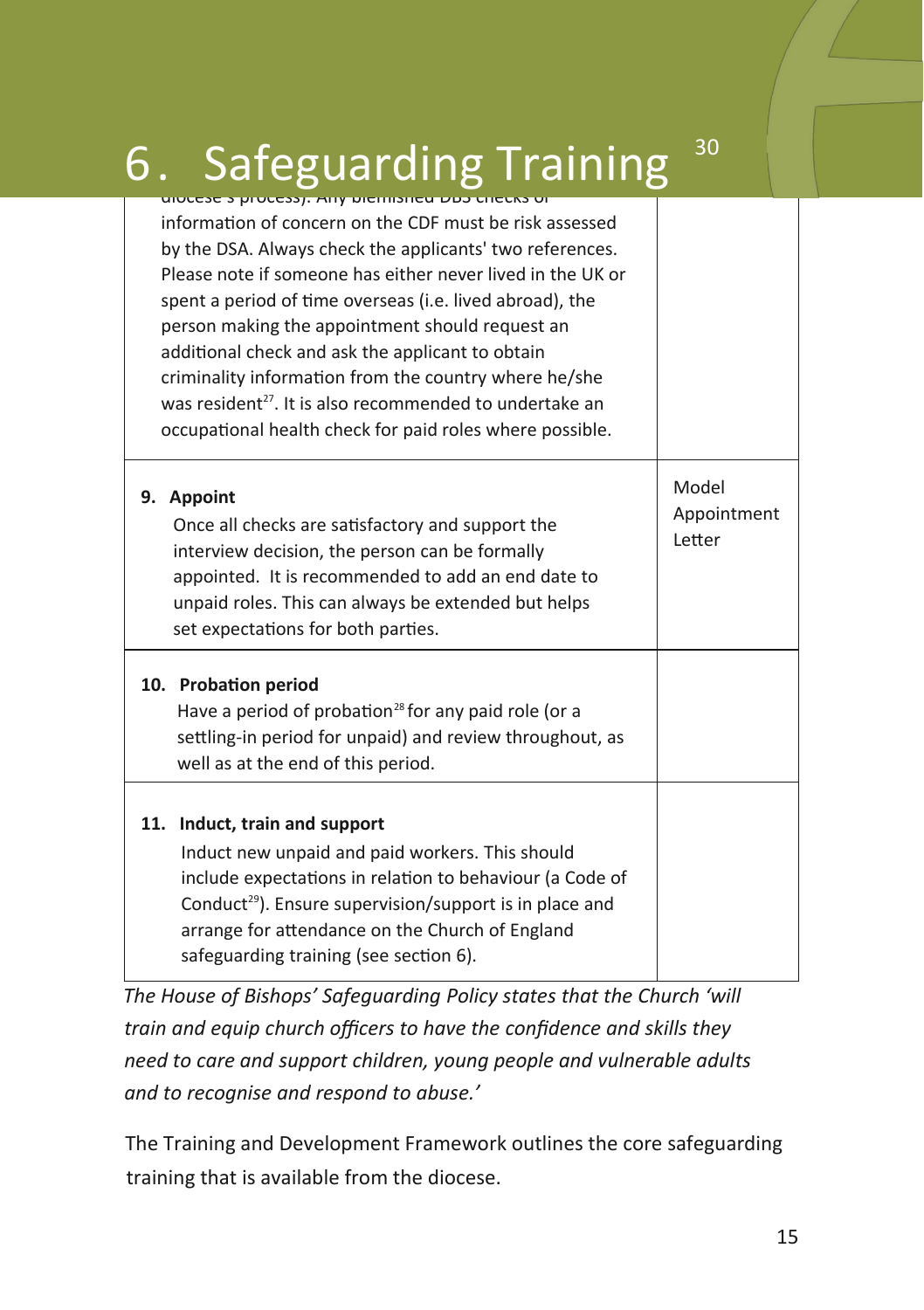| CO-Basic awareness | Recommended for anyone who needs a basic<br>level of awareness of safeguarding. This<br>module is also a pre-requisite for attendance<br>at any other core training module. |
|--------------------|-----------------------------------------------------------------------------------------------------------------------------------------------------------------------------|
| C1-Foundation      | Required for anyone who has safeguarding<br>responsibilities/contact with children<br>and/or vulnerable adults.                                                             |
| C2-Leadership      | Required for anyone who has safeguarding<br>leadership responsibilities and/or leads<br>activities involving children and/or<br>vulnerable adults.                          |
|                    | C3 – Clergy and lay ministers Those holding a license, commission,<br>authorisation, permission to officiate<br>from a bishop, ordained or lay.                             |
| C4 - Senior staff  | Senior staff who have key roles in<br>safeguarding policy, strategy and practice.                                                                                           |
| $CS - Refresher$   | To be undertaken every three years by<br>those who have completed C1, C2 or C3.                                                                                             |

# Who gets what training in the parish? $31$

#### **Basic safeguarding awareness**

CO is a basic safeguarding awareness course that can be completed by any member of the congregation, to improve their understanding of abuse and enable them to help build a culture of informed vigilance within the Church. It can be undertaken online at https://safeguardingtraining.cofeportal.org/ login/index.php

However, it is recommended that the following roles are encouraged to complete it:

Vergers, servers, welcomers, caretakers, refreshment helpers, shop staff, sidespersons, flower arrangers, administrative staff, bell-ringers, choir members/music group members (including sound/AV).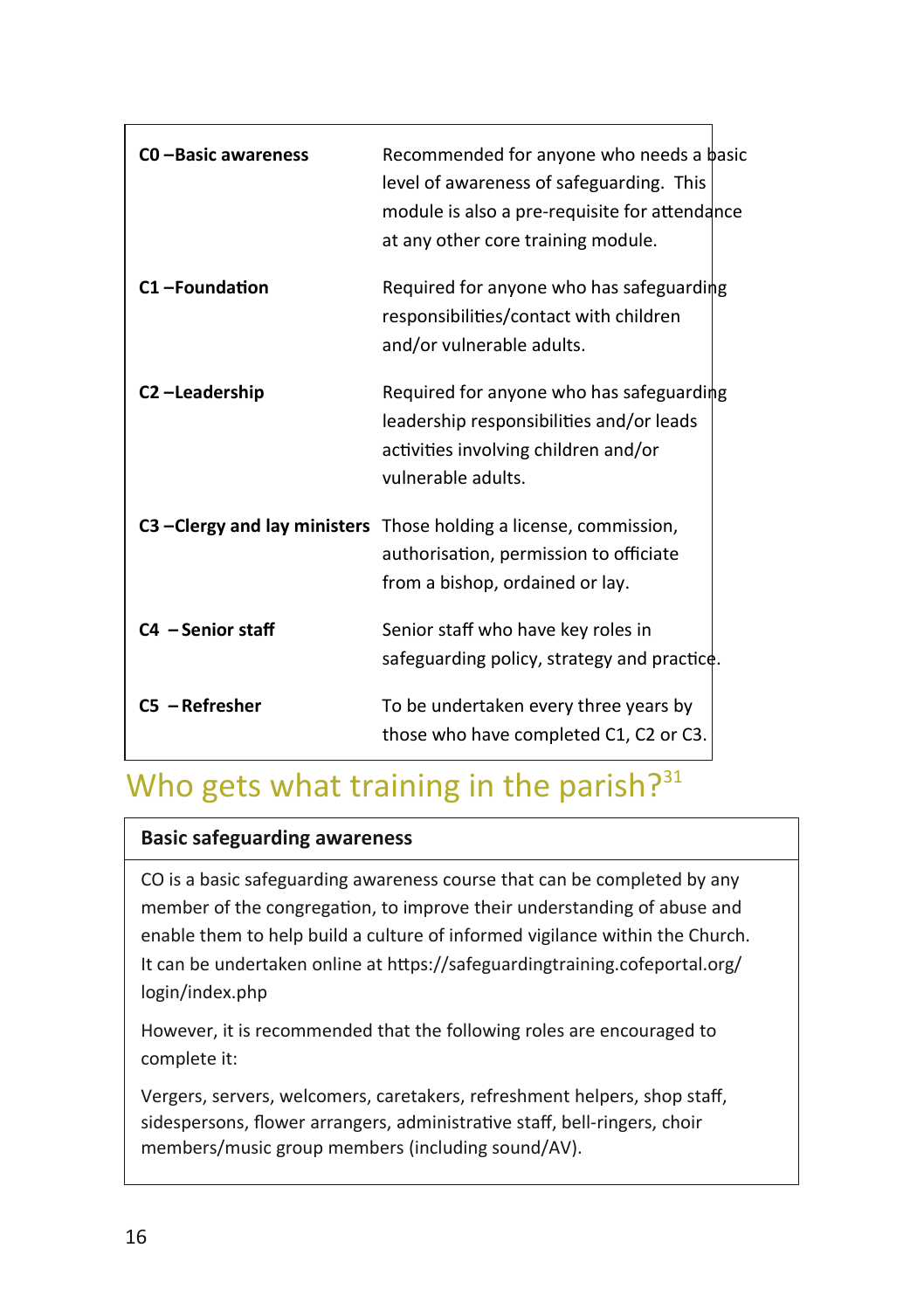| <b>Additional core training requirements</b>                                        |    |                |                |                |                |
|-------------------------------------------------------------------------------------|----|----------------|----------------|----------------|----------------|
| Role                                                                                | CO | C <sub>1</sub> | C <sub>2</sub> | C <sub>3</sub> | C <sub>5</sub> |
| Incumbent and clergy, including<br>those who hold PTO                               |    |                |                |                |                |
| Licensed lay minsters e.g. readers                                                  |    |                |                |                |                |
| Parish workers with children/<br>vulnerable adults (paid or volunteer)              |    |                |                |                |                |
| Leaders/supervisors of work with children/<br>vulnerable adults (paid or volunteer) |    |                |                |                |                |
| Parish safeguarding officers                                                        |    |                |                |                |                |
| Church operations managers                                                          |    |                |                |                |                |
| Church wardens                                                                      |    |                |                |                |                |
| PCC members                                                                         |    |                |                |                |                |
| PCC safeguarding leads                                                              |    |                |                |                |                |
| Youth and children's pastors (if<br>not ordained or licensed)                       |    |                |                |                |                |
| Music activity leaders/choir leaders                                                |    |                |                |                |                |
| Bell tower captains                                                                 |    |                |                |                |                |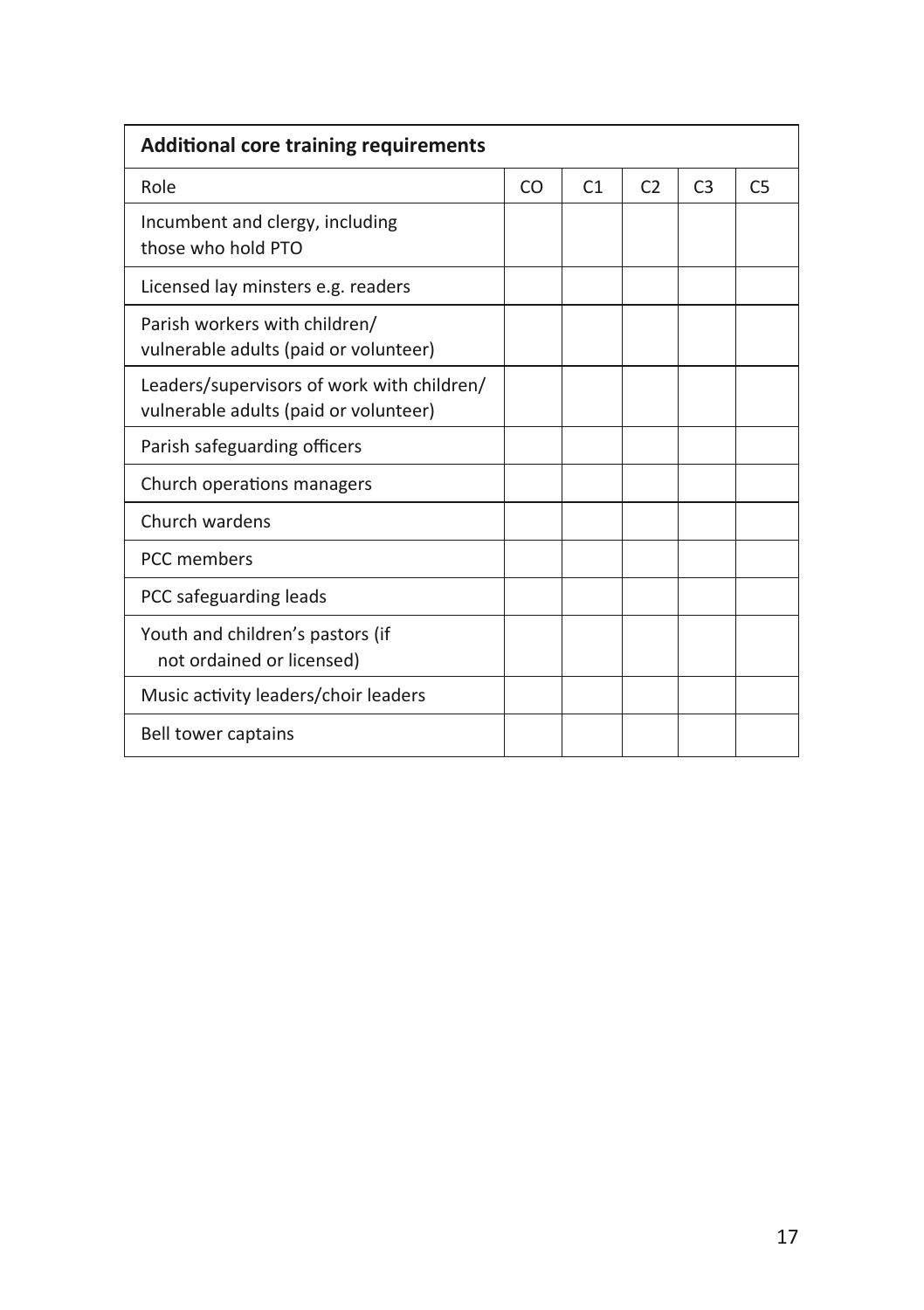# 7. Responding Promptly to Every Safeguarding Concern or Allegation

### **7.1 Quick guide**

18

#### **Concern/allegation**

You suspect or witness abuse, or someone discloses information about a safeguarding concern or allegation

**Emergency – immediate** If a child or adult is in immediate danger or requires medical attention, call the police and/or social services immediately on 999

Record and report all information to the incumbent and PSO

**Non-emergency – within 24 hours** Record and report to the incumbent/PSO or activity leader. Agree who will inform the DSA

Record and discuss with the DSA within 24 hours

The DSA will provide advice and guidance

 $\overline{\phantom{a}}$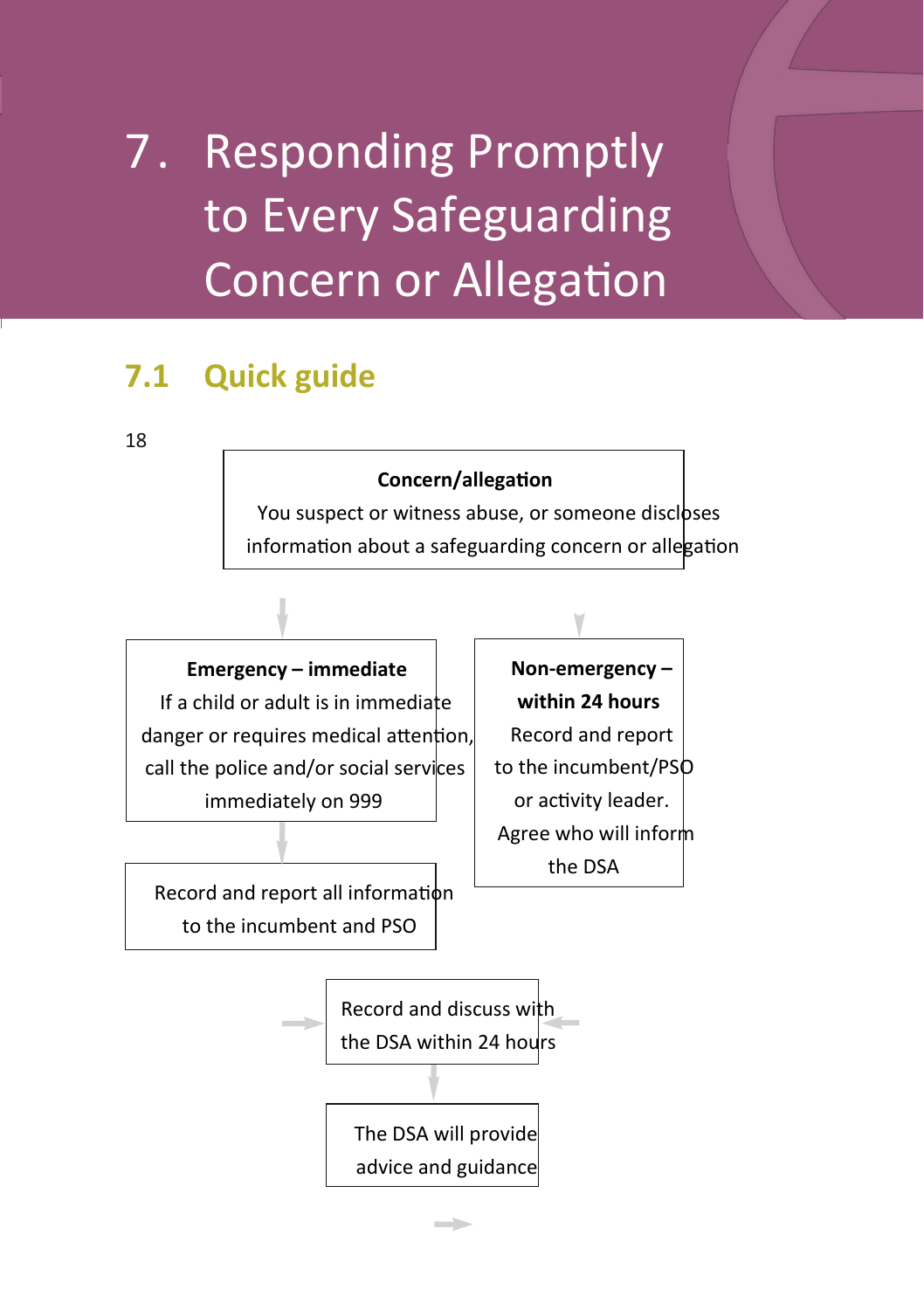

**RECORD ALL ACTION –** Consider the support needs of all those affected by allegations of abuse at all points in the above stages. Remember the safety and welfare of any child or adult takes precedence over all other concerns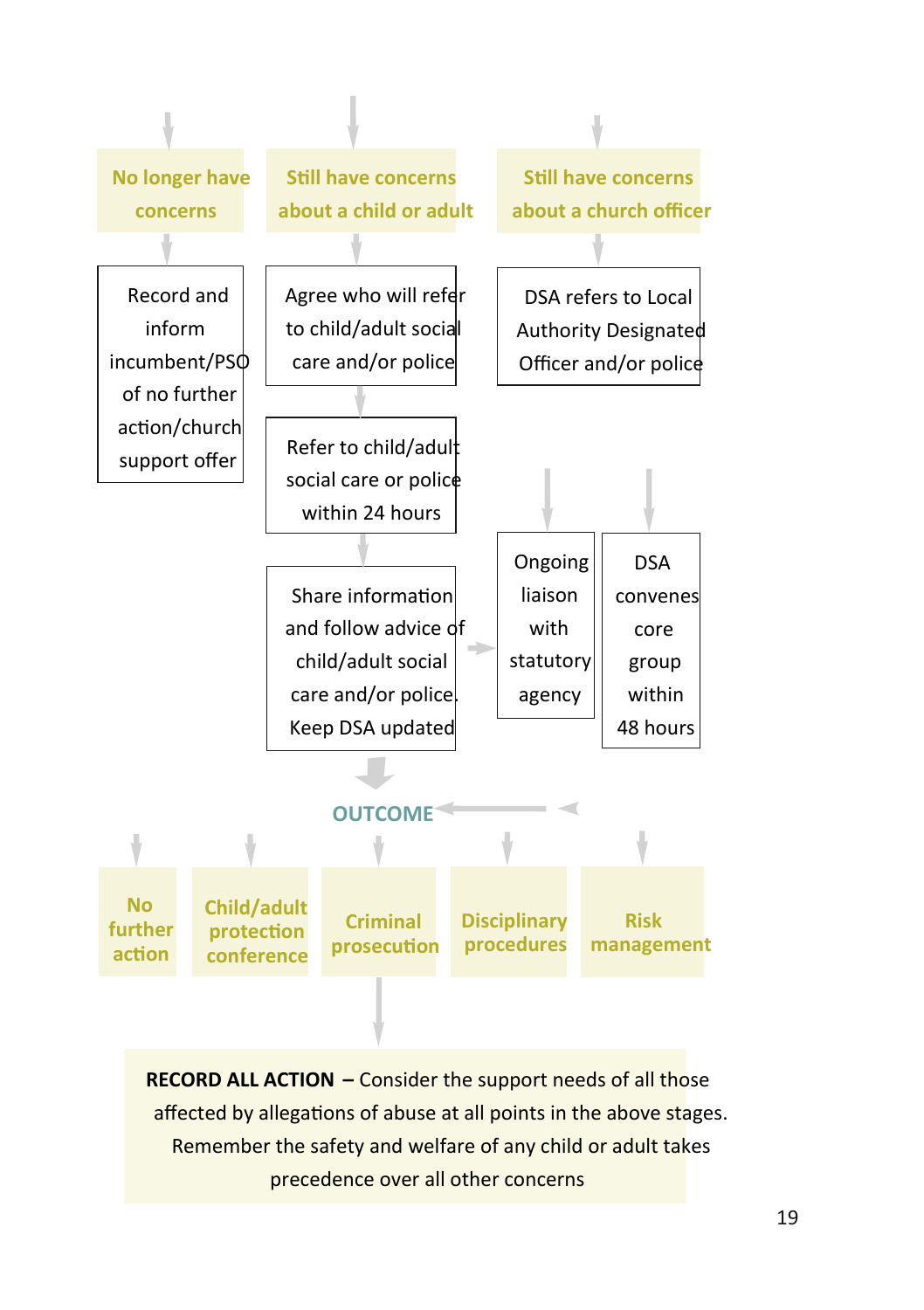## **7.2 What to do if you are concerned about a child or adult and/or you are concerned that a church officer**<sup>32</sup>**may be abusing a child or adult**<sup>33</sup>

If you have a concern that a child or adult is or may be being abused, or that a church officer is or may be abusing a child or adult<sup>34</sup> (see sections 3 and 4 for information on types of abuse):

- 1. Respond well to the victim/survivor, if it is a direct disclosure, to ensure they feel listened to and taken seriously. Explain what will happen next and check out support requirements. They should be informed that their identity and the identity of the respondent<sup>35</sup> will be shared with key church officers<sup>36</sup>, and may be shared with the statutory agencies<sup>37</sup>, if there is any current risk to children or adults. The concern or allegation should not be shared with anyone other than those who need to know (e.g. the statutory agencies and appropriate church officers – see endnote 36) (see section *7.3*).
- 2. **Emergency:** If you believe a child or adult is in immediate danger of significant or serious harm, contact the emergency services on 999.
- 3. **Non-emergency:** Contact the Parish Safeguarding Officer or incumbent, in the first instance. They must then contact the DSA. If neither are available, contact the DSA directly<sup>38</sup>. If the concern arises in an activity, discuss with the group/activity leader, who will contact the Parish Safeguarding Officer or incumbent.
- 4. Any safeguarding concerns must be reported to the DSA within 24 hours.
- 5. If the PSO/incumbent or the DSA are not available within 24 hours, contact Children's Social Care or Adult Social Care<sup>39</sup> and/or the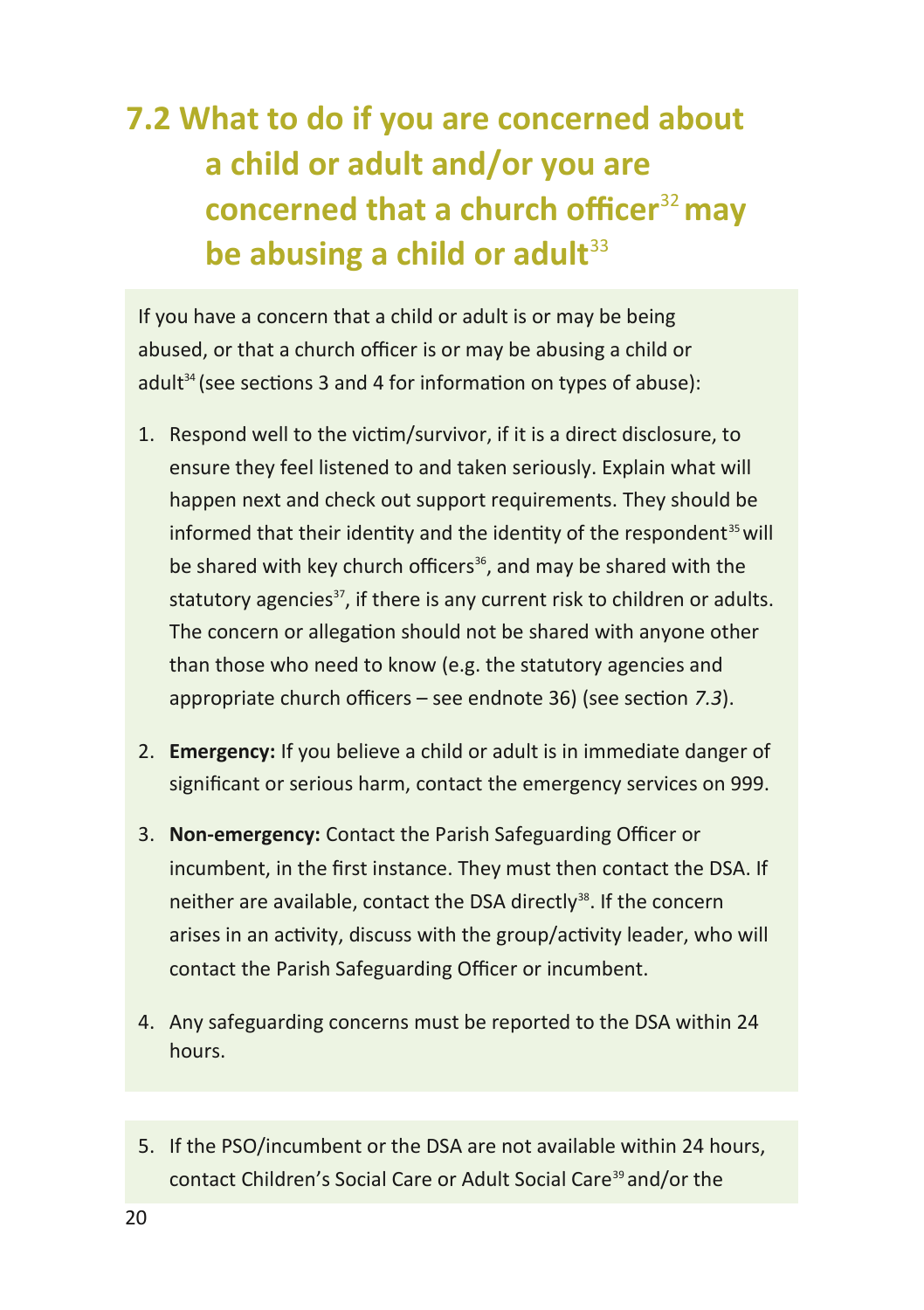police directly, if the concern is that a child or adult is being abused. Contact the Local Authority Designated Officer (LADO)<sup>40</sup> and/or police if the concern is that a church officer may be abusing a child or adult.

Advise the Parish Safeguarding Officer or incumbent as soon as possible that you have made a referral; they will advise the DSA.

**If in doubt don't delay – seek advice from statutory agencies.**

- 6. Do not contact the respondent $41$  or anyone who may be implicated in the allegation or disclosure, even if they would normally be contacted as part of the procedure, until advice has been sought from the DSA or statutory agencies $42$ .
- 7. Record the details of the concern or allegation. Where it is not appropriate to take notes at the time (usually it will not be), make a written record as soon as possible afterwards or before the end of the day. Record the time, date, location, persons present and how the concern or allegation was received, e.g. by telephone, face-toface conversation, letter, etc. The record should include details of information provided to that person as well as the information received. Always sign and date the record. Keep it factual. Pass on a copy to the DSA (and/or the PSO/incumbent). The records should be kept secure and confidential (please see Model Parish Recording Template ).

#### **If the concern is about a child or adult:**

8. The DSA will act in line with the House of Bishops' guidance. They will offer advice, support and guidance and help to make the required referrals. If there is a risk of harm, the concerns must be reported to the statutory agencies within 24 hours of the DSA receiving the concerns. This would be Children's or Adult Social Care and/or the police.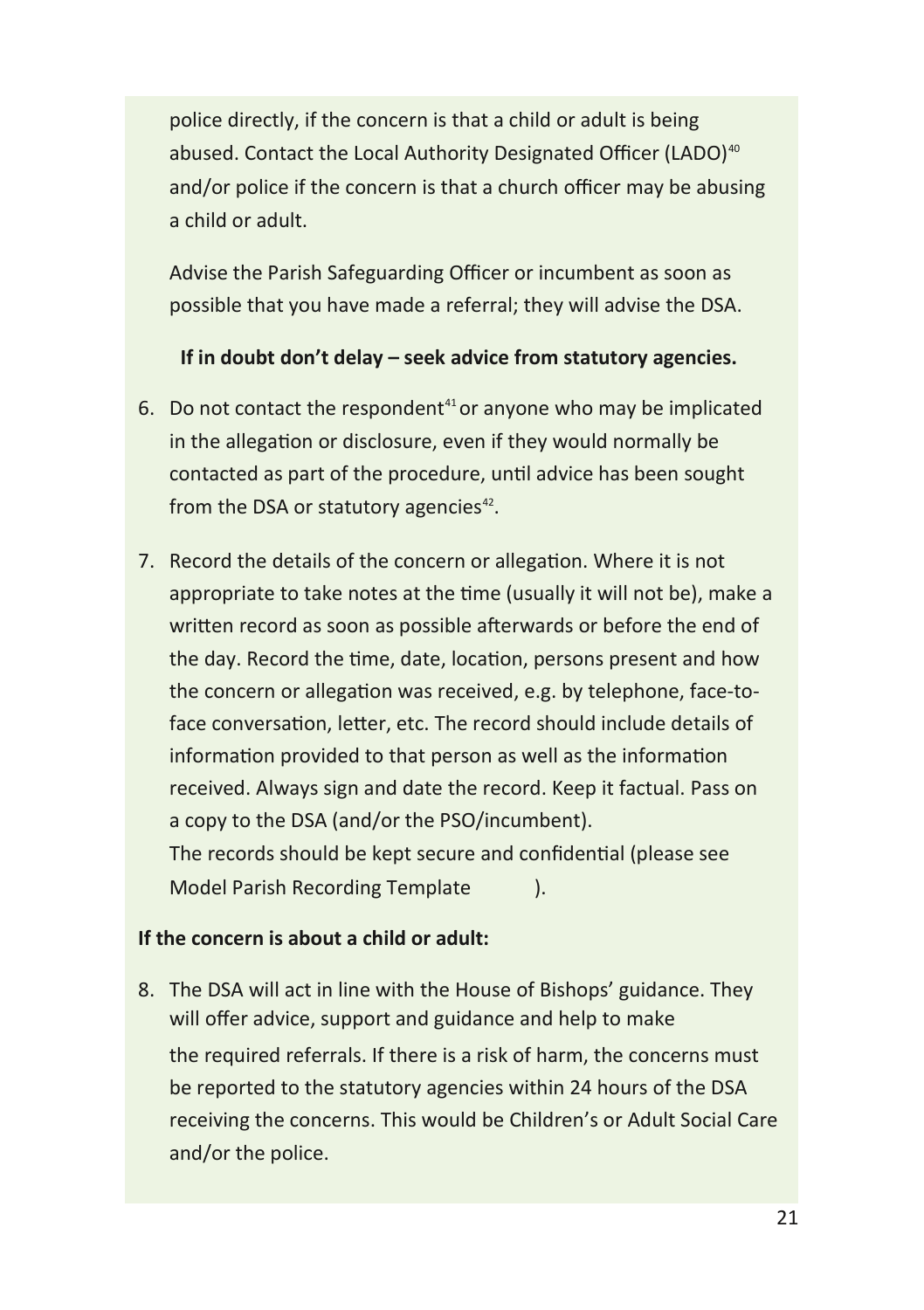There should be close communication between the DSA and PSO/incumbent until the situation is resolved. The archdeacon should also be informed.

#### **If the concern also involves a church officer:**

9. The DSA will act in line with the House of Bishops' guidance. They will offer advice, support and guidance and refer the concerns to the Local Authority Designated Officer (LADO) and/or police within 24 hours. The DSA will now take over the management of the safeguarding concern in conjunction with the core group (which will be convened within 48 hours) and statutory agencies. There may also be a requirement for parish representatives to attend a subsequent core group/s. If there are doubts about whether or not to make a referral and under what route, the DSA will seek advice from the LADO.

Please note that the procedure is the same for non-recent abuse $43$ .

A proper balance must be struck between protecting children and adults, and respecting the rights of the person against whom an allegation is made. In such circumstances the welfare of the child, young person or adult must come first. The rights of the person against whom the allegation is made are important and must be given due weight, once the immediate safety and protection of the child, young person or vulnerable adult have been assured.

### **7.3 Guidelines for responding to a person disclosing abuse**

#### **Respond**

**Do:**

• Listen.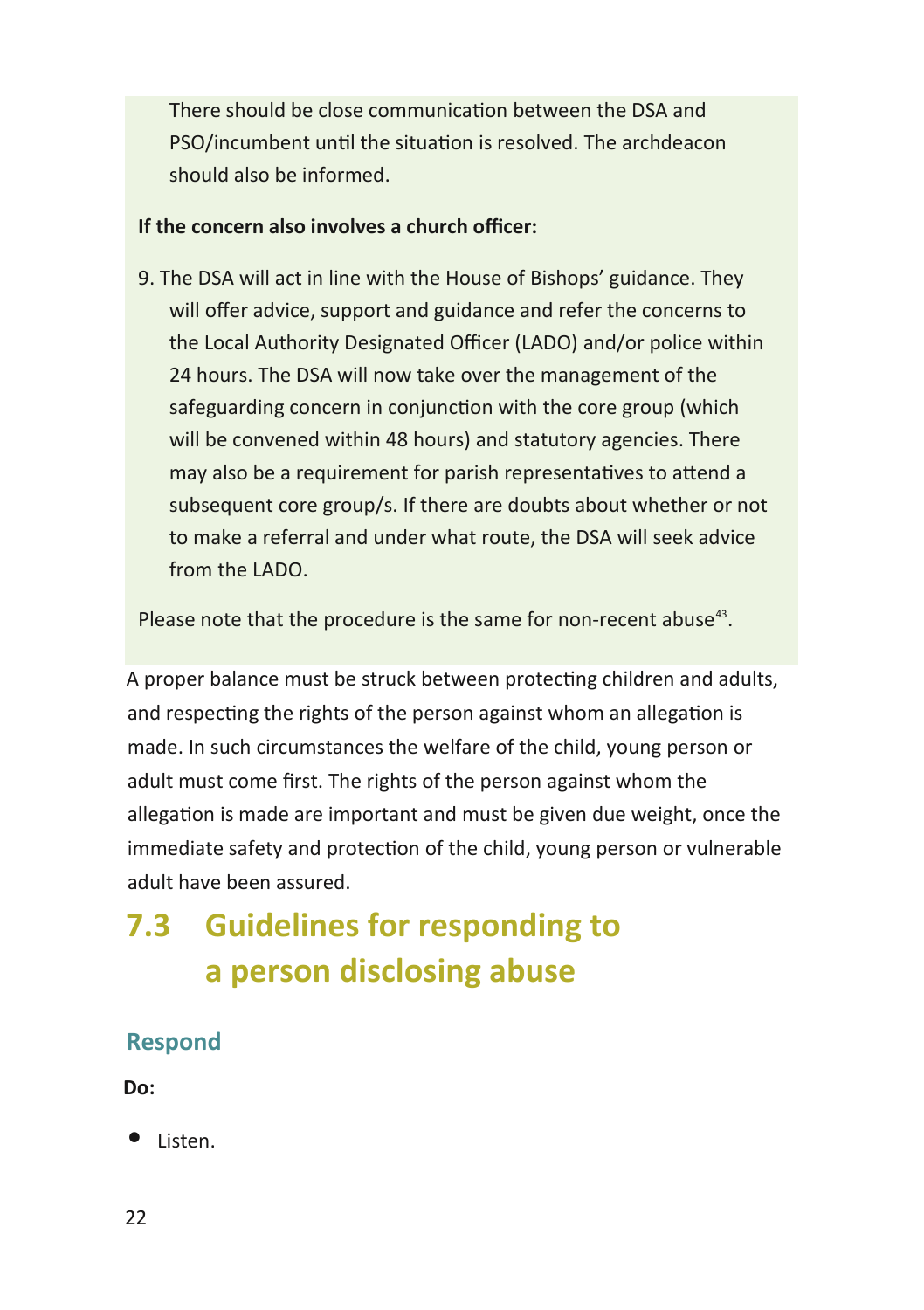- Take what is said seriously. Only use open questions (open questions begin with words like: who, what, when, where and how. Open questions cannot be answered with a 'yes' or 'no').
- Remain calm.
- Take into account the person's age and level of understanding.
- Check, if face to face, whether they mind you taking notes while they talk so you can make sure you capture the information accurately. At the end you can check with them that you have understood everything correctly.
- Offer reassurance that disclosing is the right thing to do.
- Establish only as much information as is needed to be able to tell your activity leader/ Parish Safeguarding Officer/ DSA and statutory authorities what is believed to have happened, when and where.
- Check what the person hopes to happen as a result of the disclosure.
- Tell the child or adult what you are going to do next.

#### **Do not:**

- Make promises that cannot be kept (e.g. that you won't share the information).
- Make assumptions or offer alternative explanations.
- Investigate.
- Contact the person about whom allegations have been made.
- Do a physical or medical examination.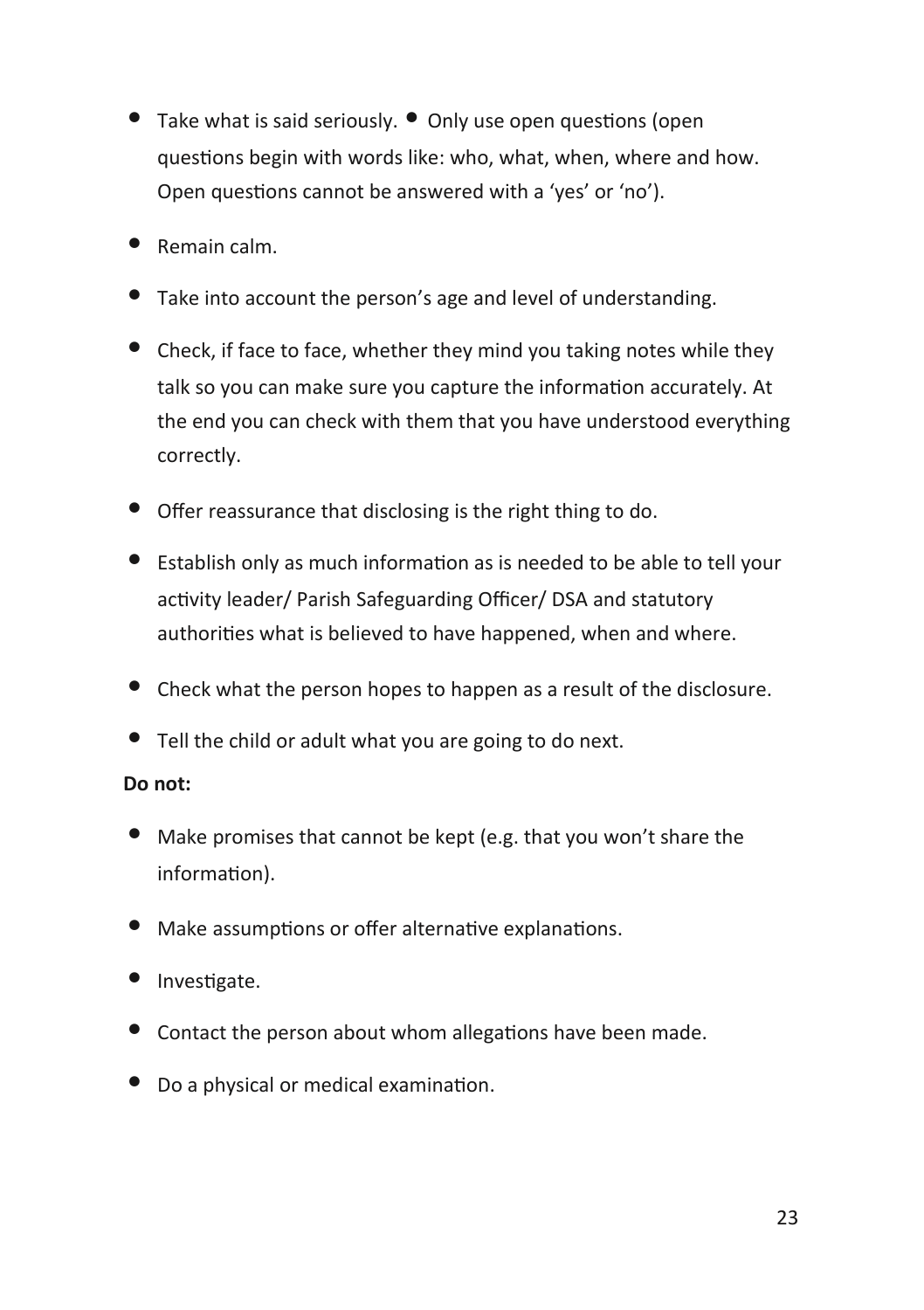#### **Record**

• Make some very brief notes at the time, if appropriate, and write them up in detail as soon as possible. • Do not destroy your

original notes in case they are required by the DSA or the statutory authorities.

- Record the date, time, place and actual words used, including any swear words or slang.
- Record facts and observable things, not your interpretations or assumptions.
- Don't speculate or jump to conclusions.

#### **Report**

- If there is immediate danger to a child or adult contact the police.
- Otherwise report to your activity leader/Parish Safeguarding Officer/incumbent immediately.
- Within 24 hours the PSO/incumbent reports the concerns to the DSA.
- The DSA will advise regarding reporting to statutory agencies within 24 hours.
- If there is any doubt seek advice from Children's/Adult's Social Care or the police.

### **7.4 Non-recent abuse**

Safeguarding concerns or allegations may be about something that is going on now and/or something that may happen in the future (recent) or something that happened in the past (non-recent). Non-recent allegations of abuse must be treated as seriously as recent allegations. Research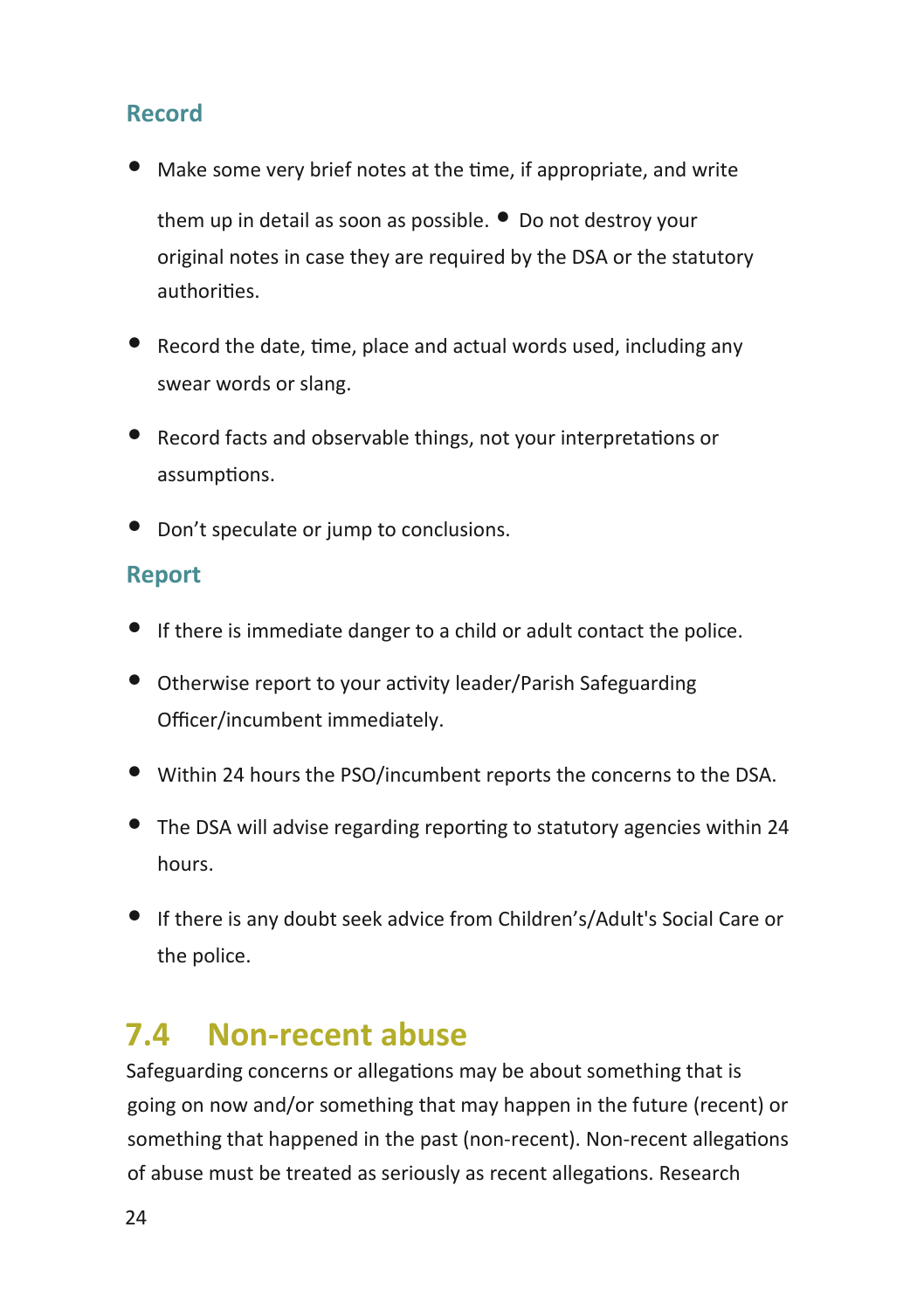evidences that it may take up to 25 years or longer for an adult to disclose sexual abuse that happened to him/her either as a child or younger adult. A victim/survivor needs to be aware that if a respondent is known to be currently working with children/vulnerable adults in either a paid or voluntary capacity a referral to the statutory services will be made. The DSA will make this referral<sup>44</sup>.

### **7.5 Domestic abuse**<sup>45</sup>

The House of Bishops' policy states that '*The Church is committed to those who have been victims and survivors of domestic abuse. Domestic abuse in all its forms is contrary to the will of God and an affront to human dignity. All need to play their part in preventing or halting it*'. The welfare of the adult victim of domestic abuse is important, but where there are children in the family it must be understood that they too are victims of domestic abuse. Consideration of the child's welfare always comes first. In all circumstances, contact the DSA who will help clarify the issues and steps needed, which may involve contacting Children's Social Care. There may be a need for a risk assessment and for a Safeguarding Agreement to be put in place. The DSA will undertake this work in conjunction with the parish church and any statutory agencies (see section 10).

#### **What do you need to do in a parish?What do you need to do in a parish?**

- PCC to agree a parish domestic abuse statement including who to contact if there are concerns.
- Appoint a named individual who is a point of contact for any advice and support. This may be the Parish Safeguarding Officer (PSO).  $\bullet$ Follow the process on how to respond to safeguarding concerns or allegations.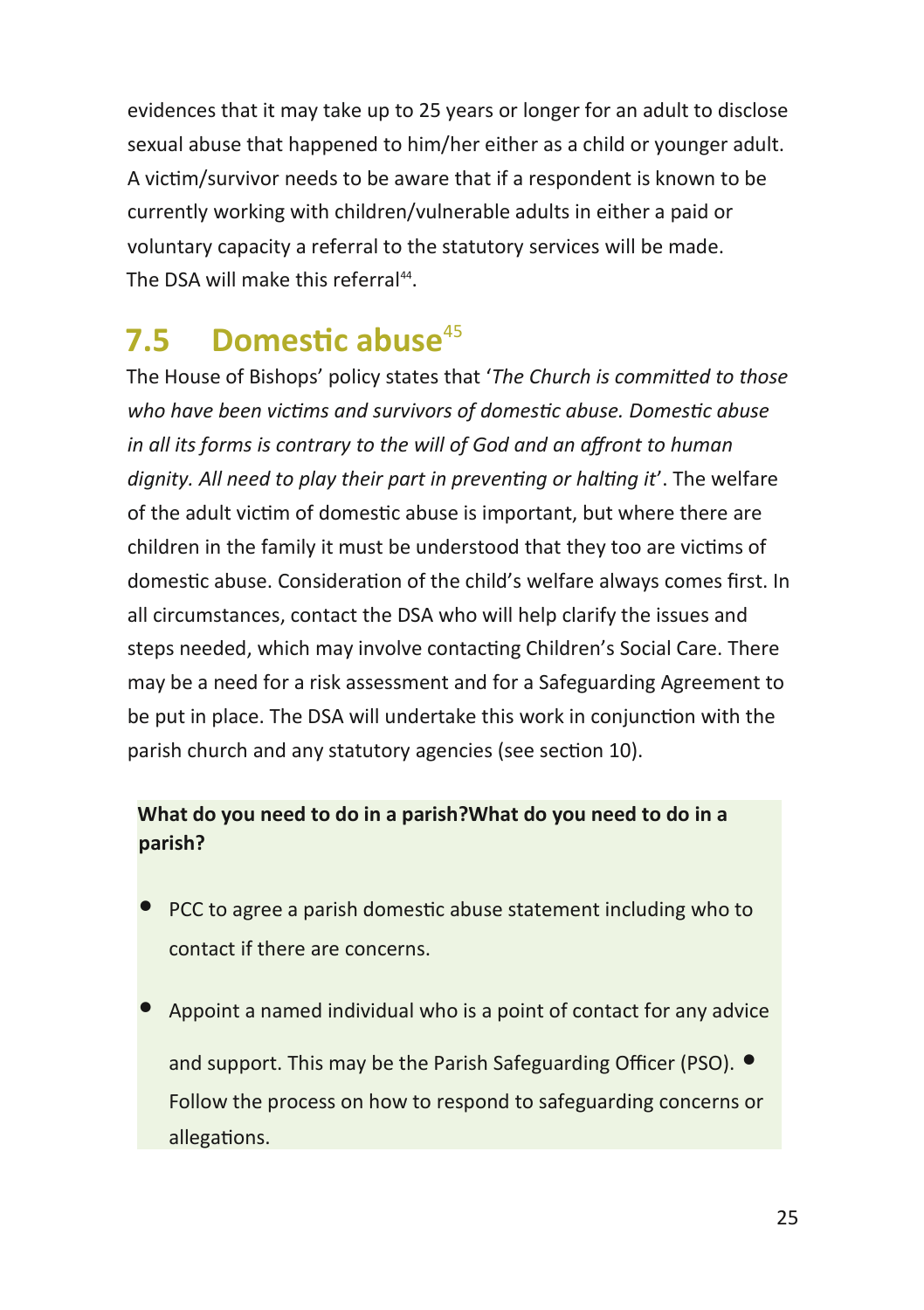- Support those in leadership positions, pastoral and safeguarding roles to engage in diocesan domestic abuse training.
- Consider the best place to display the domestic abuse statement including information about helplines and local services. • Discuss domestic abuse in appropriate contexts such as marriage

preparation. • Challenge inappropriate comments and behaviour by church members.

#### **Recommended good practice:**

- Encourage leaders and those who preach to speak against domestic abuse in teaching, sermons, prayers and parish magazines – remember that many of the congregation may have personal experience of domestic abuse.
- Offer some awareness-raising activities e.g. invite speakers from local domestic abuse agencies.
- Consider including activities around healthy relationships within activities for children and young people.
- Develop links with local domestic abuse organisations.
- Organise courses in parenting and confidence-building.

### **7.6 Ministry of deliverance**

Concerns may be expressed that a child, young person or adult is troubled by or possessed by evil spirits or demons and that this may account for behavioural issues in the individual or be considered to justify harsh treatment by the family, guardians, friends or carers.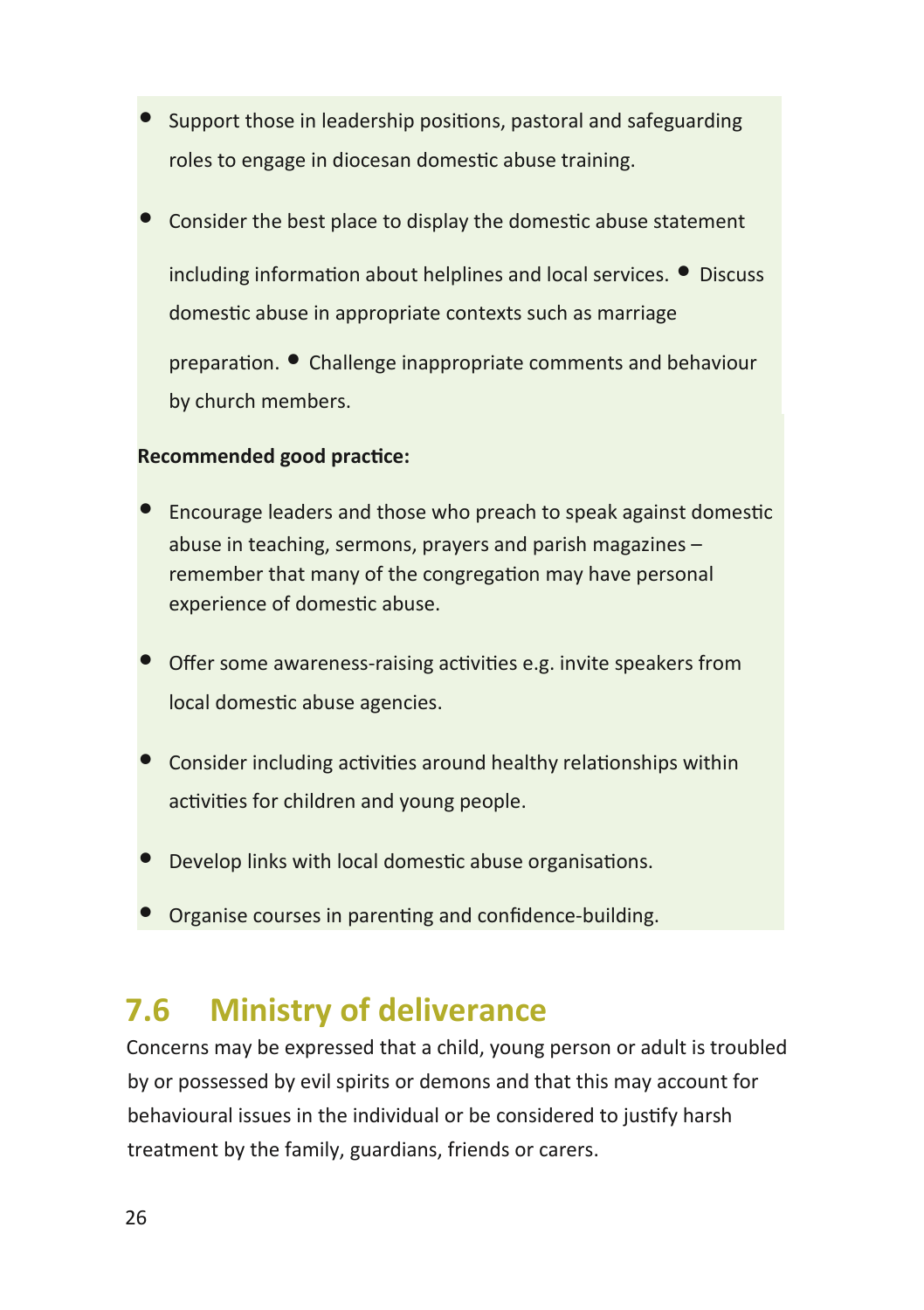If a church officer, including a member of clergy, becomes aware of the above situation and/or a request is made for deliverance ministry, the parish must contact the DSA who will contact the appropriate person.

### **7.7 Recording, data protection and information sharing Opening a church safeguarding case file**

### Good record keeping is an important part of the safeguarding task. A record, called a case file, should be opened whenever a safeguarding concern or allegation occurs in a church. The record should include key contact details, dates of when the information became known and the nature of the concerns. The record should include ongoing actions with dates, other key documents on the case file (e.g. observation notes, reports, consent forms etc.) and the case closure date. Records should use straightforward language and be concise and accurate so that they can be understood by anyone not familiar with the case. Please see Model Parish Recording Template .

#### **Record retention and security**

The safeguarding case files, whether electronic or paper, must be stored securely by the incumbent and the PSO. This should include identifying who should have access to them. Records in relation to safeguarding issues, even if they have not been proven, should be maintained in accordance with the Church's retention guidance. If the incumbent moves from the church, the records should be passed to the new incumbent.

#### **Data protection and information sharing**

In May 2018, the General Data Protection Regulation (GDPR) and the Data Protection Act 2018 replaced the Data Protection Act 1998. The GDPR contains the principles governing the use of personal data. It should be noted that the GDPR and the Data Protection Act 2018 place greater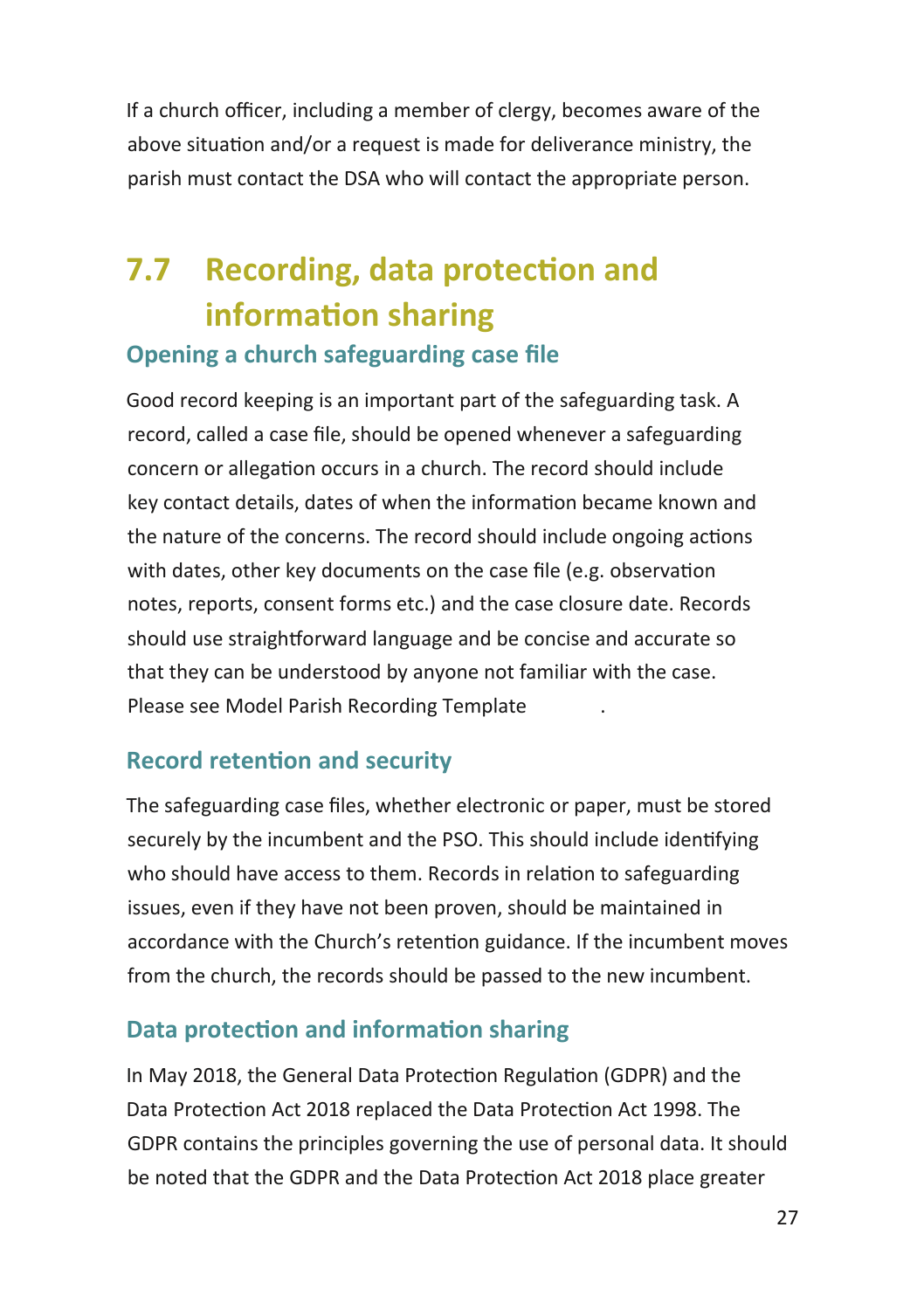significance on organisations being accountable and transparent in relation to their use of personal data. Parishes handling personal data need to have the proper arrangements for collecting, storing and sharing information<sup>46</sup>.

Personal information in relation to safeguarding will often be sensitive and is likely to be classed as what is called 'special categories of personal data' under the GDPR, which means extra care will need to be taken when handling such data. Nevertheless, it is important to be aware that the Data Protection Act 2018 includes specific reference to processing data in relation to the 'safeguarding of children and individuals at risk' and allows individuals to share, in certain situations, personal data without consent (see below) $47$ .

'*The GDPR and Data Protection Act 2018 do not prevent, or limit, the sharing of information for the purposes of keeping children and young*  people safe' and this can equally be said to apply to vulnerable adults<sup>48</sup>.

#### **Reporting concerns about adults**

Referrals of suspected abuse are made to Adult Social Services and the police. Where possible, for a person over 18, this should be done with their written consent.

The starting point is the presumption that an adult can give consent and has the mental capacity to do so. The provisions of the Mental Capacity Act 2005 are complex and questions and concerns about consent and mental capacity should always be discussed with the DSA.

#### **Sharing without consent**

Information can be shared legally without consent, if a person is unable to or cannot reasonably be expected to gain consent from the individual concerned, or if to gain consent could place somebody at risk. Relevant personal data can be shared lawfully without consent if it is to keep a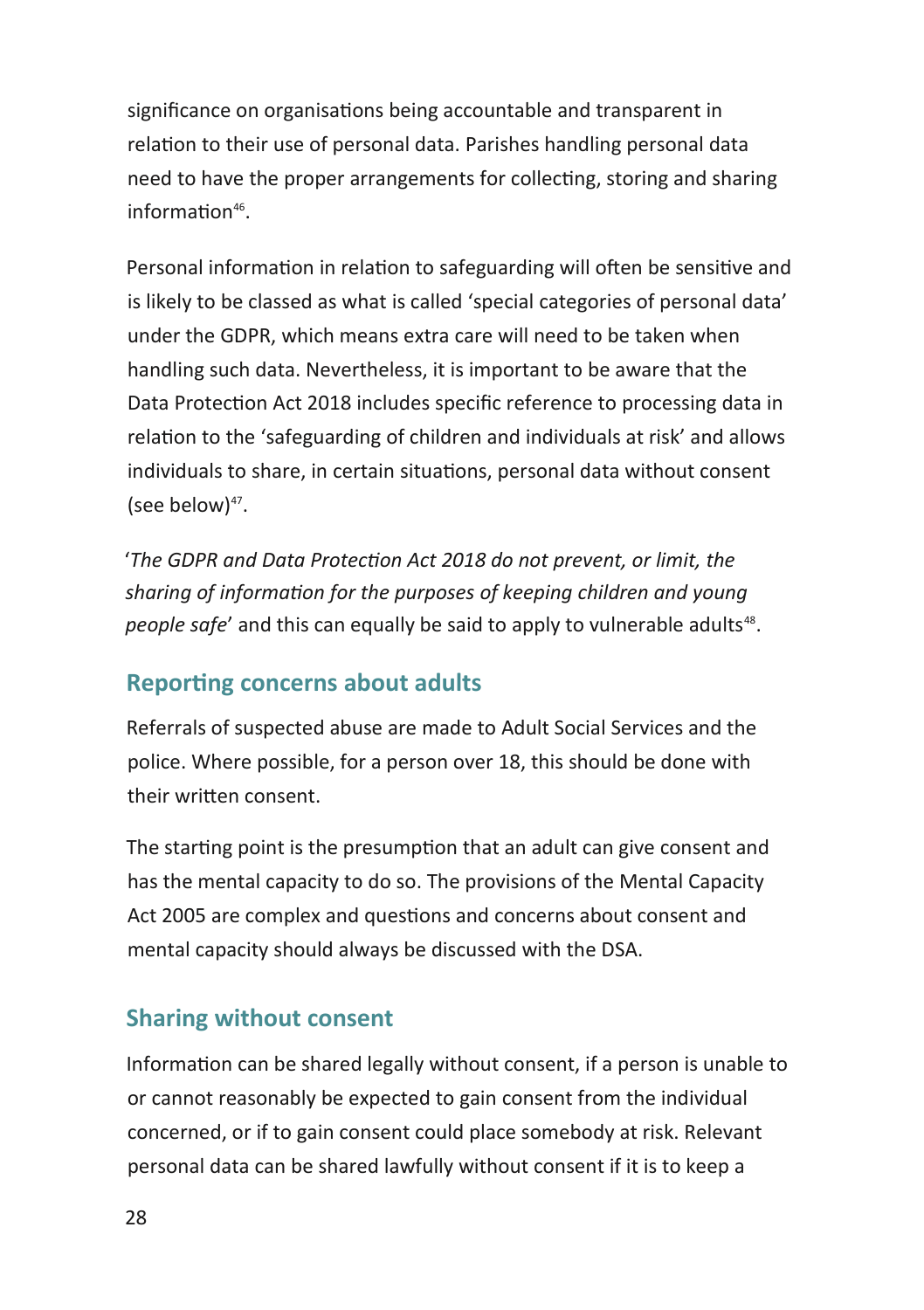# 8. Caring Pastorally for Victims/Survivors of Abuse and Affected Others

child or vulnerable adult safe from neglect or physical, emotional or mental harm, or if it is protecting their physical, mental or emotional wellbeing.

Never make these decisions on your own. If you are going to share personal data, this should always be discussed with the DSA. Of course, you may be able to share data, at least initially, without identifying the individual concerned both within the church and with the statutory services.

Ultimately, the most important consideration is whether the sharing of information is likely to support the safeguarding of a child, young person or vulnerable adult.

The House of Bishops' Safeguarding Policy 2017 states that '*The Church will endeavour to offer care and support to all those that have been abused, regardless of the type of abuse, when or where it occurred … Those who have suffered abuse within the Church will receive a compassionate response, be listened to and be taken seriously. Our first response to those who have suffered abuse, especially abuse within the Church, should be compassionate; we must listen and take what we are hearing seriously.'*

Most parishes are likely to have amongst their congregation children and young people who have been abused and/or adults who have experienced abuse, either as adults or when they themselves were children. Some may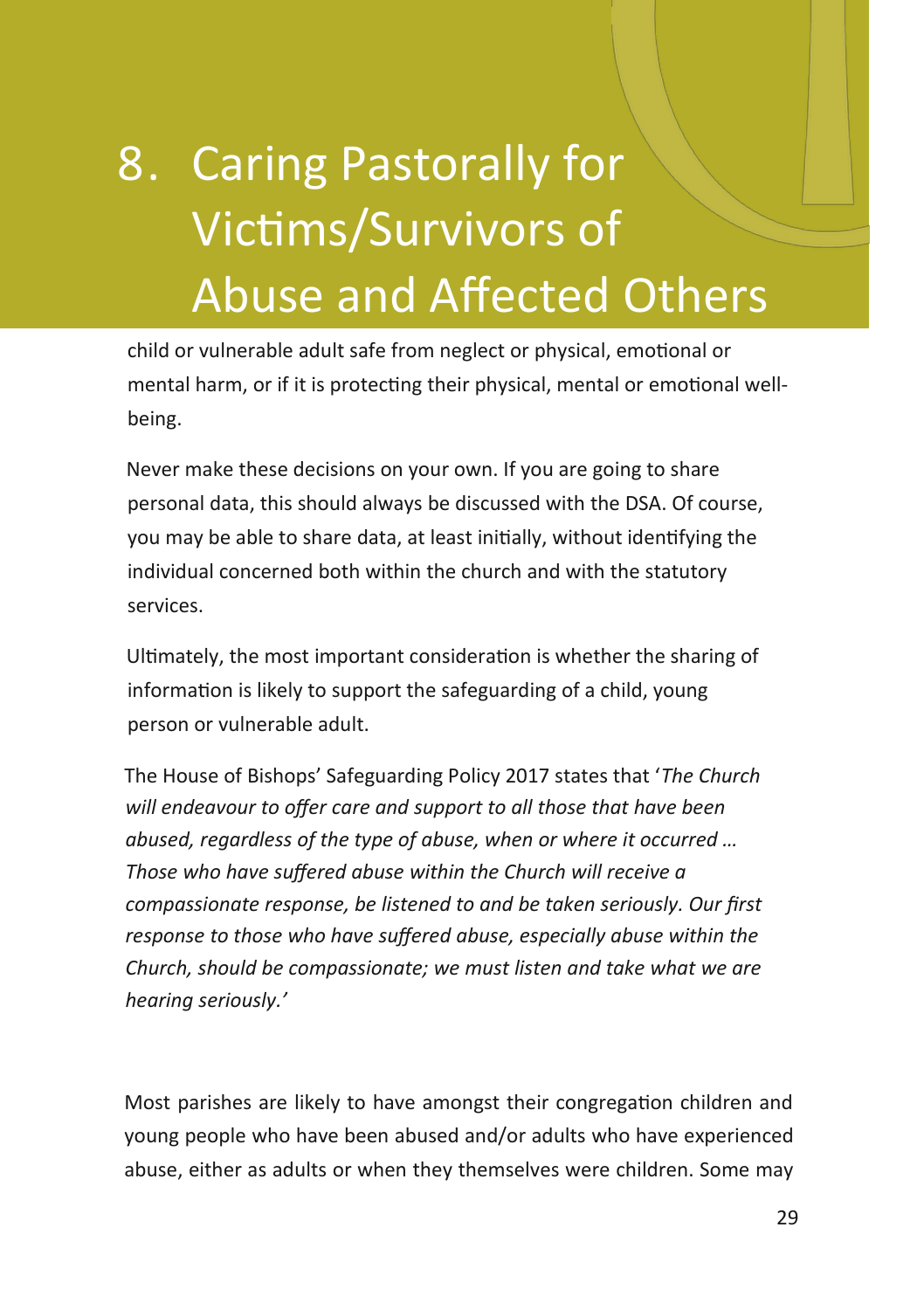have been abused in the Church (see below).Responding well to a disclosure of abuse is essential to being able to build trust and support (see section 7.3). For some, just being able to talk to a trusted person about their experiences can be a powerful, healing event. Some may be seeking pastoral support from the Church. Some may need advice about how best to seek professional help. This may involve support to access local specialist services. Victims/survivors who are children or young people will require specialist support. If you need any advice about how best to support a victim/survivor of abuse, please contact the DSA.

We journey alongside those who have been abused; for some, forgiveness may be a part of that journey, while for others, it may not be so. In any event, there should not be any pressure or expectation from the church on the victim/survivor to forgive<sup>49</sup>.

## **Support following alleged abuse by a church officer**

All concerns or allegations of abuse by a church officer must be reported to the DSA (see section 7.2). The DSA will arrange for a Support Person to be offered to all alleged adult victims/survivors. The role of the Support Person is set out in the House of Bishops' guidance<sup>50</sup>. What the Support Person offers will be agreed with the alleged victim/survivor, but it is likely they will:

- Listen to and represent the victim/survivor's pastoral needs.
- Identify any therapeutic or other needs and offer choices as to how these best be met.
- Record any meetings or contact they have with the victim/survivor.
- Share relevant information with the DSA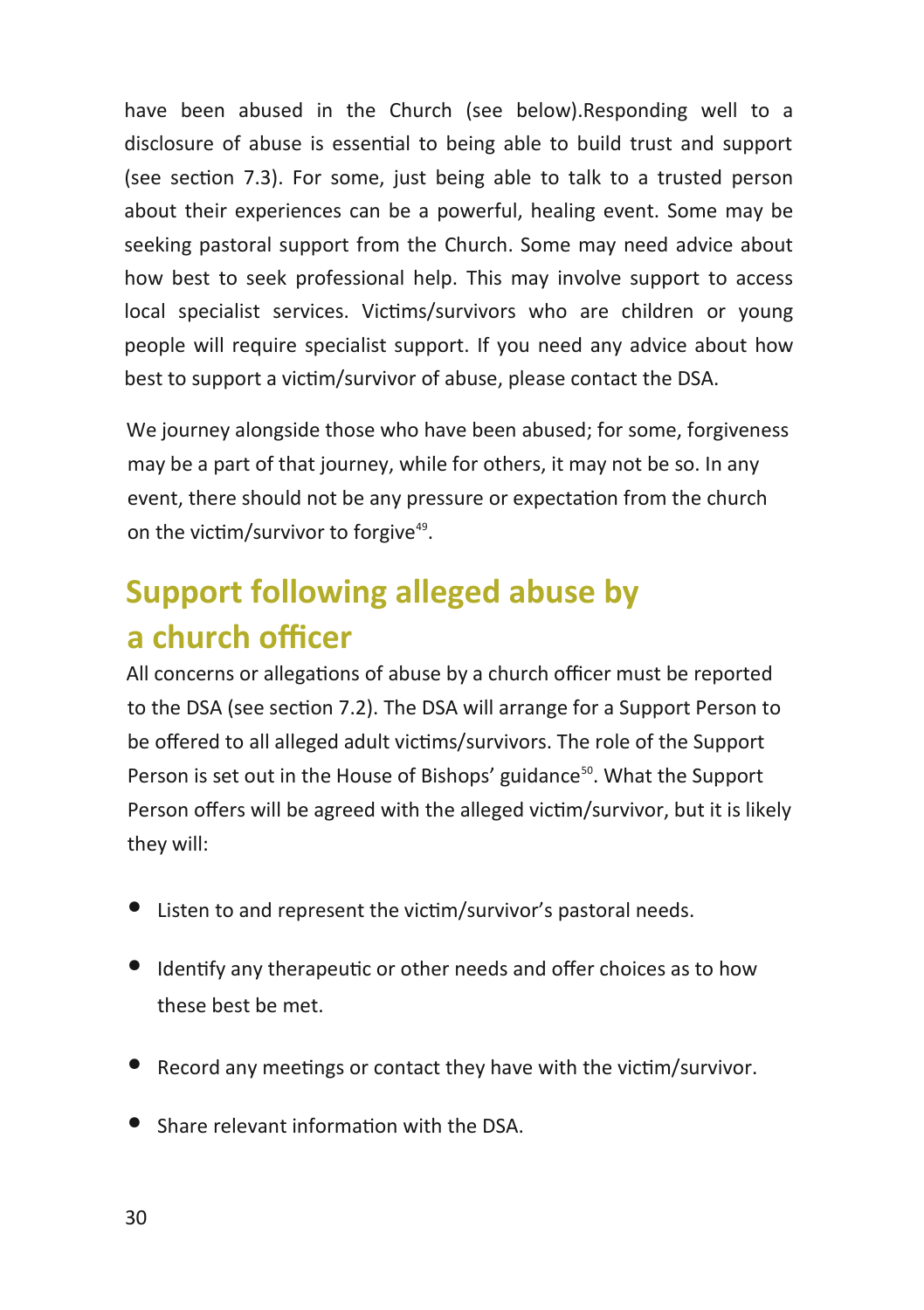Victims/survivors who are children or young people will require specialist support. The DSA will seek advice from Children's Social Care to access support from a professional agency, as required.

Support for families of victims/survivors and for the parish is co-ordinated by the core group in conjunction with statutory agencies. This would involve discussion with the Parish Safeguarding Officer, incumbent and archdeacon as appropriate.

In addition, dioceses have access to specialist support services for victims/ survivors of abuse. This may be through a Diocesan Authorised Listener or

a commissioned external service. The nature of any ongoing support  $\Lambda$ 

The statutory agencies, where involved, will inform the DSA about when and what they can tell the respondent about an allegation that has been made. It may be that the statutory agencies themselves inform the respondent as part of their own investigative practices i.e. where a voluntary interview or arrest is necessary.

Where the statutory agencies are not involved, the core group will determine when and what the respondent should be told. This will normally be done by the diocesan bishop's nominated representative and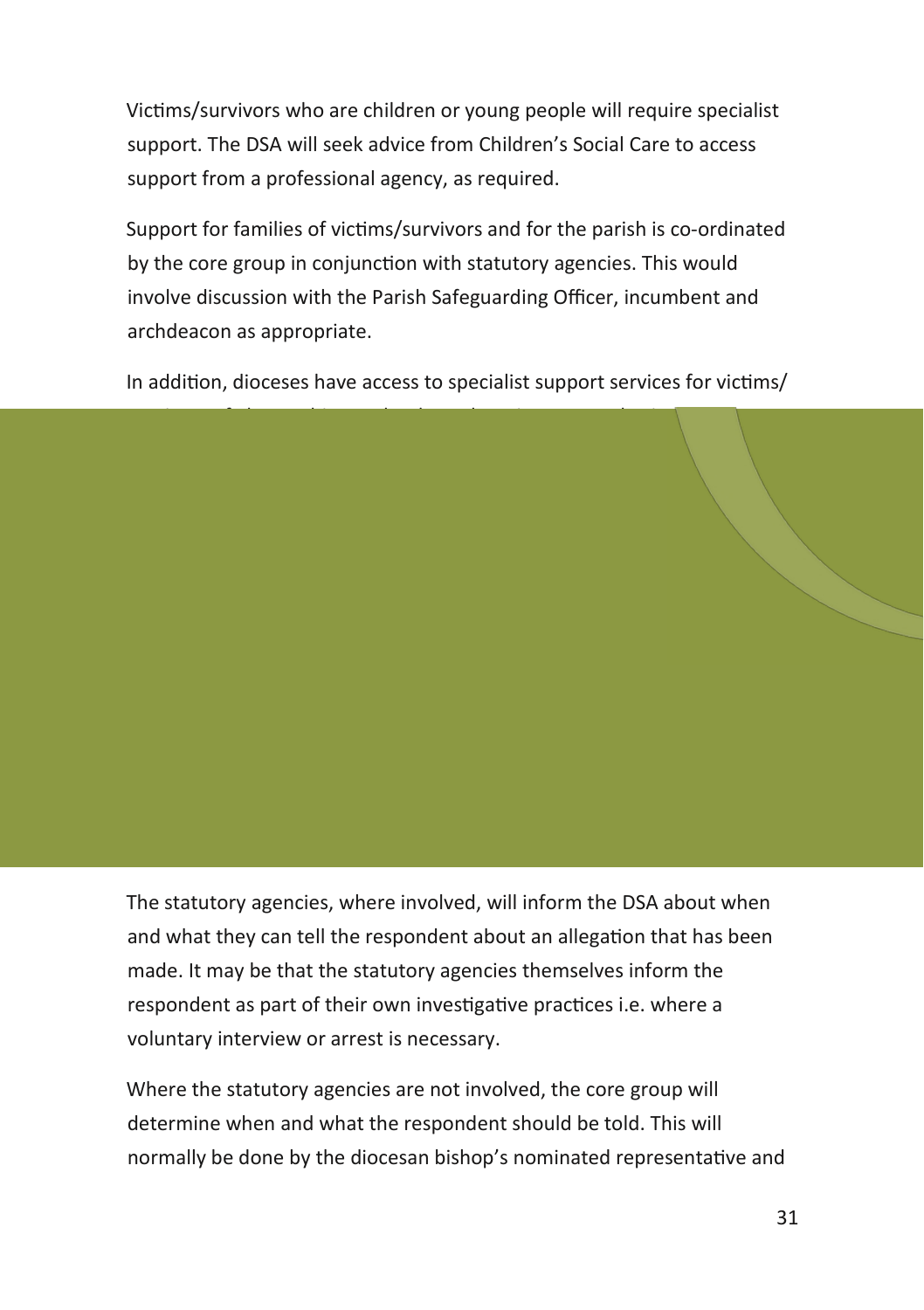the DSA, at an arranged meeting with the respondent. At this meeting the respondent will also be offered a Link Person and the support needs of the respondent's family will be considered.

The role of the Link Person is set out in the House of Bishops' guidance<sup>53</sup>. What the Link Person offers will be agreed with the respondent, but it is likely he/she will:

- Keep the person up to date with the progress of their case.
- Help with access to advice and additional support.
- Make and keep a written record of any meetings or contact with the respondent and share relevant information with the DSA.

For clergy or lay workers whose accommodation is provided by the Church, alternative temporary accommodation for the respondent may need to be considered by the diocese.

## **9.2 Support to parishes and others affected by safeguarding concerns or allegations**

When a member of clergy leaves a parish in which they have lived and worked for some time, there is usually a period of notice during which they can take their leave and parishioners can say their goodbyes. The pastoral relationship between the respondent and parishioners can be very close, so when it is ending it is to be expected that there will be some sense of loss and sadness; but there is also an opportunity to mark their departure.

When someone in a position of office or ministry must step aside at short notice or is suspended because of a safeguarding concern or allegation, a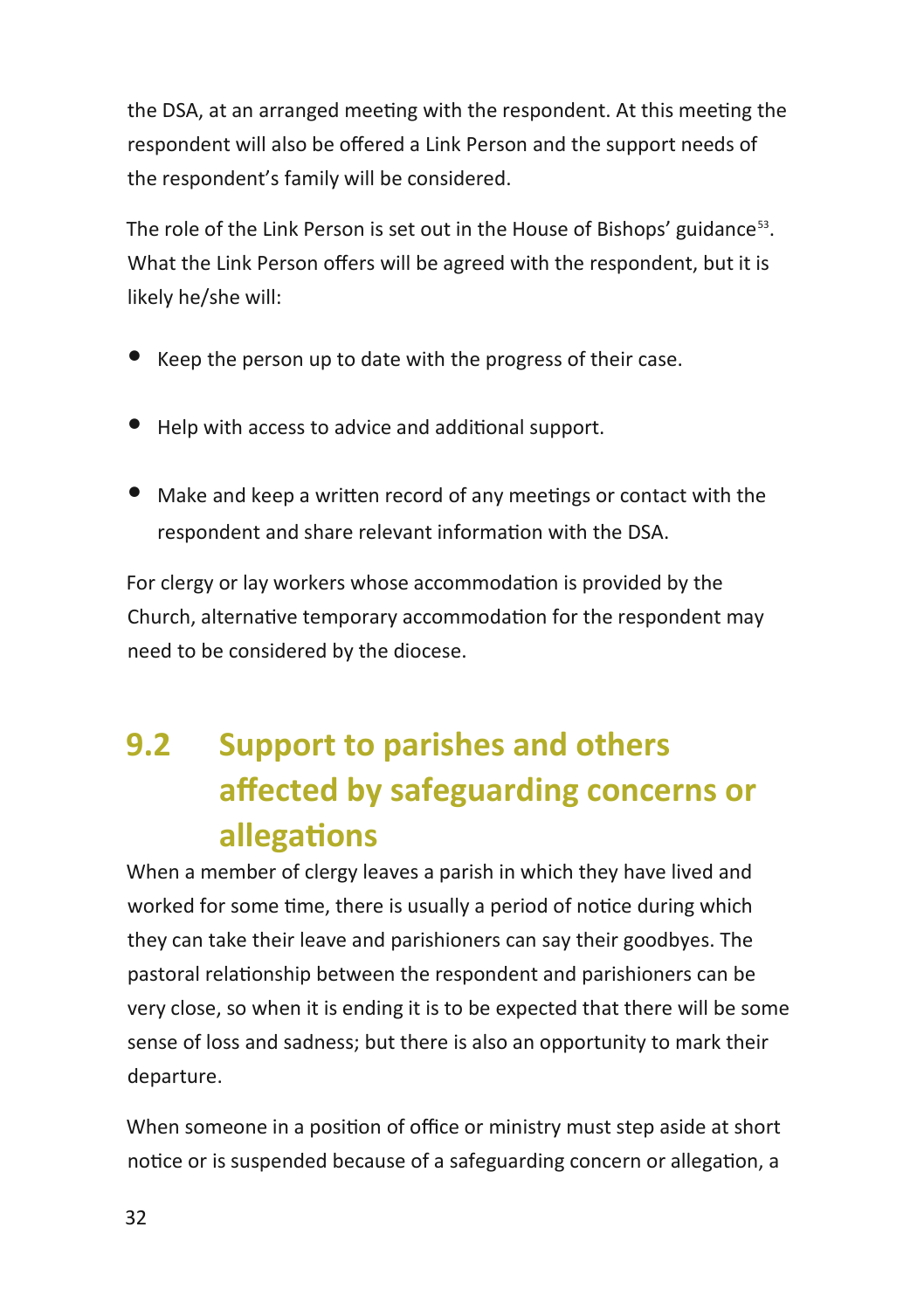crisis arises for them, but also for the parishioners who have had no warning. The feelings that can arise for parishioners in these circumstances can be very varied and can include disbelief about the allegation, defensiveness about the respondent, shock, disappointment, anger and confusion. People can feel abandoned, especially if they had been working closely with that person in some element of parish life.

The core group will advise the DSA, in close liaison with the archdeacon, who should support the affected parish.

During the period of investigation, which may last for many months, the information that can be shared with the parish and its congregation will be limited. Advice and support are available from the DSA, the archdeacon and the Diocesan Communications Officer.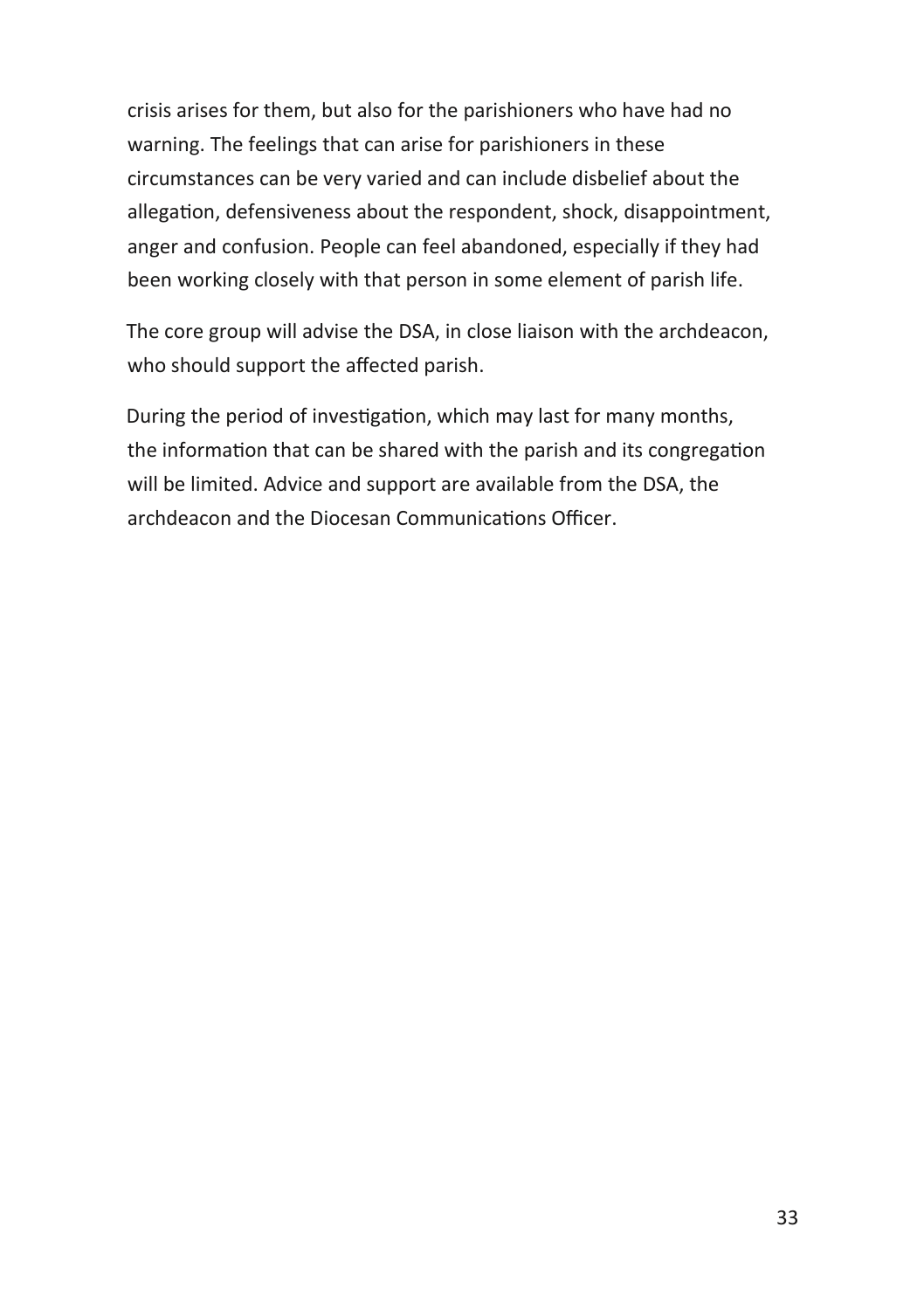#### there may be those who do not have convictions or cautions but where

10. Responding to Those who May Present a Known Risk to Children, Young People

or Vulnerable Adults within a Christian Congregation54

*therefore endeavour to offer pastoral care and support to any member of* 

The House of Bishops' Safeguarding Policy 2017 states, *'The Church, based on the message of the gospel, opens its doors to all. It will* 

there are sound reasons for considering that they still might pose a risk to others. Where people may pose a risk to others, their position in a congregation will need to be carefully and sensitively assessed to decide whether they pose a present risk to others and to put in place arrangements to ensure that these risks are mitigated. In these circumstances it is not only about monitoring individuals but offering support to lead a fulfilled life. As such, the Church has an important role in contributing to the prevention of future abuse.

Some examples of the risk that individuals may pose to children, young people and adults are:

- **Sexual offences against both adults and children**: this includes accessing indecent images of children on the internet.
- **Financial abuse**: targeting of vulnerable adults for financial gain, for example, asking for money, the acceptance of large 'gifts' or offering to do a job for someone at an extortionate rate of pay.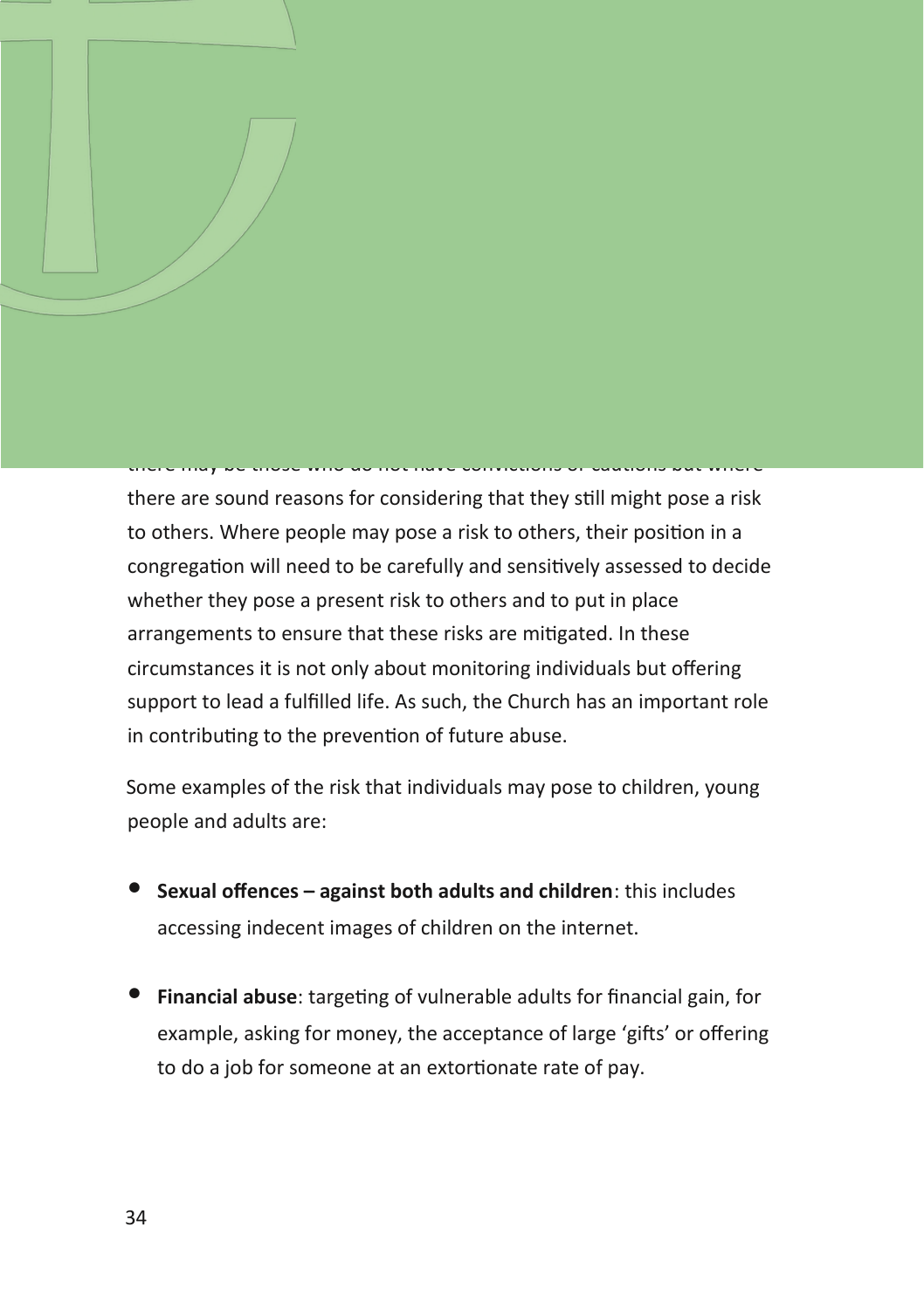### **Take action**

Always contact the DSA as soon as practicable, but within 24 hours, if you learn that any of the following people worship in your church:

1.

- 2. Anyone placed on the sex offenders register, with a violent offence or conviction and/or who is barred from working with children or adults by the Disclosure and Barring Service.Anyone who admits to being an abuser including non-recent abuse.
- 3. Anyone who is subject to an investigation for suspected abuse, including possession of indecent images of children, and/or is suspended from their usual role.
- 4. Anyone who may pose a risk to other church members due to their behaviour, irrespective of their criminal status.

Category (4) may include a person in relation to whom:

- An allegation of abuse against a child or adult has been investigated, but the matter has not proceeded to court, or the person has been acquitted, or the matter is currently the subject of proceedings in the criminal or civil courts but the person may still pose a risk.
- A complaint or grievance has been received alleging inappropriate behaviour, which is not criminal.
- There have been concerns about the person's alleged abusive behaviour to a previous or current partner.

If the DSA is made aware by any other source of any person in the above categories who is intending to or is worshipping at a local parish church, he/she will notify the Parish Safeguarding Officer/incumbent in the first instance.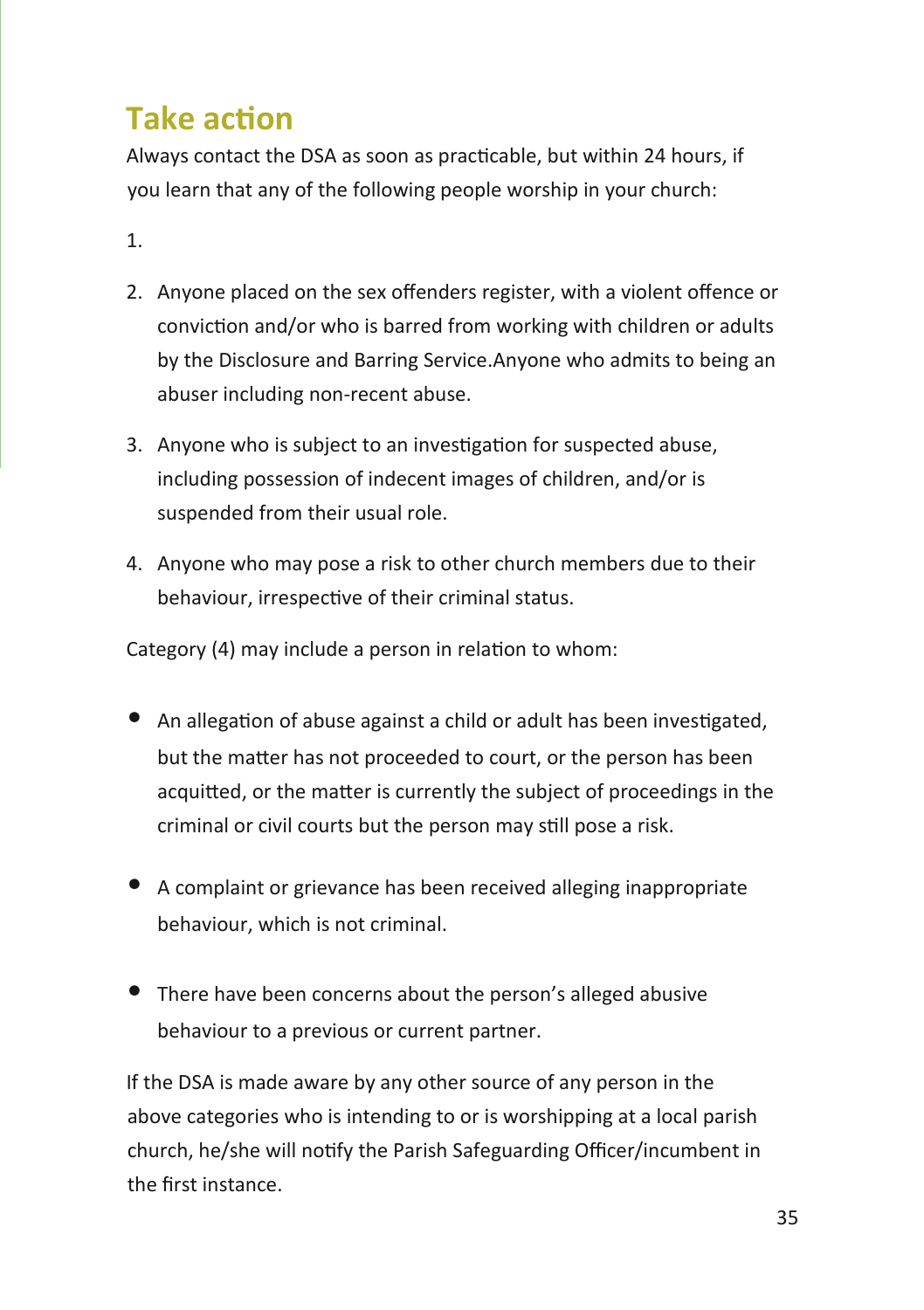The DSA will determine the appropriate action to be taken to best safeguard the parish and its congregation, based on the particular facts and circumstances of each case. They will undertake a risk assessment and the formation of a risk management plan known as a Safeguarding Agreement .

This will involve the respondent and usually the incumbent, church warden, Parish Safeguarding Officer and, if involved, statutory agencies e.g. police, National Probation Service and Children's Social Care. Who is involved will depend on the case.

If a person is assessed as posing a risk to children or adults, the DSA, together with any statutory agencies involved, will support the parish to:

• Form a small group of people to offer pastoral support, friendship and to monitor the respondent.

- Maintain the highest levels of confidentiality unless there is a breach of the agreement and it is necessary to inform others to protect a child or vulnerable adult.
- Agree with the respondent that he/she worship elsewhere if his/her victim or their family worship in the same church.
- Ensure the respondent is never offered any official role in the church or position of responsibility where he/she may be trusted by others, for example that of church warden, worship leader or any in which a

child or vulnerable adult may, as a result, place trust in that person.  $\bullet$ Consider whether, with the person's agreement and that of any statutory authorities involved, the congregation should be informed.

• Meet with the respondent to draft a Safeguarding Agreement setting out the parameters of his/her behaviour in the church setting.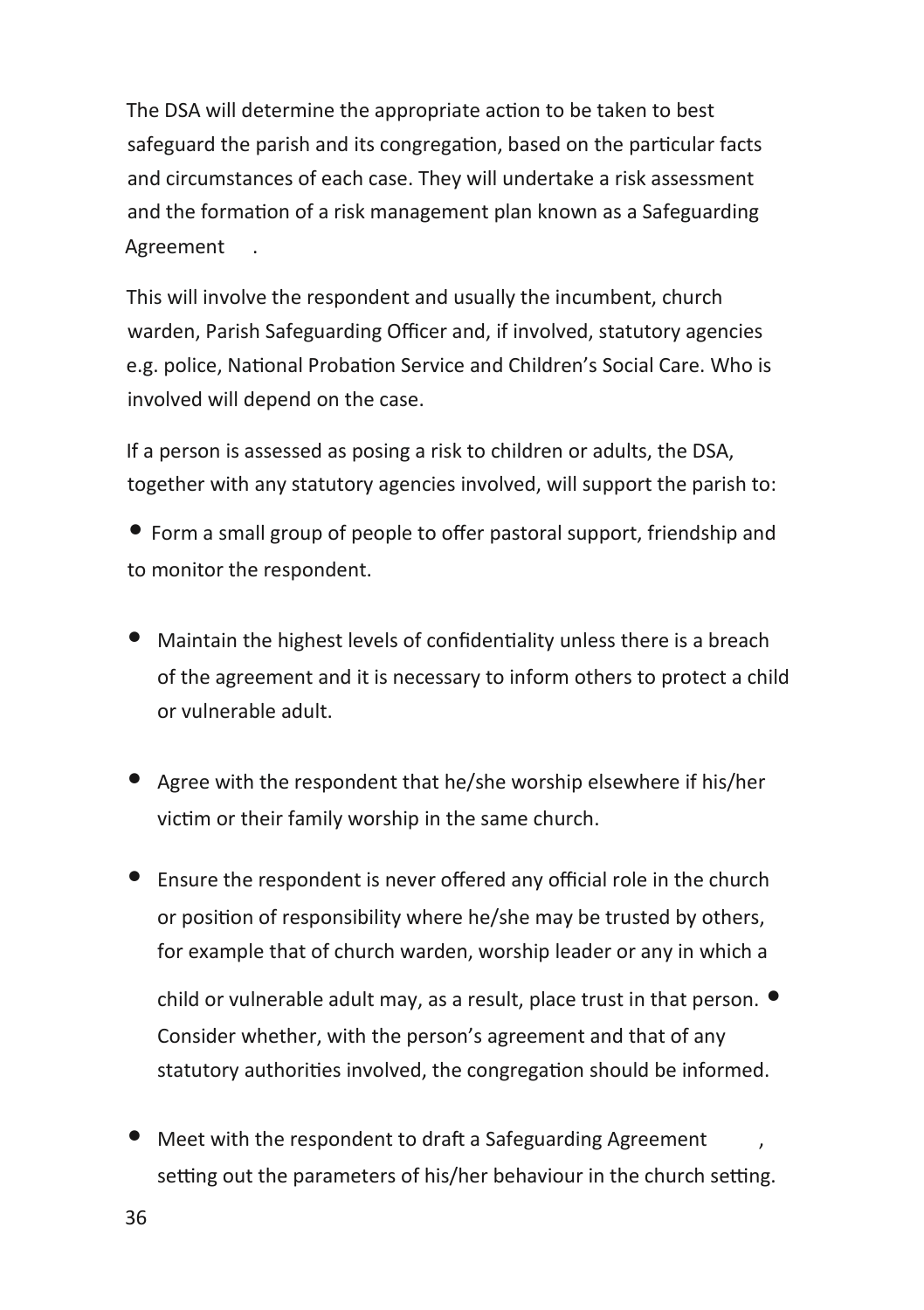The Safeguarding Agreement may include the following elements:

- Attend designated services or meetings only.
- Sit apart from children.
- Stay away from areas of the building where children or vulnerable adults meet.
- Attend a house group where there are no children or vulnerable adults.
- Decline hospitality where there are children or vulnerable adults.
- Never be alone with children or vulnerable adults.
- Never work or be part of a mixed group with children or vulnerable adults.
- Take no role or office in the church which gives him or her status or authority as others may deem that person to be trustworthy.

The church wardens should be involved in the drawing up of the written agreement with the respondent. Church wardens can direct parishioners where to sit and have a duty to maintain good order at divine service. If necessary church wardens can eject a person creating a disturbance and in certain circumstances have the power of arrest, although such power should be exercised with extreme caution<sup>55</sup>. If a 'disturbance' is anticipated the police must be notified.

The Safeguarding Agreement will be monitored and reviewed at least annually.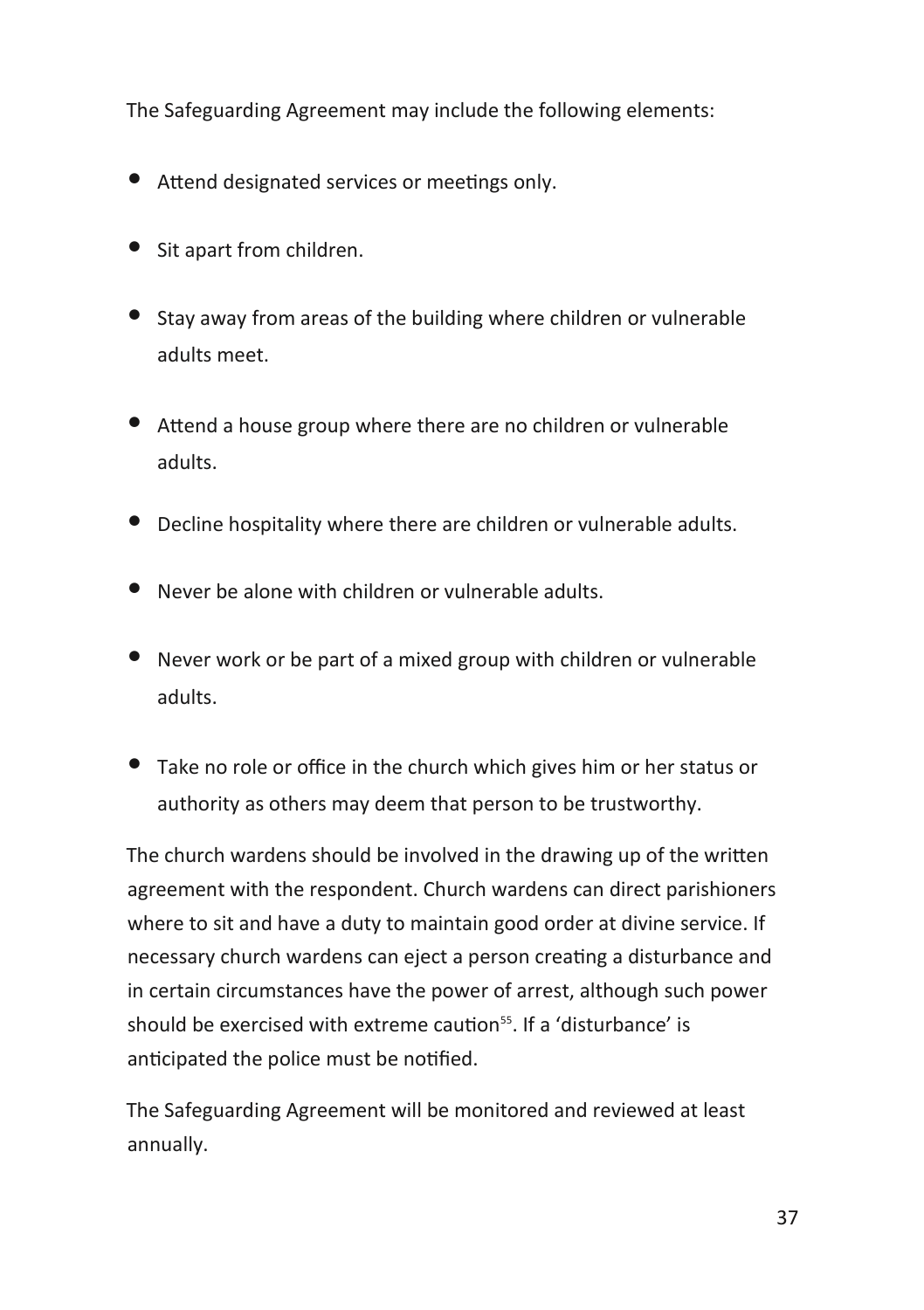Should the respondent refuse to sign the agreement the DSA will advise the parish and liaise with the police and other relevant agencies, as required, to seek a resolution. Any breach should be shared with the DSA immediately, who will liaise with the statutory agencies, as required. It should be remembered that it is not possible to prevent a parishioner from attending divine service<sup>56</sup>, unless this is a condition included in a court order or in his/her licence conditions upon release from prison (although, of course, he/she could voluntarily agree not to attend certain services). If a respondent parishioner wishes to attend any service, as part of the safeguarding arrangement (and this could be contained in his/her ongoing Safeguarding Agreement), it is possible for the church wardens to direct a person where to sit, put measures in place to closely supervise them (e.g. accompany the individual) and remove that person if they cause a disturbance. It is also possible to refuse access to other church activities (e.g. social activities such as tea/coffee after the service and choir and bell ringing activities).

The House of Bishops' Safeguarding Policy Statement states that '*The Church will strive to create and maintain environments that are safer for all, that promote well-being, that prevent abuse, and that create nurturing, caring conditions within the Church for children, young people and vulnerable adults … The Church will strive to support all church officers to adhere to safer working good practice and to challenge the abuse of power'*.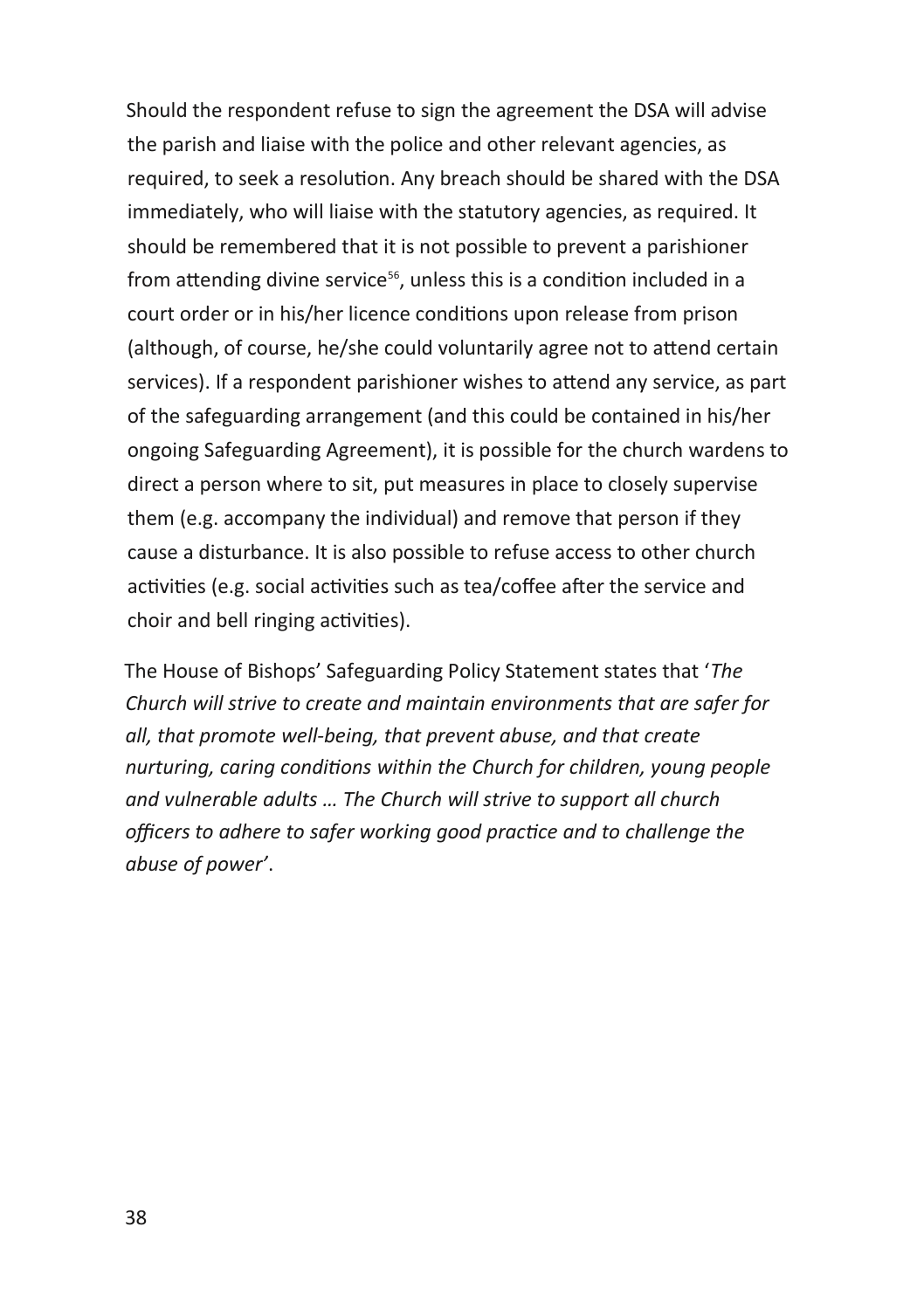# 11. A Safe Environment and Activities 57

### **11.1 Code of safer working practice**<sup>58</sup>

- All those working on behalf of the parish with children, young people and adults must:Treat all individuals with respect and dignity.
- Ensure that their own language, tone of voice and body language are respectful.
- Ensure that children, young people and adults know who they can talk to about a personal concern.
- Record and report any concerns about a child, young person or adult and/or the behaviour of another worker with their activity leader

and/or Parish Safeguarding Officer. Sign and date the record.  $\bullet$ Obtain written consent for any photographs/videos to be taken, shown, displayed or stored (see Model Consent Form – Photographs – Images ).

- Administer any First Aid with others around. In addition, for children and young people must:
- Always aim to work with or within sight of another adult.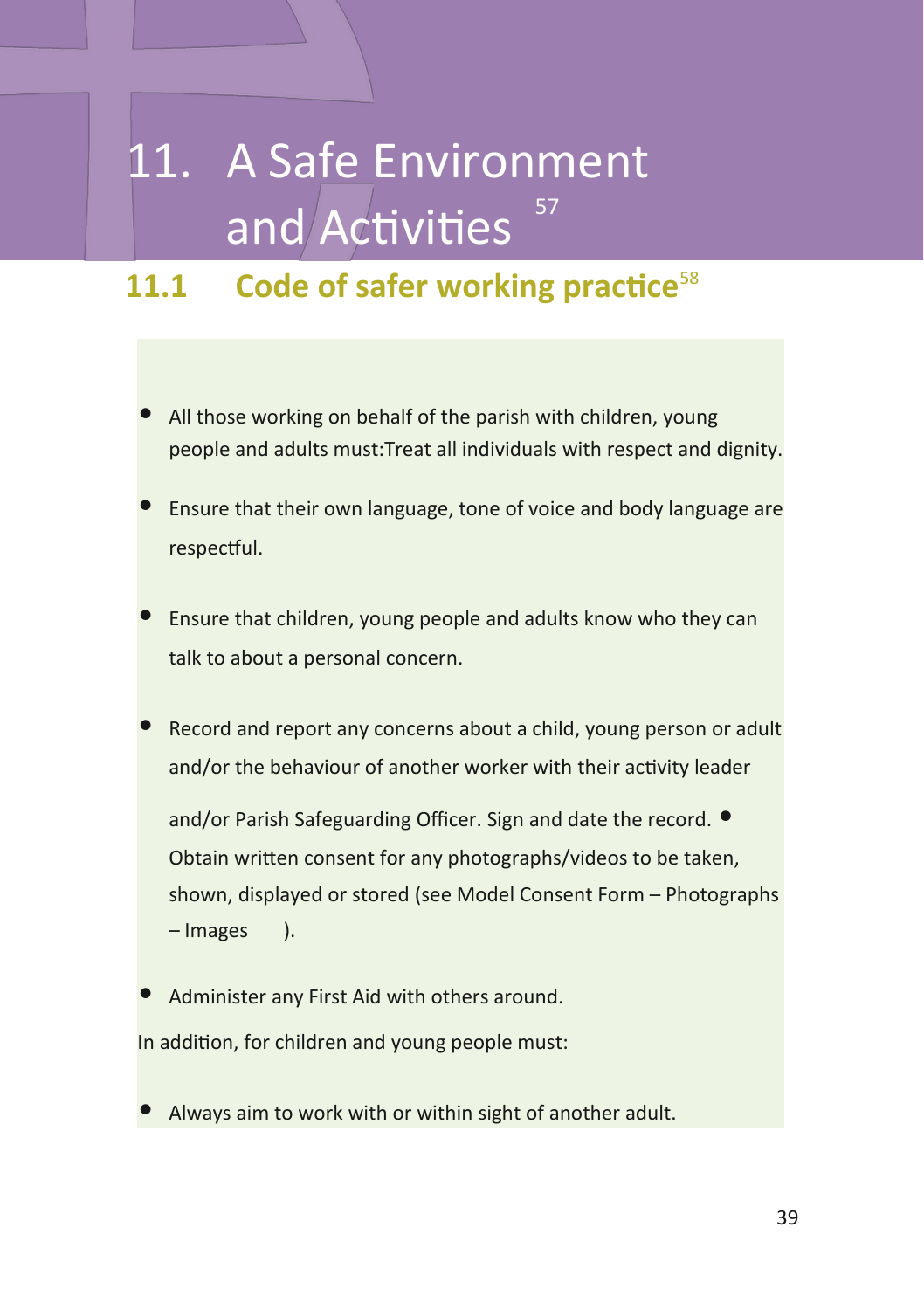• Ensure another adult is informed if a child needs to be taken to the

toilet. Toilet breaks should be organised for young children.  $\bullet$ Respond warmly to a child who needs comforting but make sure there are other adults around.

• Ensure that the child and parents are aware of any activity that requires physical contact and its nature before the activity takes place.

#### **All those working on behalf of the parish with children, young people and adults must not:**

- Invade an individual's privacy whilst washing and toileting.
- Use any form of physical punishment.
- Be sexually suggestive about or to an individual.
- Scapegoat, ridicule or reject an individual or group.
- Permit abusive peer activities e.g. initiation ceremonies, ridiculing or bullying.
- Show favoritism to any one individual or group.
- Allow an individual to involve you in excessive attention seeking.
- Allow unknown adults access to children, young people and adults who may be vulnerable. Visitors should always be accompanied by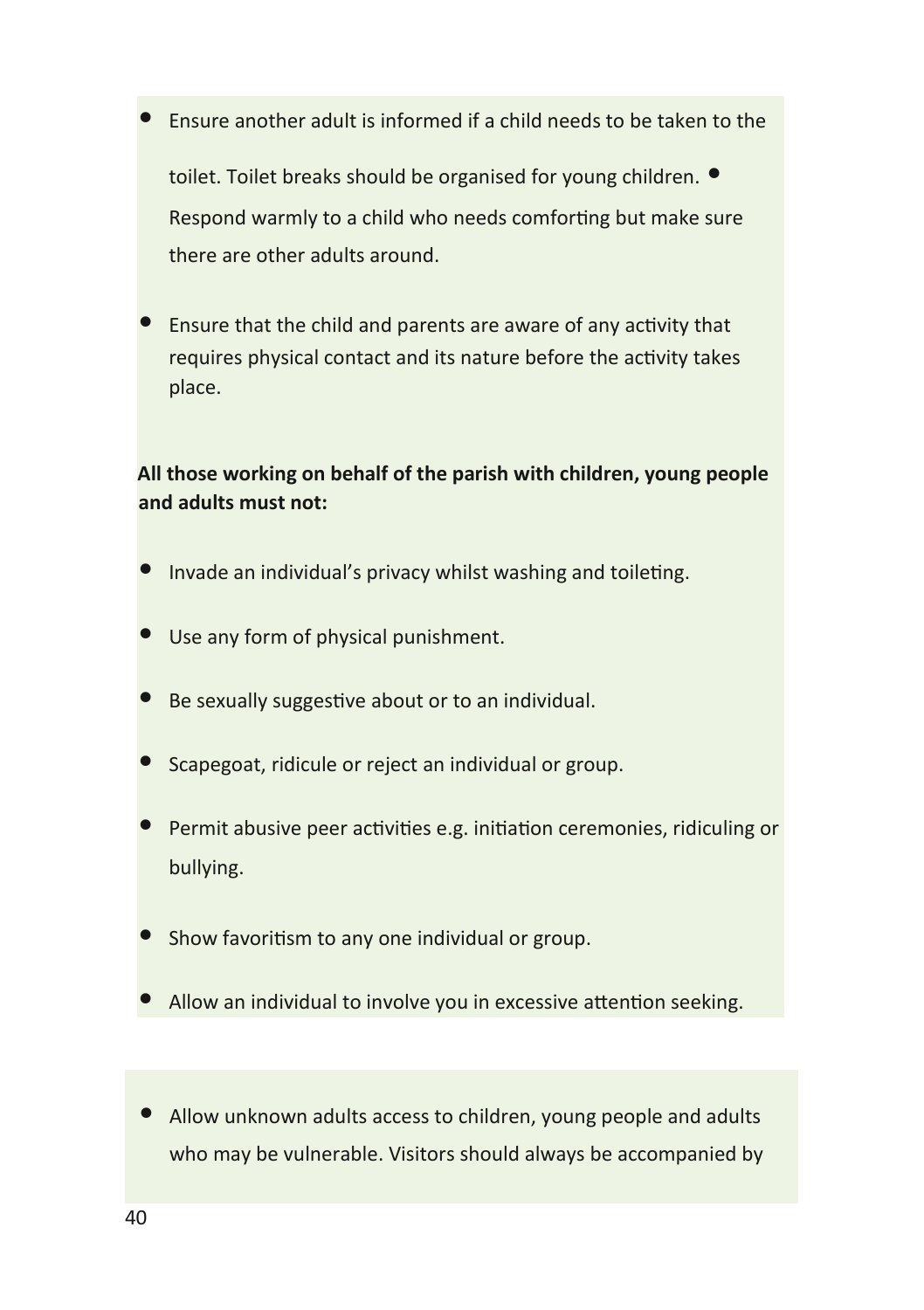an approved person.

- Allow strangers to give children, young people and adults who may be vulnerable in the group, lifts.
- Befriend children, young people and adults who may be vulnerable on social media.
- Take photographs on personal phones or cameras as this means that images are stored on personal devices.

In addition, for children and young people, must not:

- Give lifts to children you are supervising, on their own or your own (unless there are exceptional circumstances e.g. in an emergency for medical reasons or where parents fail to collect a child and no other arrangements can be made to take a child home. In such situations, the circumstances and your decision must be recorded and shared with an appropriate person at the earliest opportunity).
- Smoke or drink alcohol in the presence of children and young people.
- Arrange social occasions with children and young people (other than events which also include adult family members/carers) outside organised group occasions.

### **11.2 Acceptable touch**

Sympathetic attention, humour, encouragement and appropriate physical contact are needed by children and adults. Some physical contact with children, particularly younger children, is wholly appropriate. The following guidelines regarding touching are suggested: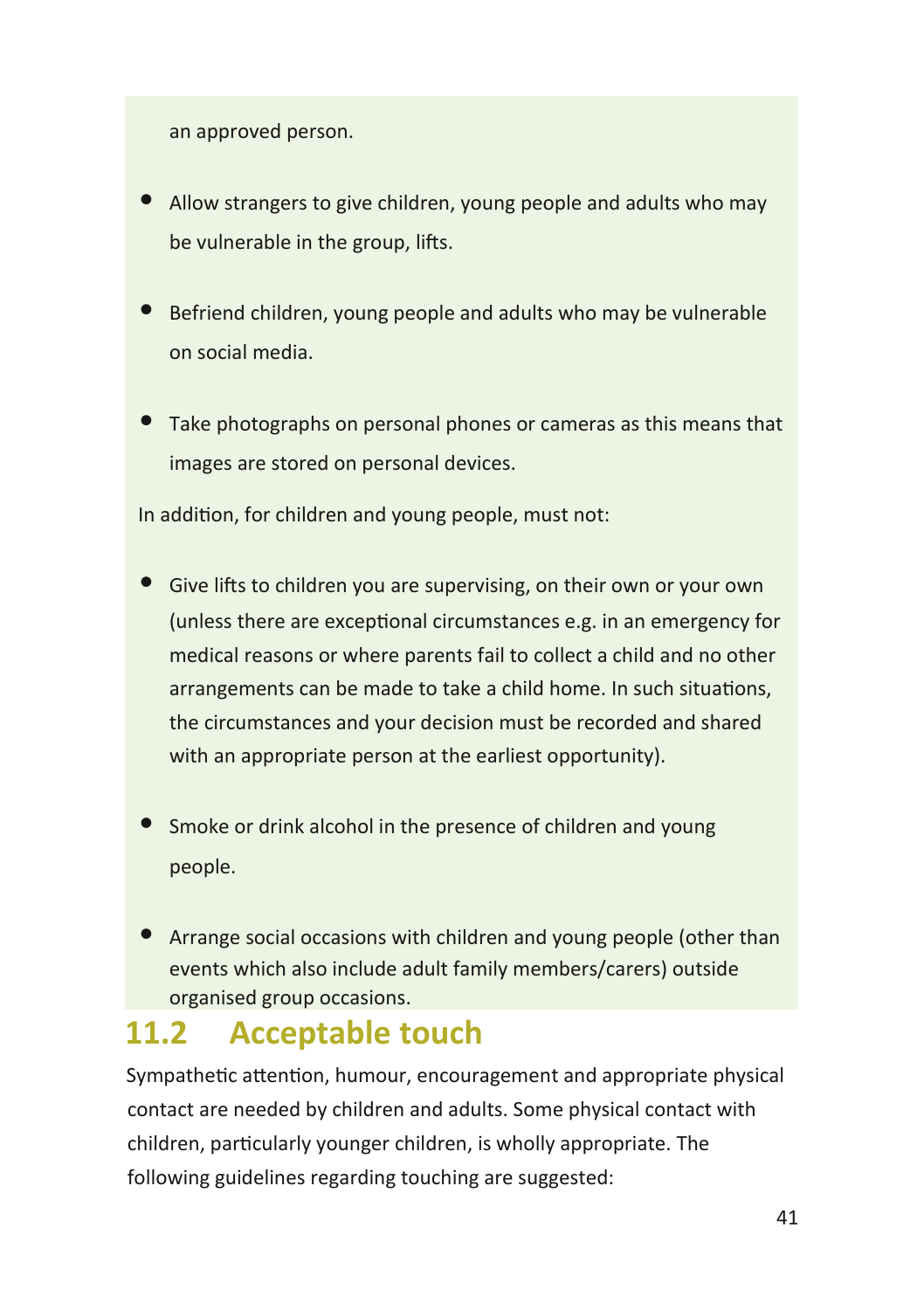- Always ask permission.
- Be mindful of your body position.
- Keep everything public. A hug in the context of a group is very different from a hug behind closed doors.
- Touch should be in response to a child's needs and not related to the worker's needs. It should be age appropriate, welcome and generally initiated by the child, not the church officer.
- Avoid any physical contact that is or could be construed as sexual and/ or abusive/offensive.
- Allow the child to determine the degree of physical contact with others except in exceptional circumstances (e.g. when they need medical attention).

In addition:

- $\checkmark$  You can allow people you support to give you brief hugs if you feel comfortable with this.
- $\checkmark$  You can allow people you support to hold hands or link arms with you to help with travel and stability.
- $\checkmark$  You should discourage people you support from touching your face. You can offer your hand instead.
- $\checkmark$  You should discourage people you support from sitting on your lap. You can offer to sit side by side.
- $\checkmark$  You should avoid using touch if the person you support is very distressed and is unlikely to tolerate it.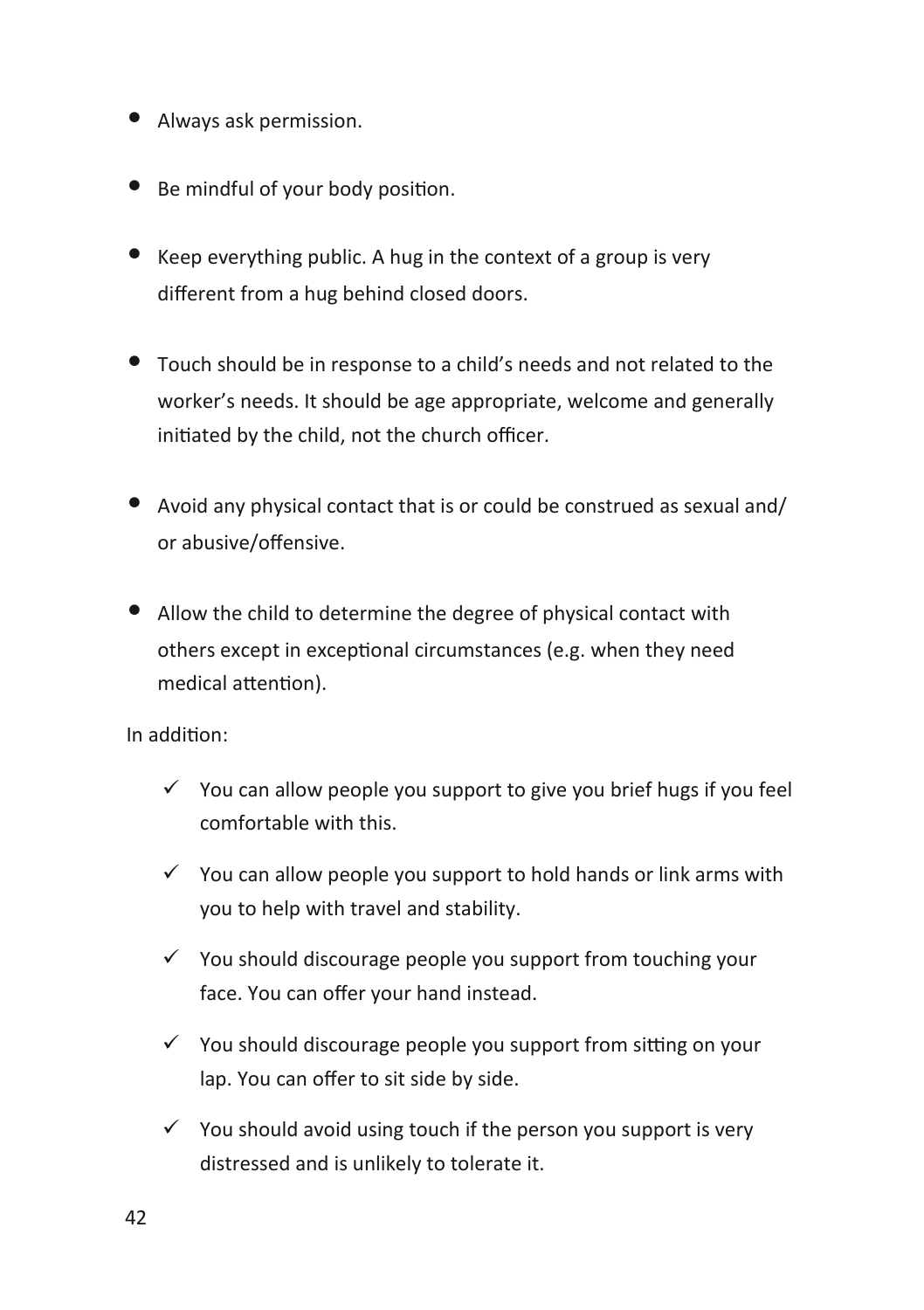Ensure that church officers at all levels must take responsibility for monitoring one another in the area of physical contact. They should be encouraged to challenge one another if necessary. Concerns about possible abuse or inappropriate behaviour should always be reported.

### **11.3 Children's activities**

Church groups that involve children need to ensure good practice standards across a wide range of areas including: recruitment of activity leaders; DBS checking; staffing ratios; suitability of premises; health and safety arrangements; and facilities for children with special needs.

The minimum staffing levels for groups should be as follows<sup>59</sup>:

| $0 - 2$ years   | 1 adult to 3 children  | 1:3  |
|-----------------|------------------------|------|
| $2 - 3$ years   | 1 adult to 4 children  | 1:4  |
| $4 - 8$ years   | 1 adult to 6 children  | 1:6  |
| $9 - 12$ years  | 1 adult to 8 children  | 1:8  |
| $13 - 18$ years | 1 adult to 10 children | 1:10 |

Each group should have at least two workers, even for smaller groups, and if possible one male and one female. Staff ratios for all groups should always be based on a risk assessment. For example, staffing numbers would need to be increased for outdoor activities and more so if that activity is considered higher risk, potentially dangerous or when children with disabilities or special needs are involved.

For all groups and activities: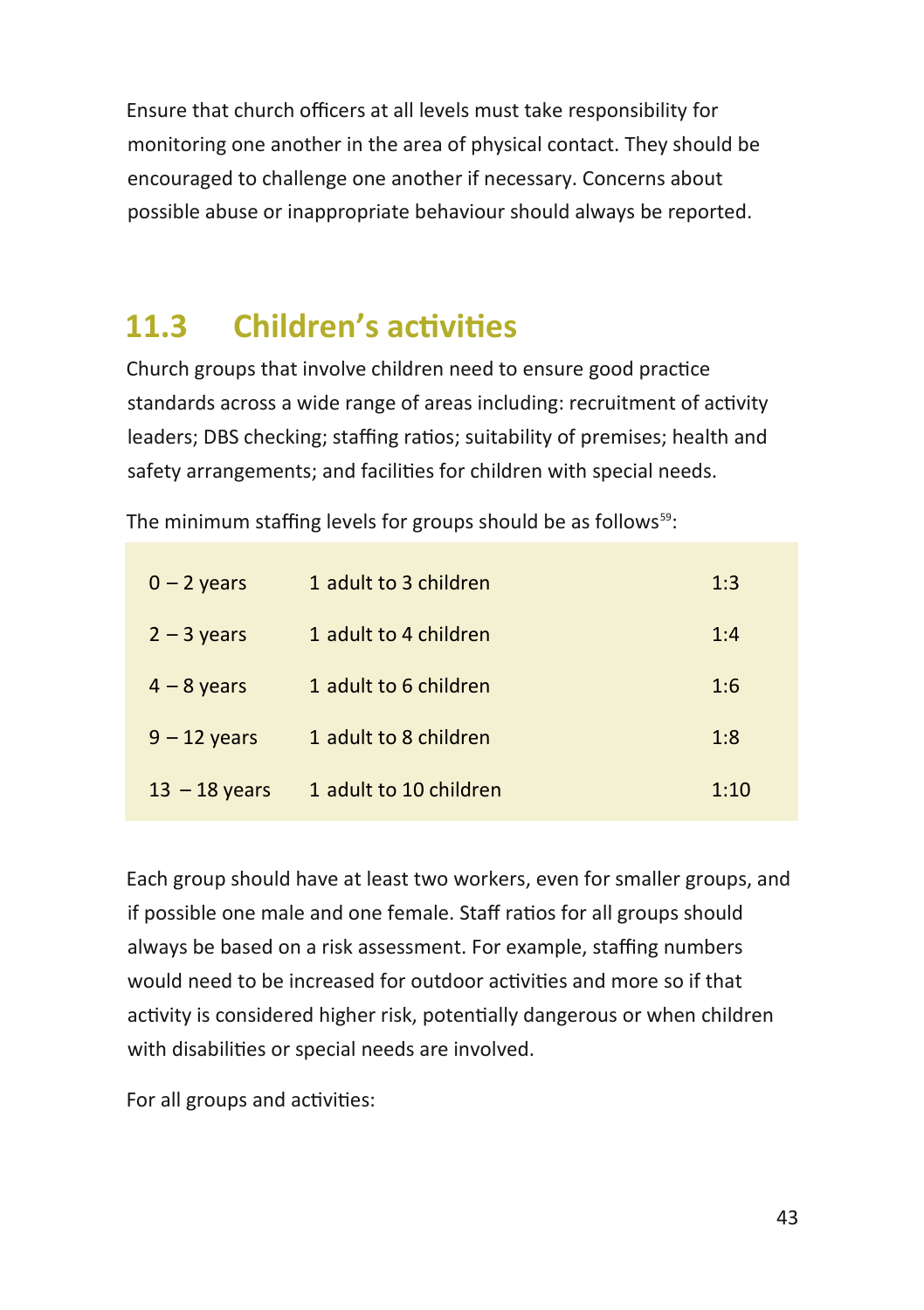- Undertake a health and safety risk assessment (see Model Activity Risk Assessment Template ).
- $\bullet$  A registration form<sup>60</sup> must be completed for every child or young person who attends groups or activities which should include up-todate information on parents' contact numbers, medical information (e.g. allergies) and any special needs (see Model Registration Form – Activities and Trips ).
- An attendance register must be kept and be available at all group meetings. • A First Aid kit must be available on any premises that are used by children.
- An accident and incident logbook must be available, and all accidents recorded. The logbook should be stored in a secure place. Any significant incidents must be recorded (e.g. a fight between children).
- There should be access to a telephone, if possible.
- In premises where children's groups meet, the Childline and Family Lives telephone numbers should be displayed (see section 13).  $\bullet$ Parents must sign a consent form before children are transported in a private car, and before any photography or images are taken (see Model Consent Form – Transport ).

In addition, when taking children offsite $61$ :

• The church leadership must be informed and agree to the activity.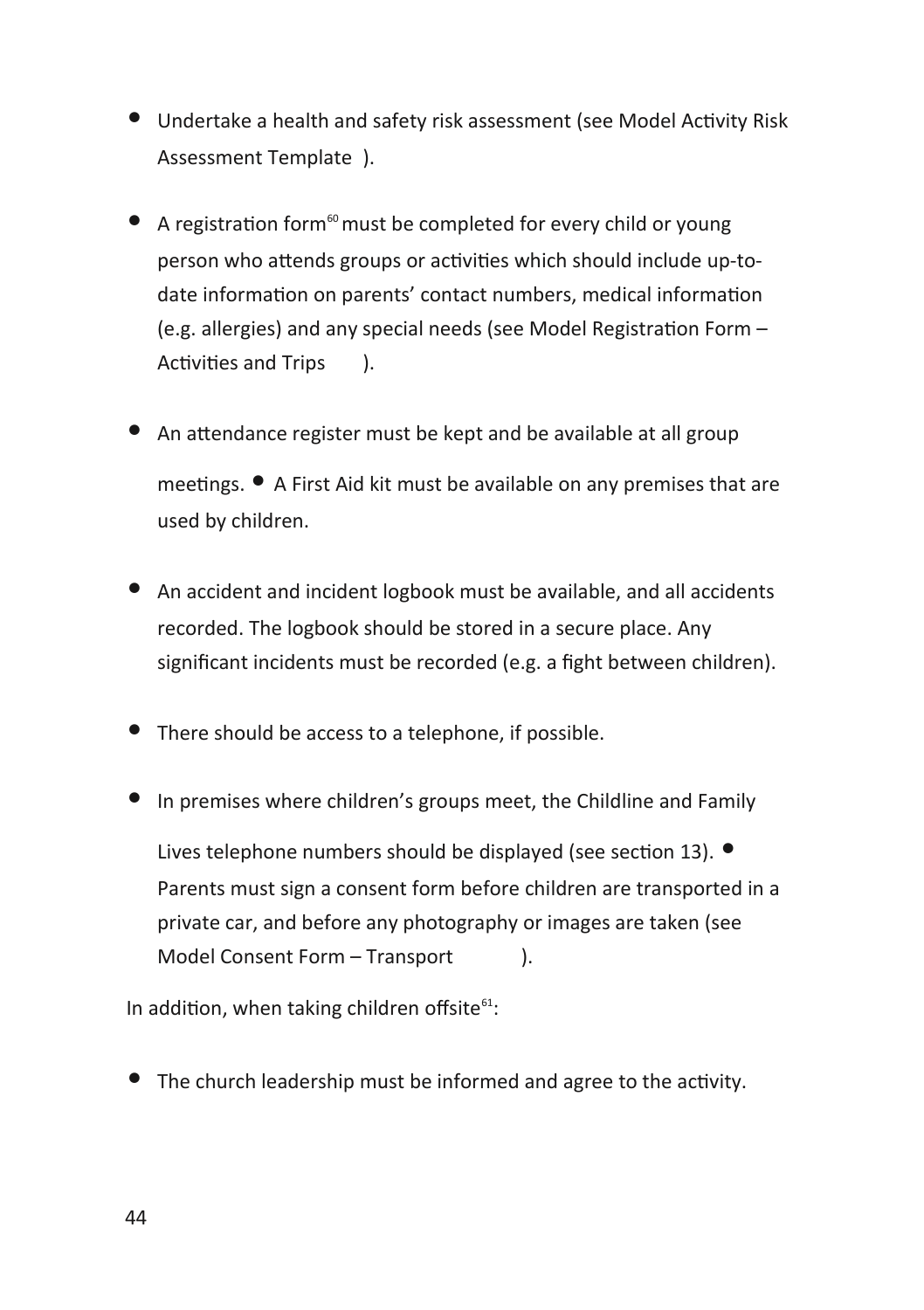- Details of the activity and any itinerary must be given in advance to parent/s and consent forms received in advance of the activity taking place.
- Details of the activity and a list of contacts must be left with someone in the church.  $\bullet$  Details of the activity and arrangements must be given to the incumbent and/or PSO.
- A risk assessment must be undertaken, and confirmation obtained that the activity is covered by PCC insurance.
- A leader must be designated to take responsibility for First Aid.

Many of these items are equally applicable to groups involving vulnerable adults.

### **11.4 Visiting adults**

Visiting vulnerable adults in their homes is an essential element of many church officers' roles. Many parishioners will be well known to the church officer and where there have been no previous concerns, the level of risk to the church officer or parishioner during visits will usually be low. However, unexpected circumstances can be encountered, some of which may place a church officer at risk. For example, the unexpected presence in the home of a relative or friend with a history of violence or threatening behaviour. Unfortunately, case histories also show that a parishioner may be at risk from a church officer. For these reasons it is very important for parishes to ensure their church officers and parishioners are as safe as they can be, and that there is accountability and transparency in the manner in which church officers engage in lone working or visits to homes.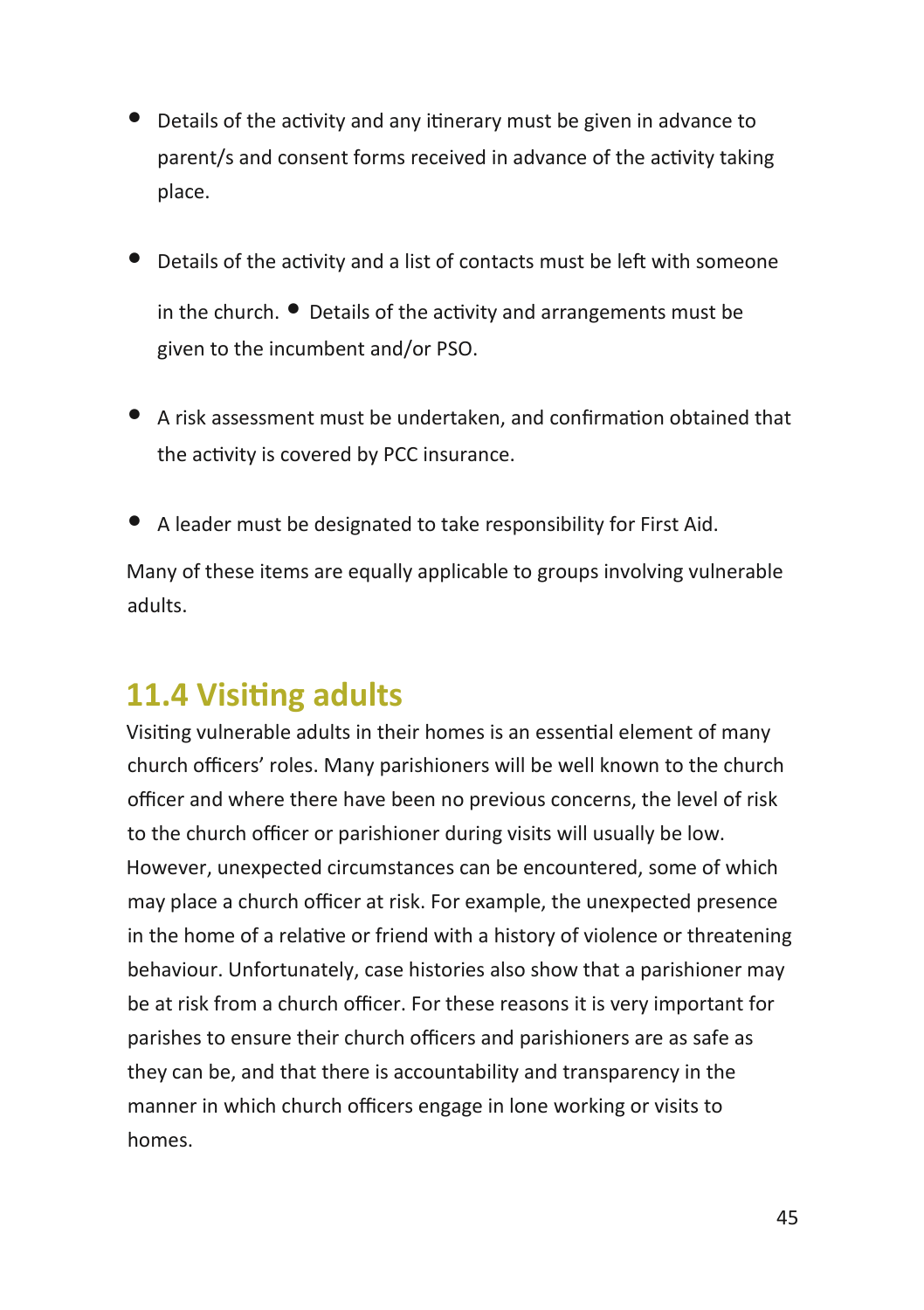To assure the person you are visiting of their safety, and for your own as a church officer:

• If possible undertake a risk assessment before an initial visit, especially if you do not know the person. If there are any concerns or risks known before a visit is made, you are advised always to undertake a risk assessment (see Model Risk Assessment Checklist for Home Visiting ). In these circumstances, consider whether the visit is necessary, or whether you should be accompanied by another church officer. In addition, visiting in pairs may be advisable, especially if the

adult is perceived to be vulnerable.  $\bullet$  Do not call unannounced; call by appointment, if appropriate telephoning the person just before visiting.

- Be clear about what support you can offer and the purpose and limitations of any pastoral care/support that is available.
- Do not make referrals to any agency that could provide help without the adult's permission, and ideally encourage them to set up the contact, unless there are safeguarding concerns.
- Never offer 'over-the-counter' remedies to people on visits or administer prescribed medicines, even if asked to do so.
- Do not accept any gifts from adults other than token items, to avoid misunderstandings or subsequent accusations from the person or their family. If someone wants to make a donation to the church, put it in an envelope, mark it on the outside as a donation and obtain a receipt from the Treasurer.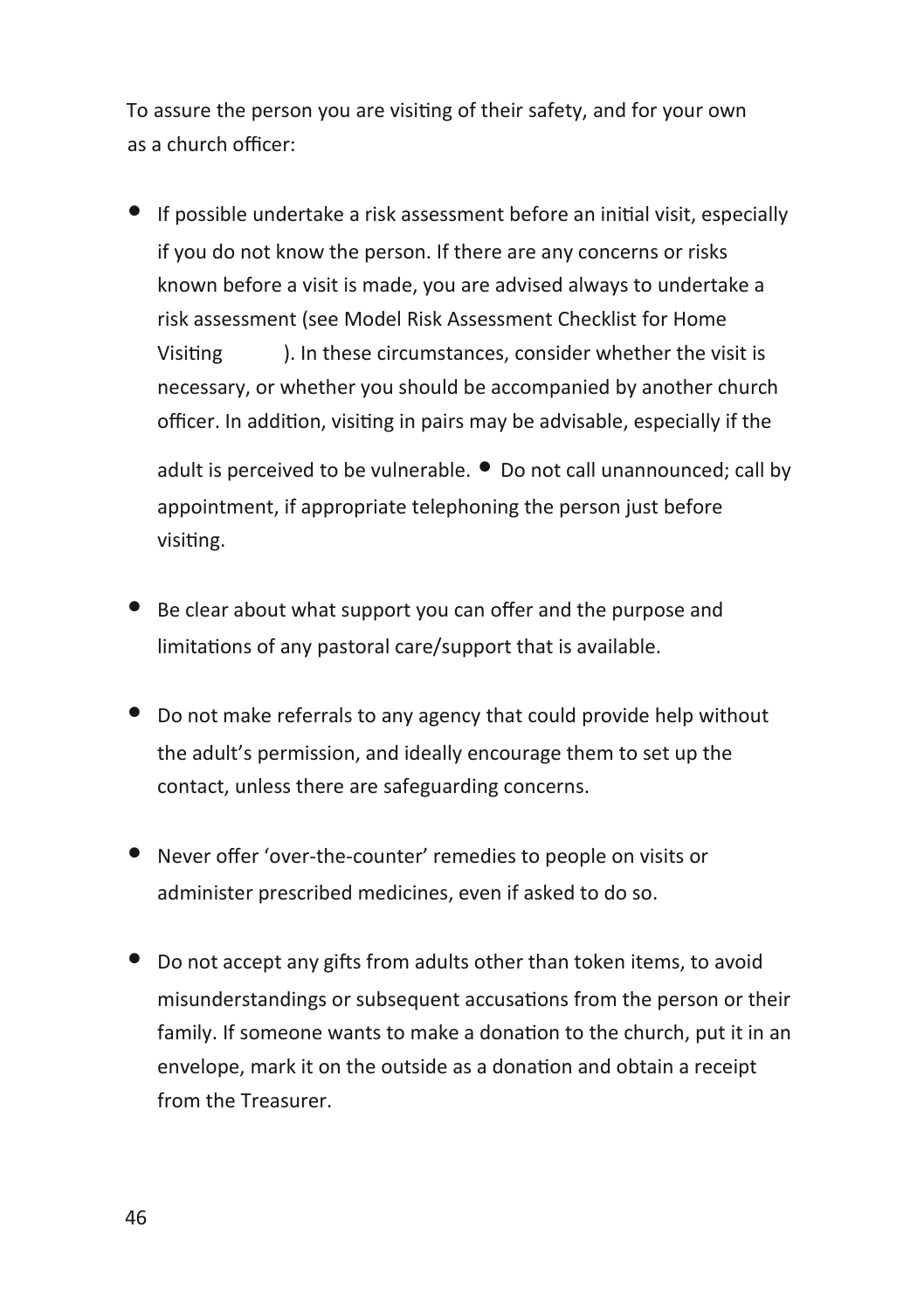# 12. Use of Social Media

• Make a note of the date when you visit people, report back about the visit to the agreed named person and say what is concerning or going well. They will report safeguarding concerns to the Parish Safeguarding Officer and/or incumbent or directly to the DSA if they are not available.

Social media sites enable users to create and share content and keep in touch with other users. They include maintaining a profile on a networking site such as Facebook, Twitter, Instagram, Snapchat; writing or commenting on a blog, whether it is your own or the blog of another person; and taking part in discussions on web forums or message boards. For many, especially young people, using social media is an extension of physical face-to-face relationships. It is therefore important that churches also engage with their community and worshippers through these platforms. However, this must be done safely to avoid the risk of:

- Forming inappropriate relationships.
- Saying things you should not, such as offensive, sexual or suggestive comments.
- •
- Blurring the boundaries between public work/ministry and your private life.Grooming and impersonation.
- Bullying and harassment.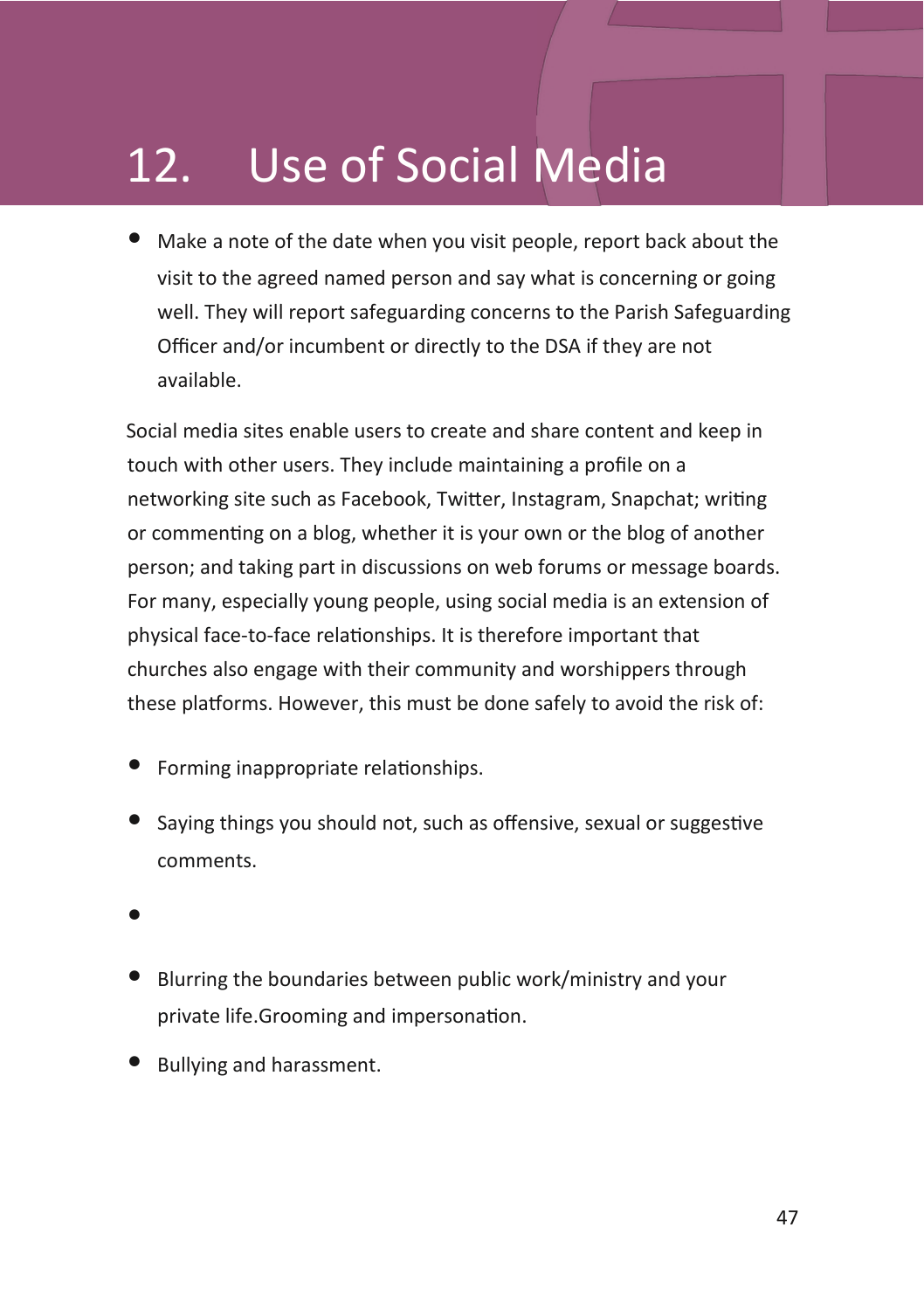#### **The role of the PCC**

The PCC must approve the use of social media and mobile phones by the church. Where there are Facebook or similar online groups set up on the church's behalf, the PCC must ensure there is a named person to whom all workers are accountable.

The named person must be a church officer, and should be aware of the account name and password so that they can at any time log on to the account to monitor the communications. The named person should be proactive in fulfilling this role.

Communications must be shared with the named person. Church officers remain bound by professional rules of confidentiality. Where there is concern that a young person or adult is at risk of abuse, or they themselves pose a risk of abuse to others, safeguarding procedures must always be followed.

### **Guidance for church officers**

#### **Do:**

- $\checkmark$  Have your eyes open and be vigilant.
- $\checkmark$  Maintain the upmost integrity honesty, transparency, consistency and accountability are key. Treat online communication with children, young people and adults as you would communication that is face to face. Always maintain the same level of confidentiality.
- $\checkmark$  Report any safeguarding concerns that arise on social media to the PSO and the DSA.
- $\checkmark$  Always assume that everything you write is permanent and may be viewed by anyone at any time; and that everything can be traced back to you personally as well as to your colleagues or the church.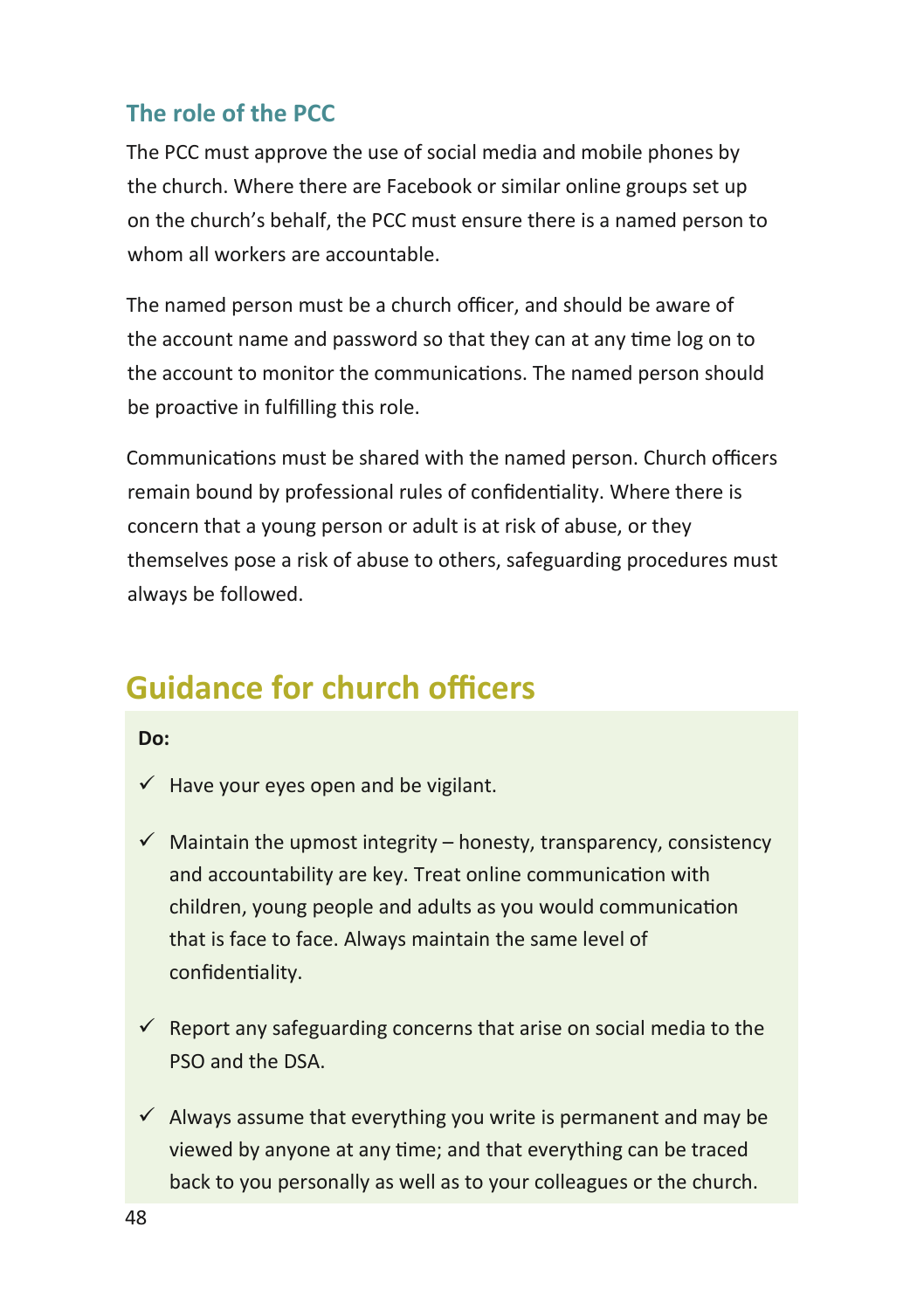#### Always think before you post.

- $\checkmark$  Draw clear boundaries around your social media usage associated with your private life and your use of different social media for public ministry. Keep church account/s and profiles separate from your personal social media account/s e.g. only use a Facebook page, Twitter or blogs for public ministry, while keeping a separate Facebook profile for private life.
- $\checkmark$  Always ask parents/carers for written consent to:
	- Use and store photographs of children/young people from activities or events in official church publications, or on the

church's social media, website and displays. • Use telephone, text message, email and other messaging services to communicate with young people.

- Allow young people to connect to the church's social media pages.
- $\checkmark$  Only use an approved church/ministry account to communicate with children, young people and/or vulnerable adults. The named person should be able to access this and review conversations, and the account should be visible to young people and their parents. Young people must be made aware that any communication will be viewed by all users. Save any messages and threads through social networking sites, so that you can provide evidence to the named person of your exchange when required.
- $\checkmark$  Avoid one-to-one communication with a child or young person.
- $\checkmark$  Use clear and unambiguous language in all communications and avoid abbreviations that could be misinterpreted.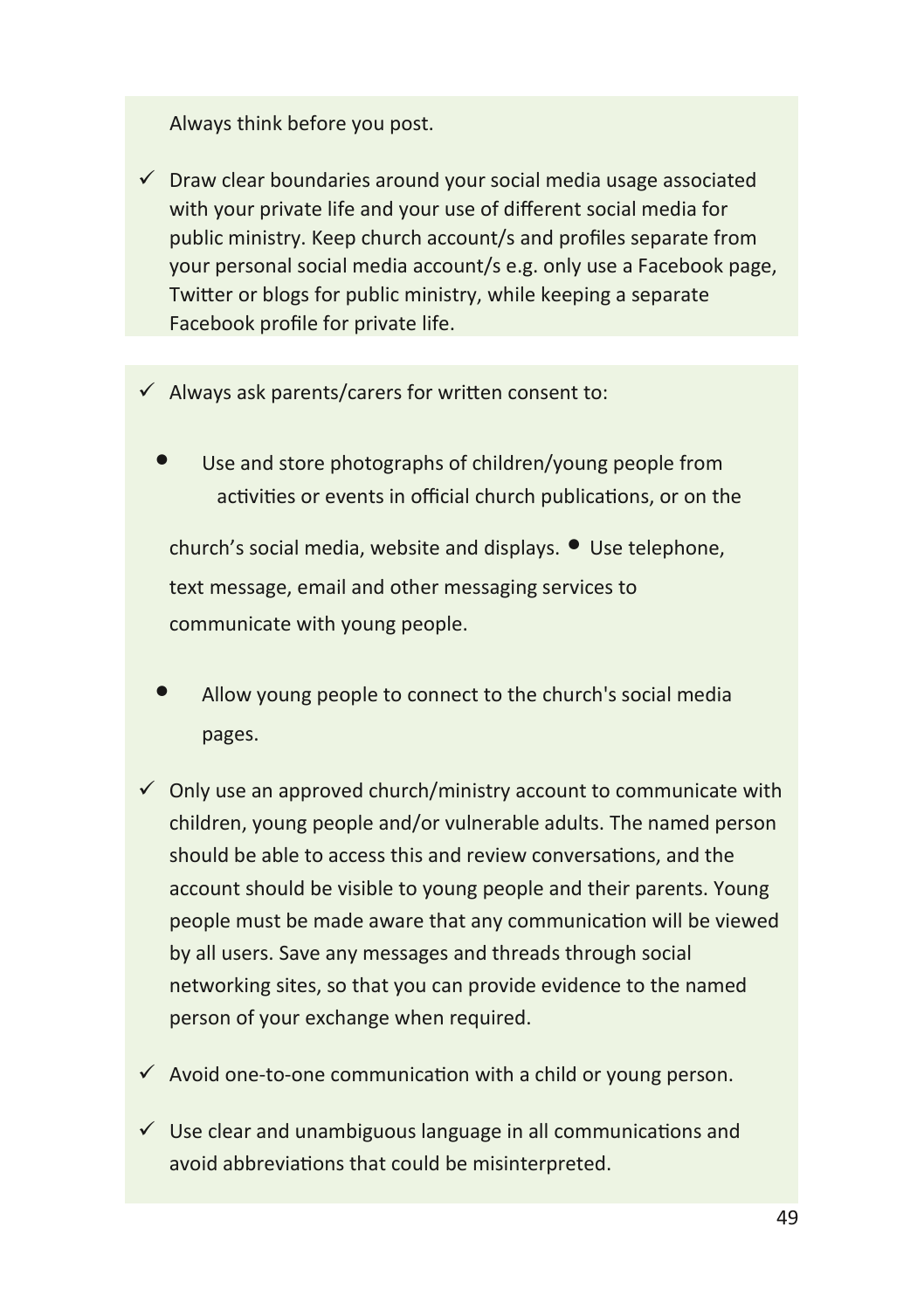- $\checkmark$  Save and download to hard copy any inappropriate material received through social networking sites or other electronic means and show immediately to the named person, PSO, incumbent or, if appropriate, Diocesan Safeguarding Adviser.
- $\checkmark$  Use passwords and log off promptly after use to ensure that nobody else can use social media pretending to be you.

#### **Do not:**

- $\triangleright$  Use a personal Facebook or any other social media account in your work with children, young people or vulnerable adults.
- $\triangleright$  Add children, young people or vulnerable adults as friends on your personal accounts.
- $\triangleright$  Facebook stalk (i.e. dig through people's Facebook pages to find out about them).
- $\triangleright$  Say anything on social media that you would not be happy saying in a public meeting, to someone's face, writing in a local newspaper or on headed notepaper.
- $\triangleright$  Comment on photos or posts, or share content, unless appropriate to your church role.
- Use visual media (e.g. Skype, Facetime) for one-to-one conversations with young people – use only in group settings.

In particular, do not allow content to contain or share links to other sites that contain:

- $\triangleright$  Libellous, defamatory, bullying or harassing statements.
- $\triangleright$  Breaches of copyright and data protection.
- $\triangleright$  Material of an illegal nature.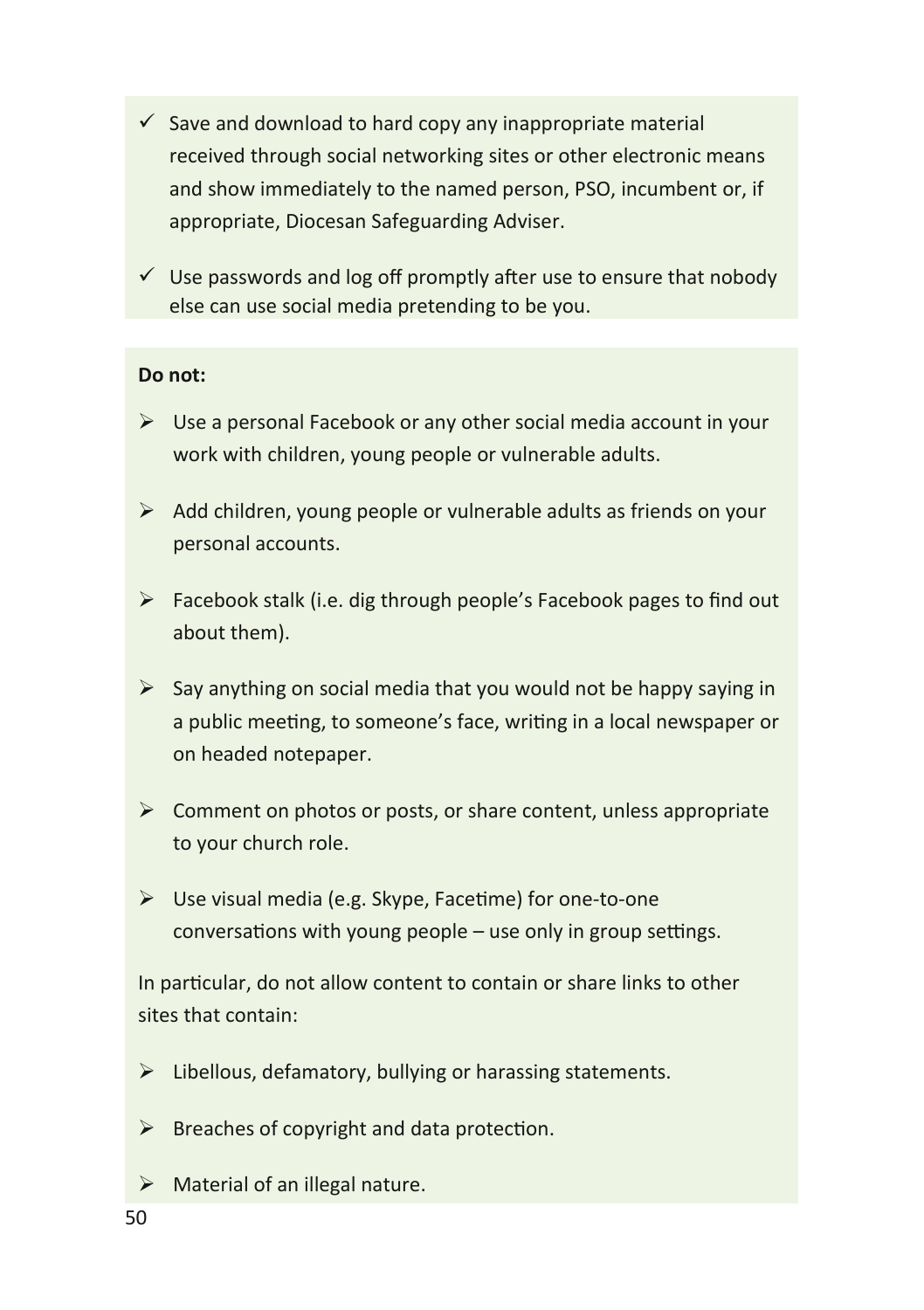- $\triangleright$  Offensive sexual or abusive references.
- $\triangleright$  Inappropriate language.
- $\triangleright$  Anything which may be harmful to a child, young person or vulnerable adult, or which may bring the church into disrepute or compromise its reputation.

#### **Mobile phones**

Wherever possible, church officers should be supplied with a mobile phone dedicated for work purposes. This allows for the phone to be switched off outside working hours, and for usage to be accountable. This means that the work phone number is the only number that young people or adults are given, and the church officer's personal number can remain private. Texts or conversations that raise concerns should be saved and passed on to the named person or the PSO/incumbent (or if unavailable the DSA).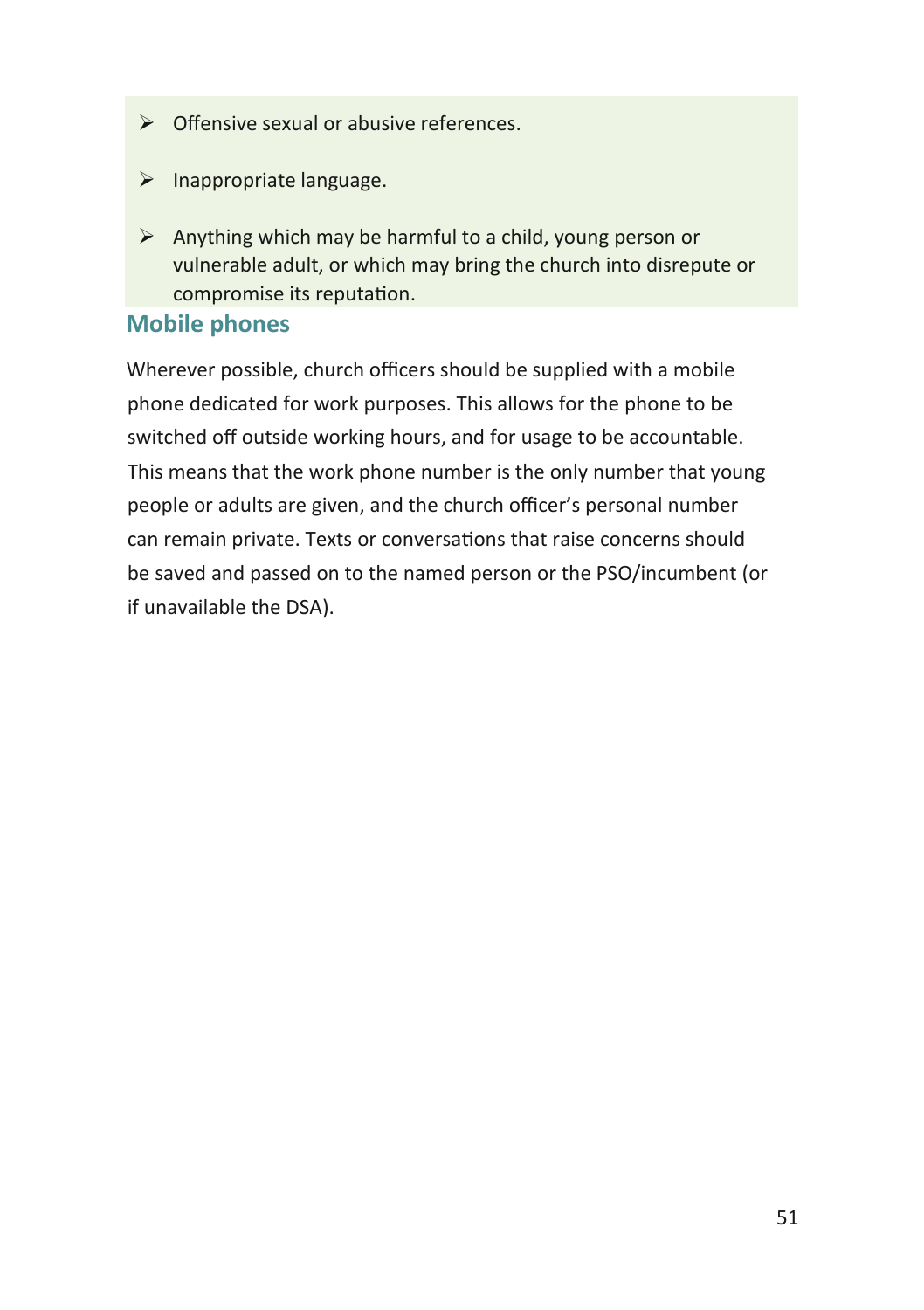# 13 . Further Help and Guidance

### **Helplines**

**NSPCC** for adults concerned about a child – 0808 800 5000

**Childline** for children and young people – 0800 1111

**Action on Elder Abuse** helpline – 0808 808 8141

**24-hour National Domestic Violence** helpline – 0808 2000 247

**NAPAC** offers support and advice to adult survivors of childhood abuse – 08088010331

**Stop It Now** helps prevent child sexual abuse – 0808 1000 900

**Cruse** bereavement helpline – 0808 808 1677

**Family Lives** provides support and advice on family issues – 0808 800 222

MACSAS for people who have been abused by church officers – 0808 801 0340

**Samaritans** for people struggling to cope and needing someone to talk to – 116 123

### **Sources of support for victims and families of abuse**

**The Survivors Trust** – http://thesurvivorstrust.org

**Safeline** – www.safeline.org.uk/what-can-friends-and-family-members-dotosupport-survivors-of-sexual-abuse

**SupportLine** – www.supportline.org.uk/problems/rape\_sexual-assault.php

**Victim Support** – www.victimsupport.org.uk/crime-info/types-crime/ childhoodabuse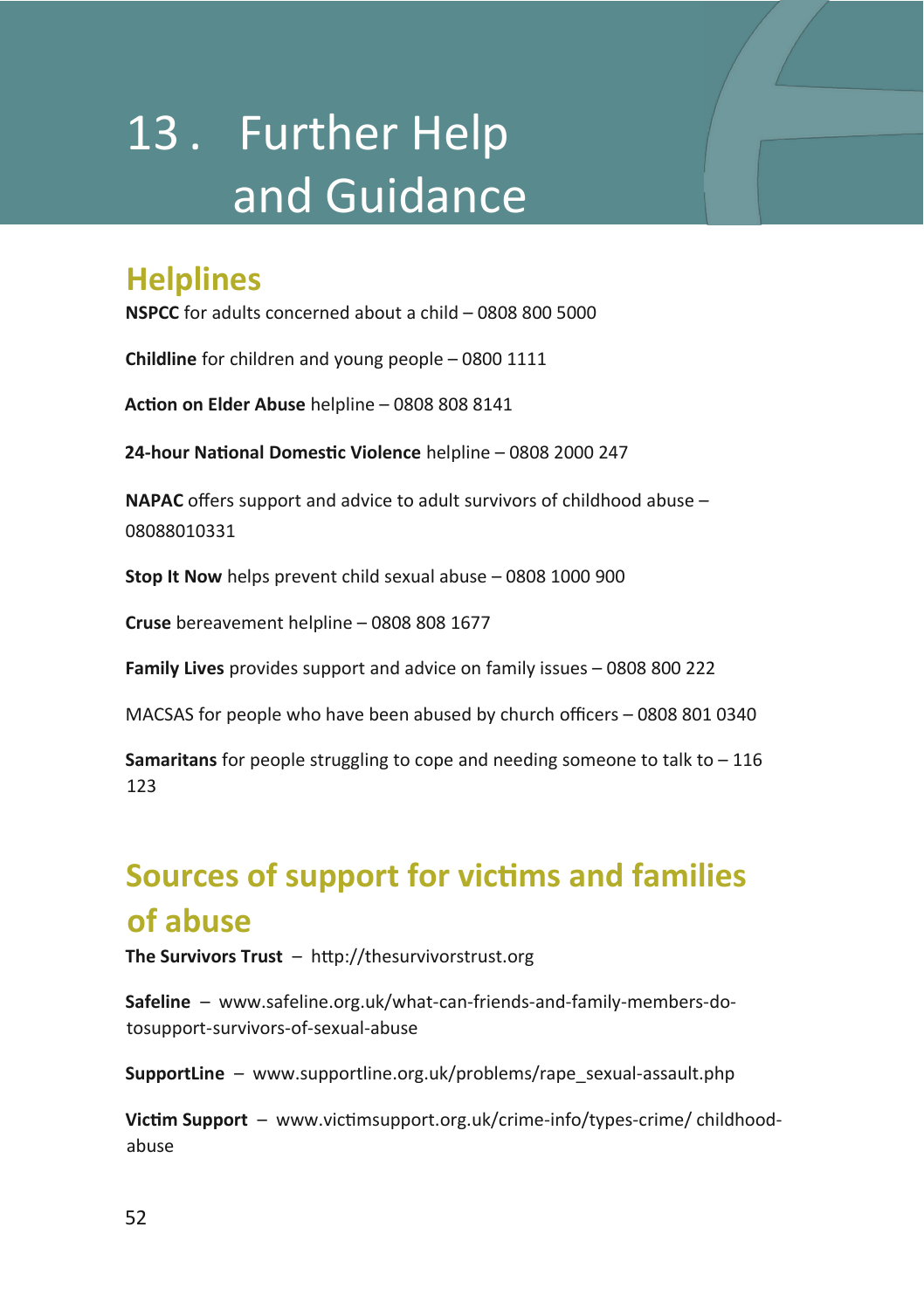#### **Websites**

| www.nspcc.org.uk                                      | www.elderabuse.org.uk  |
|-------------------------------------------------------|------------------------|
| www.womensaid.org.uk<br>www.restoredrelationships.org | www.ageuk.org.uk       |
| www.stopitnow.org.uk                                  | www.barnardos.org.uk   |
| www.scie.org.uk<br>www.ceop.police.uk                 | www.spiritualabuse.com |
|                                                       | www.modernslavery.co.u |
|                                                       |                        |

k

#### https://carers.org

For links to the resources and templates mentioned in this handbook, go to www.churchofengland.org/safeguarding

All House of Bishops' Safeguarding Policy and Guidance can be found at www.churchofengland.org/more/safeguarding/policy-practiceguidance In addition, please see the safeguarding pages of your diocesan website.

## Appendix – Further Information on Vulnerable Adults

The term 'vulnerable adult' refers to a person aged 18 or over whose ability to protect himself or herself from violence, abuse, neglect or exploitation is significantly impaired through physical or mental disability, illness, old age, emotional fragility, distress, or otherwise; and for that purpose, the reference to being impaired is to being temporarily or indefinitely impaired<sup>62</sup>.

Please note that some adults may not consider themselves vulnerable but may be vulnerable to being abused by individuals in positions of leadership and responsibility. As adults are not inherently vulnerable and in need of protection it is important to recognise that the factors described below do not, of themselves, mean that a person is vulnerable. It is a combination of these factors and the circumstances that a person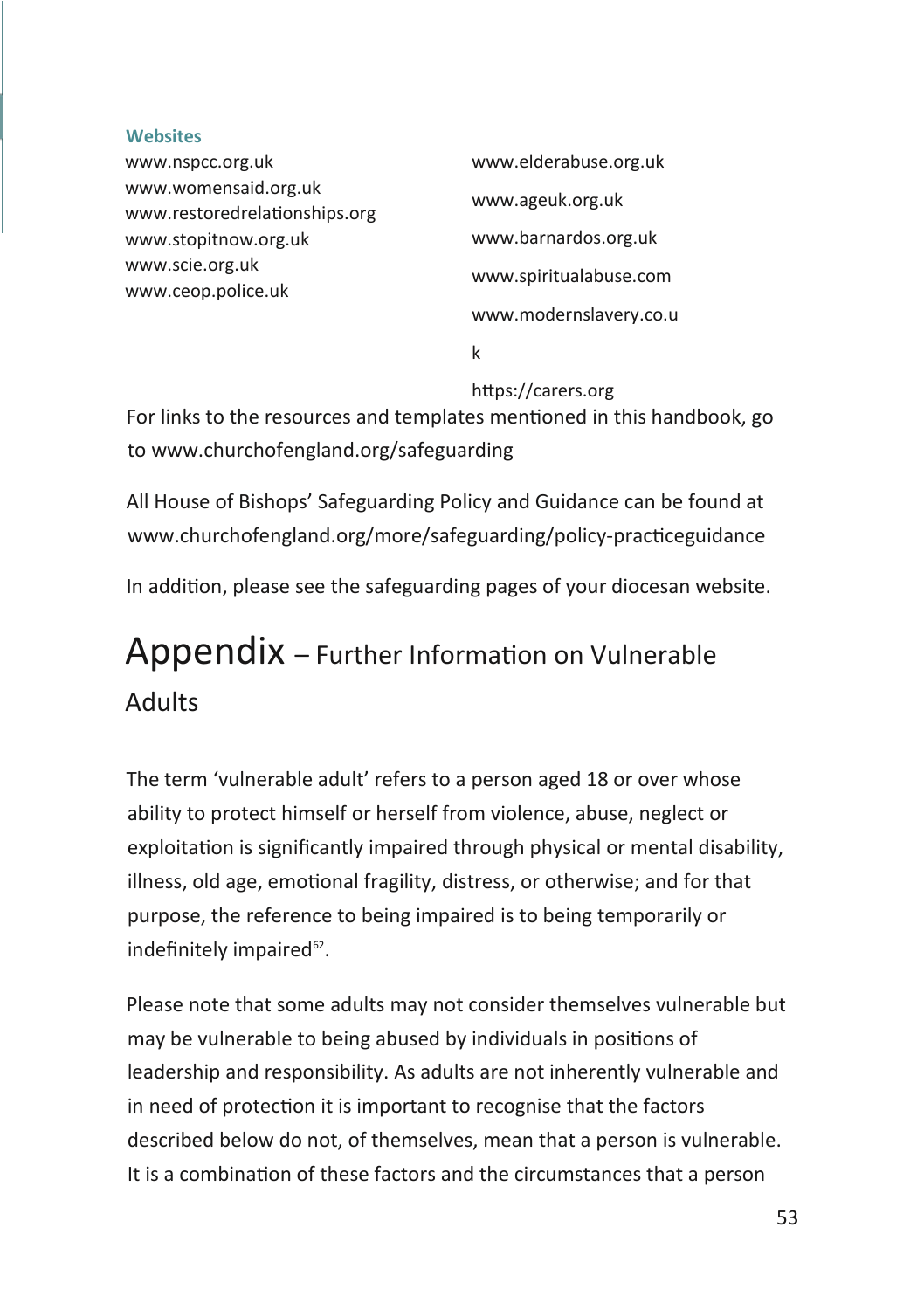finds him/herself in that can make an individual vulnerable to abuse or neglect.

| Some factors that increase vulnerability include:                                                                                                                                                                                       |                                                                                                                                                                                                                                                                                                                                                             |  |  |
|-----------------------------------------------------------------------------------------------------------------------------------------------------------------------------------------------------------------------------------------|-------------------------------------------------------------------------------------------------------------------------------------------------------------------------------------------------------------------------------------------------------------------------------------------------------------------------------------------------------------|--|--|
| A mental illness, chronic or acute.<br>A sensory or physical disability or<br>impairment.<br>A learning disability.<br>A physical illness.<br>Dementia.<br>An addiction to alcohol or drugs.<br>٠<br>Failing faculties of old age.<br>٠ | Victims/survivors of domestic<br>٠<br>abuse – direct violence and/or<br>significant emotional coercion.<br>Those who have suffered historic<br>$\bullet$<br>abuse in childhood.<br>A permanent or temporary<br>٠<br>reduction in physical, mental or<br>emotional capacity brought about<br>by life events – for example<br>bereavement or abuse or trauma. |  |  |
| Those who are homeless.<br>٠<br>Refugee families or individuals                                                                                                                                                                         |                                                                                                                                                                                                                                                                                                                                                             |  |  |

These factors may not exist in isolation; for example, someone with a drink problem masking underlying dementia; or a frail housebound elderly person with underlying depression.

## **Notes**

#### **Introduction**

- 1. The term 'child' is used to include all children and young people who have not yet reached their 18th birthday. The fact that a child has reached 16 years of age, is living independently, is in further education, is a member of the armed forces, in hospital, in prison or in a Young Offender's institution does not change his or her status or entitlement to services or protection under the Children Act 1989. The handbook also uses the term 'young person/people' for those aged between 14 and 17.
- 2. Please note that these may be the same person.

(including those seeking asylum).

3. This means that the 'relevant persons' as defined in the 2016 Measure (who include but are not limited to the incumbent, the PCC and the church wardens) will need to comply with its terms unless they can point to cogent reasons for not doing so (to be 'cogent', such reasons must be clear, logical and convincing).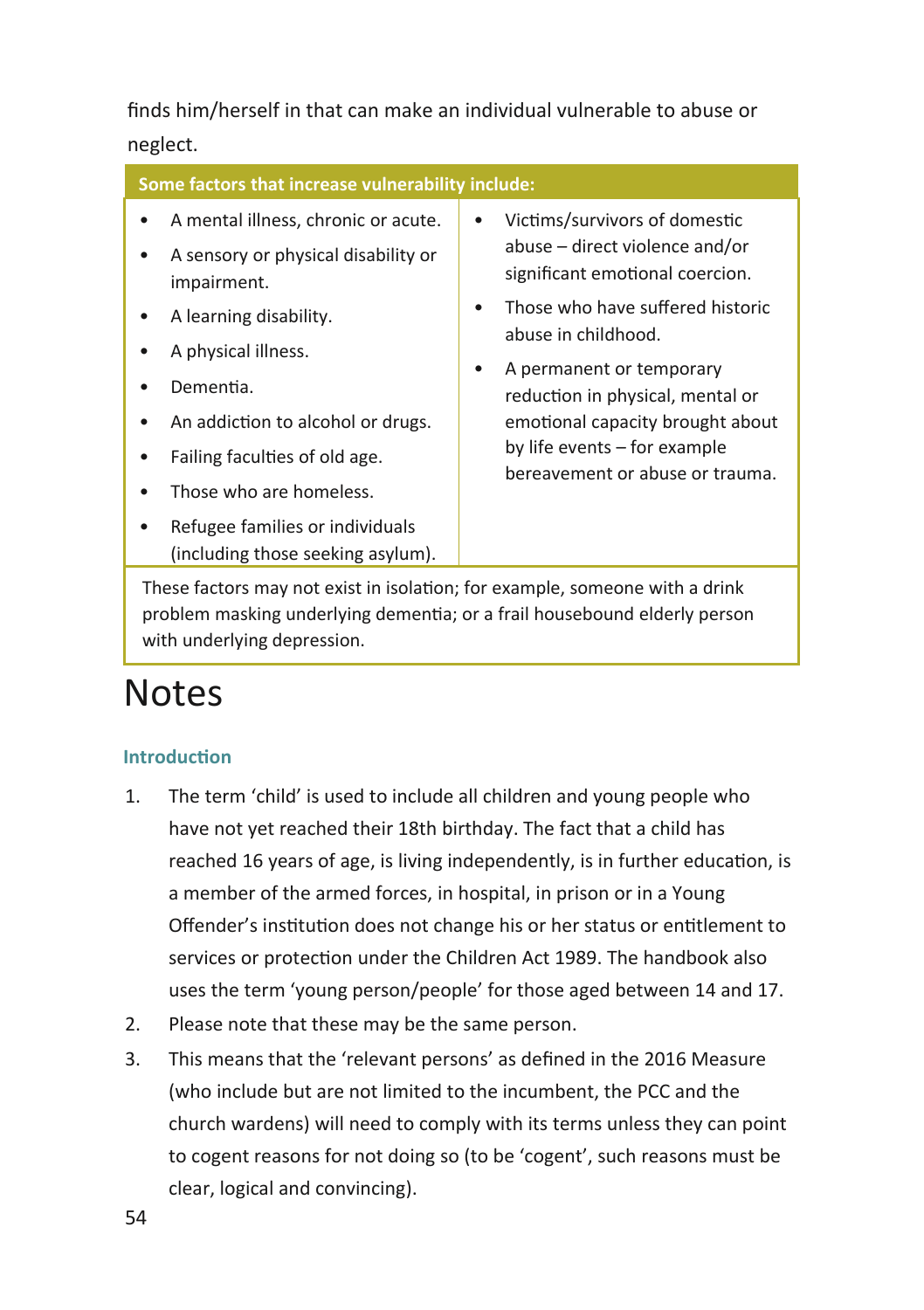#### **1. Parish Roles and Responsibilities**

- 4. For further information, please see section 3 in the House of Bishops' Key Roles and Responsibilities of Church Office Holders and Bodies Practice Guidance (Roles 2017).
- 5. Church wardens operate in accordance with the Church Wardens Measure 2001 and the Canons of the Church of England (see Canon E1 in particular). Their safeguarding responsibilities are outlined in section 3 of Roles 2017.
- 6. In addition, the diocese may offer an aligned parish safeguarding policy bespoke for its parishes.
- 7. Section 3.3 of Roles 2017 states that 'Preferably the PSO should be someone who is a lay person, has good pastoral and organisational skills and experience of working with children/young people or vulnerable adults, although not always currently involved in such work in the parish. They should not be the incumbent or his or her partner.'
- 8. The role of the PSO is outlined in section 3 of Roles 2017.
- 9. Some parishes do not have their own website. In this situation, the parish may want to offer some information on the A Church Near You website.
- 10. Regular reporting means a minimum of twice a year to the PCC.
- 11. Church Representation Rules 9(2A).
- 12. This does not include hiring by private individuals for private events, e.g. a child's birthday party.
- 13. This relates to a clergy vacancy in a benefice and is known as an interregnum.

#### **2. What can a Parish Expect from the Diocese?**

- 14. Please note that the group is called a number of different names in dioceses, e.g. the Diocesan Safeguarding Group, Diocesan Safeguarding Management Group and the Diocesan Safeguarding Advisory Panel.
- 15. For further information, please see the government's advice on whistleblowing or the safeguarding section of your diocesan website.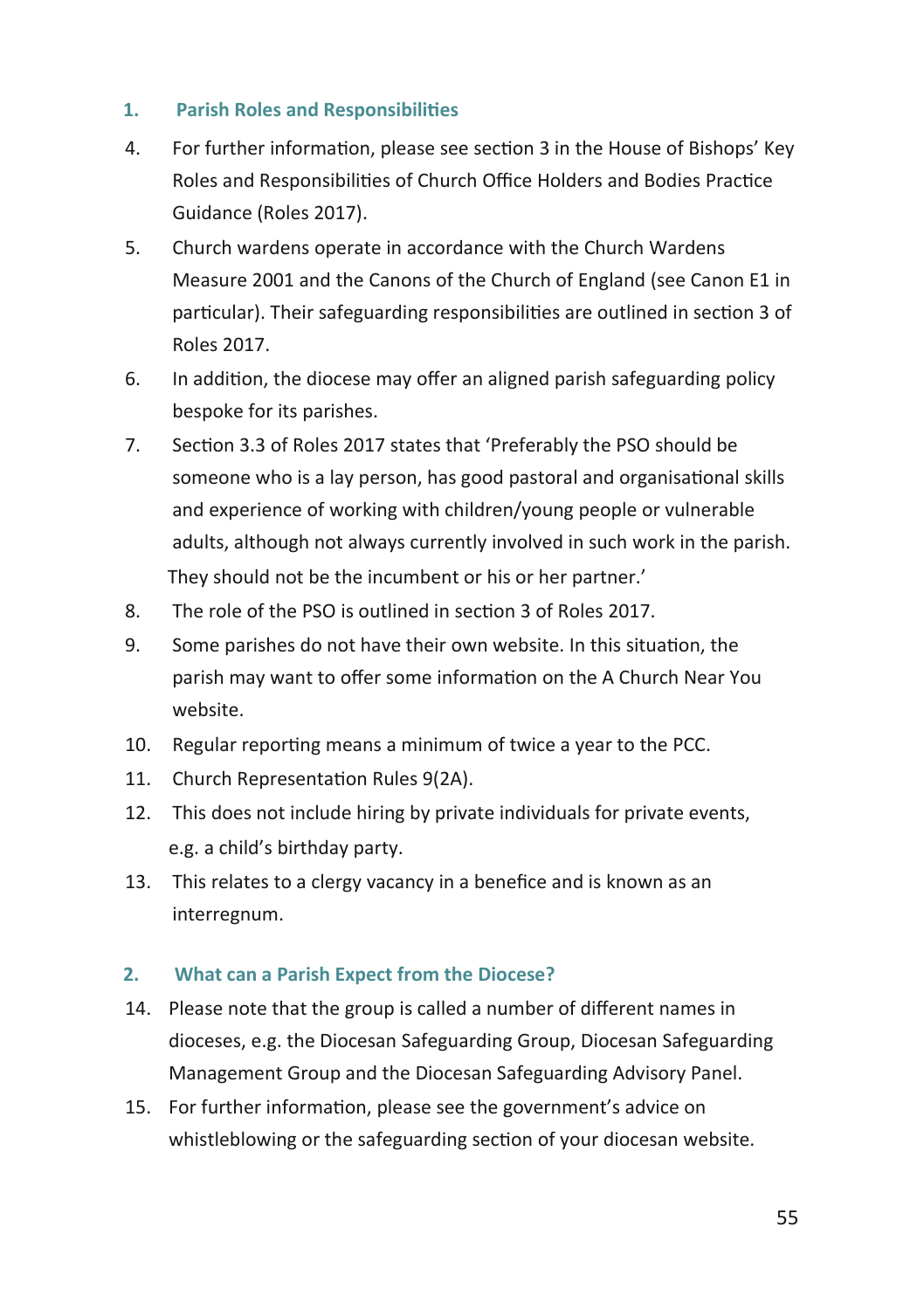#### **3. Abuse and Neglect of Children**

- 16. Further information is available in the Types of Abuse Fact Sheet .
- 17. This is because impairment caused by seeing or hearing the ill treatment of another (e.g. witnessing domestic violence or abuse) is included in the definition of 'harm' in the Children Act 1989. For more information, see the Responding Well to Domestic Abuse Policy and Practice Guidance.
- 18. The Protection of Children Act 1978, Section 1.

#### **4. Abuse and Neglect of Adults**

- 19. Further information is available on the Type of Abuse Fact Sheet .
- 20. Further information is available from the Carers Trust.
- 21. The Care Quality Commission (CQC). Also note that The Parliamentary and Health Ombudsman (PHSO) deals with complaints that relate to the NHS, including GP services.
- 22. The Local Government and Social Care Ombudsman.
- 23. The Prison and Probation Ombudsman
- 24. The Clewer Initiative is currently supporting parishes to recognise and raise awareness of all aspects of modern slavery. For further information, see anti-slavery partnerships at Unseen.

#### **5. Safer Recruitment**

- 25. See the Safer Recruitment Practice Guidance for further information.
- 26. This is either an enhanced criminal record check with barring information or an enhanced criminal record check without barring information. See Safer Recruitment Practice Guidance, appendices 7 and 8 for further information.
- 27. For further details about the recruitment of overseas applicants see the Safer Recruitment Practice Guidance.
- 28. This may be six months for paid roles, depending on the contract, and shorter for unpaid roles.
- 29. See section 11.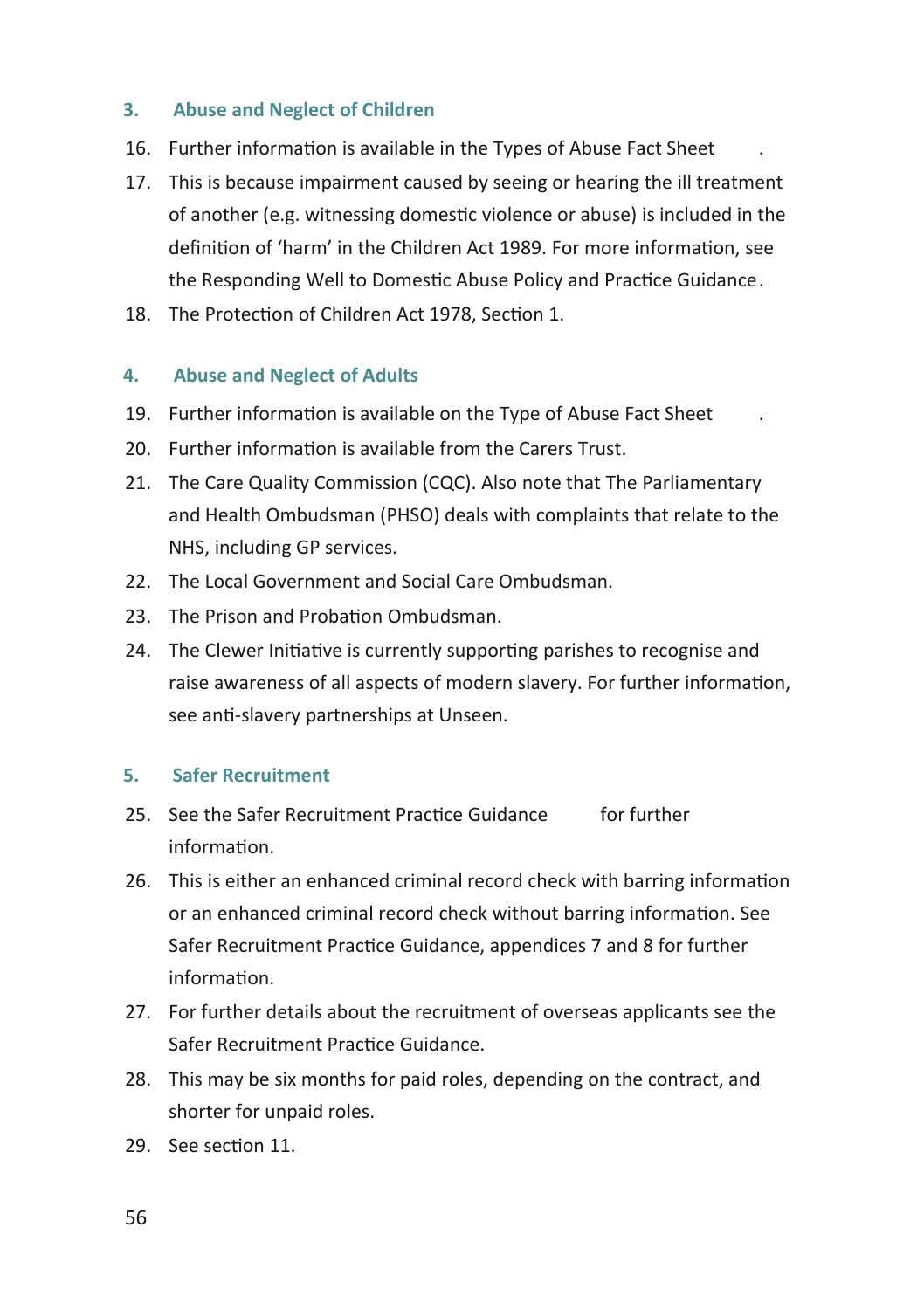#### **6. Safeguarding Training**

- 30. See the Safeguarding Training and Development Practice Guidance for further guidance.
- 31. Please note that this is not an exhaustive list but aims to cover the most common roles in a parish.

#### **7. Responding Promptly to Every Safeguarding Concern or Allegation**

- 32. A 'church officer' is anyone appointed/elected by or on behalf of the Church to a post or role, whether they are ordained or lay, paid or unpaid, for example a priest, church warden, bell-ringer, organist or youth activity leader.
- 33. Please see the House of Bishops' Responding to, Assessing and Managing Safeguarding Concerns or Allegations Against Church Officers Practice Guidance 2017 for further information.
- 34. Please note that this includes a concern about a church officer's behaviour that is not in line with safer working practices as outlined in section 11.
- 35. The person about whom a safeguarding concern or allegation has been made. Sometimes called the 'subject of concerns or allegations' or 'alleged perpetrator'.
- 36. This would normally be a Parish Safeguarding Officer, incumbent, archdeacon and DSA. It may also be an activity leader if the concern arose within an activity.
- 37. This means the Local Authority and/or the police.
- 38. If concerns arise outside of normal office hours, contact the diocesan outof-hours service.
- 39. Please note that in some areas this is called the Multi Agency Safeguarding Hub (MASH). In some areas this will be for children only; in other areas it will be for both children and adults.
- 40. Please note that the LADO should be the first point of contact. They will then inform the police, as required.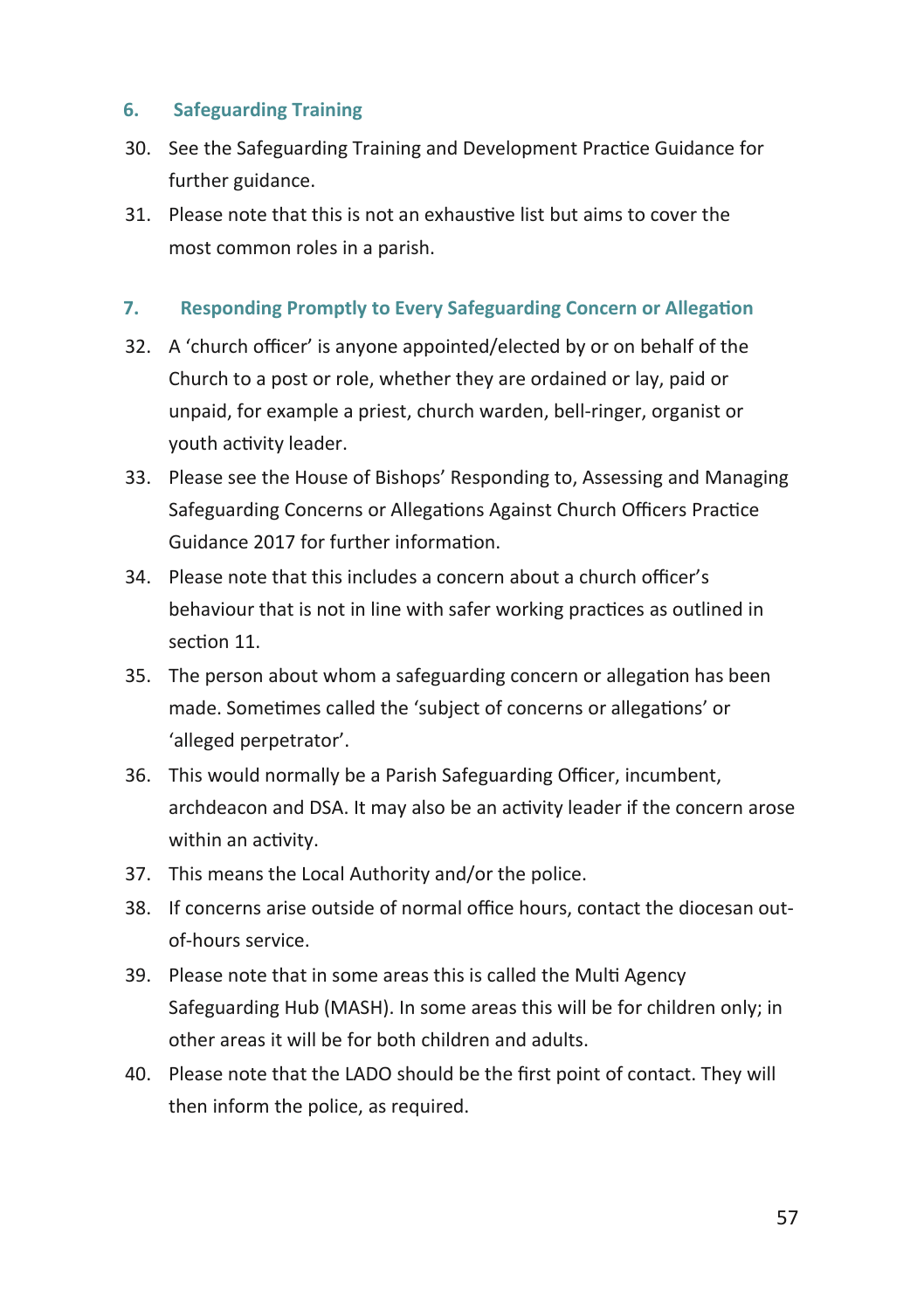- 41. The person about whom a safeguarding concern or allegation has been made. Sometimes called the 'subject of concerns or allegations' or 'alleged perpetrator'.
- 42. This means the Local Authority and/or the police.
- 43. This means abuse disclosed by an adult which happened to them in the past, either as a child or as a younger adult; and abuse disclosed by a child which happened to them in the past as a younger child.
- 44. Please note that any safeguarding concern or allegation made against a church officer who has died must also be reported to the DSA.
- 45. For further information please see House of Bishops' Responding Well to Domestic Abuse Practice Guidance 2017.
- 46. More information for parishes about the new data protection regime can be found at www.parishresources.org.uk/gdpr
- 47. There are also provisions that allow the sharing of personal data without consent for the prevention or detection of unlawful acts or to protect members of the public from dishonesty, malpractice or seriously improper conduct. However, you should always seek legal advice before relying on these provisions.
- 48. Information Sharing Advice is for practitioners providing safeguarding services to children, young people, parents and carers (July 2018).
- **8. Caring Pastorally for Victims/Survivors of Abuse and Affected Others**
- 49. Please see Forgiveness and Reconciliation in the Aftermath of Abuse for further information.
- 50. See section 1.4 of Responding to, Assessing and Managing Safeguarding Concerns or Allegations Against Church Officers Practice Guidance 2017.
- 51. Please see House of Bishops' Responding Well to Those Who Have Been Sexually Abused Practice Guidance 2011 for further information.

#### **9. Caring Pastorally for Church Officers who are the Subject of Concerns or Allegations of Abuse and Affected Others**

52. The term 'respondent' refers to the person about whom a safeguarding concern or allegation has been made. Sometimes called the 'subject of concerns or allegations' or 'alleged perpetrator'. This should not be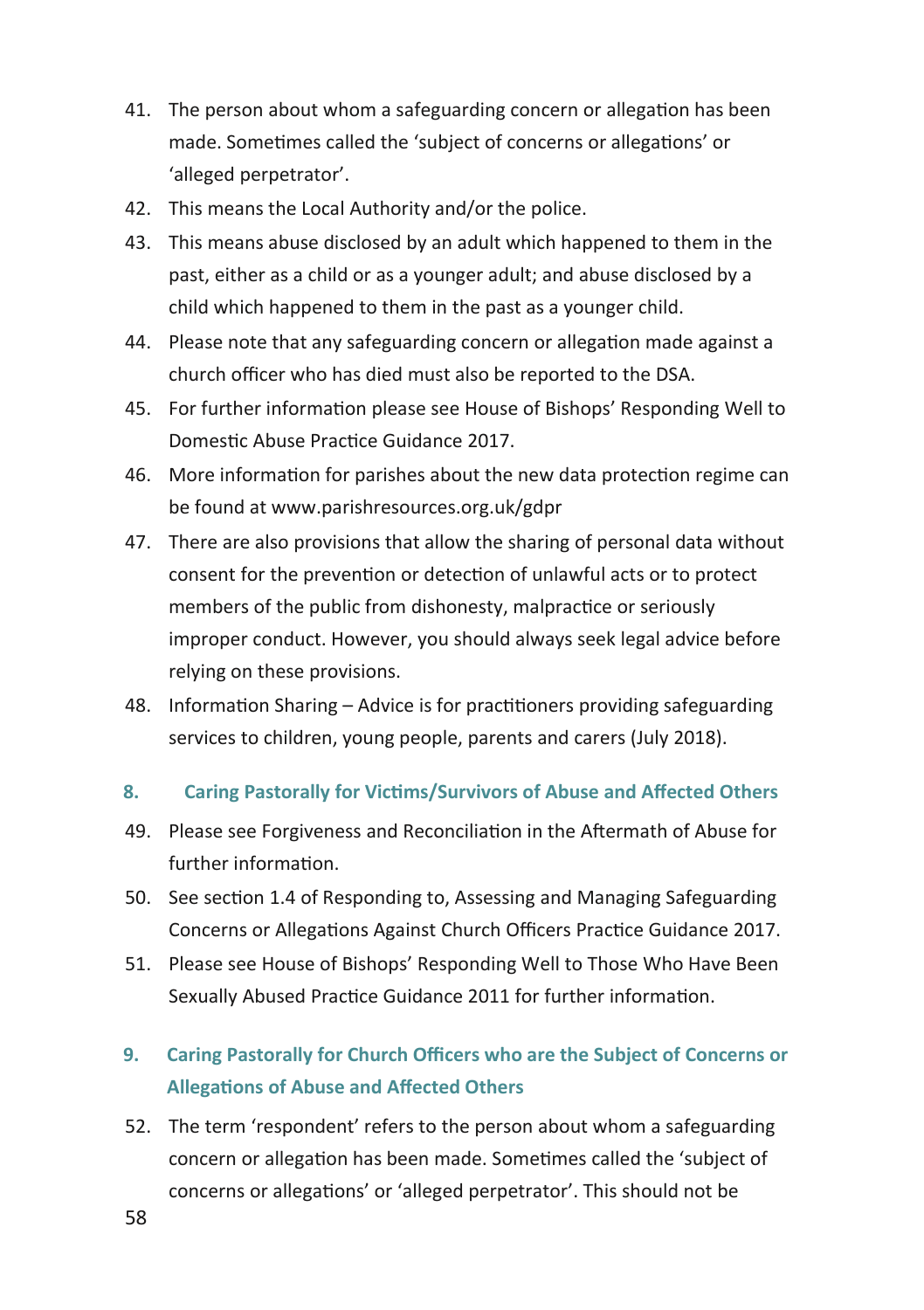confused with the term 'respondent' that is used under the CDM to describe the person who is the subject of a complaint.

53. See section 1.5 of Responding to, Assessing and Managing Safeguarding Concerns or Allegations Against Church Officers Practice Guidance 2017.

#### **10. Responding to Those who May Present a Known Risk to Children, Young People or Vulnerable Adults within a Christian Congregation**

- 54. Please see section 7 of the House of Bishops' Responding to, Assessing and Managing Safeguarding Concerns or Allegations Against Church Officers Practice Guidance 2017 for further information.
- 55. Powers of arrest should not be exercised by anyone who does not have the knowledge of the legal requirements of arrest because if a person were to be manhandled in circumstances which went beyond the arrest powers, the person carrying out the arrest (and perhaps the body/organisation which appointed that person) could be sued for assault and/or false imprisonment for any period of detention.
- 56. An individual has the right to attend acts of worship at the church of the parish within which they reside.

#### **11. A Safe Environment and Activities**

- 57. Please see the Safer Environment and Activities Practice Guidance for further information. This will be available shortly.
- 58. Please see the Model Code of Safer Working Practice in Safer Environment and Activities Practice Guidance.
- 59. These ratios are based on NSPCC guidance.
- 60. The information in these forms should be reviewed annually or as and when it changes i.e. if a child is diagnosed with a medical condition/allergy etc. It will normally be completed by a parent.
- 61. This means an activity that takes place away from church premises.

#### **Appendix – Information on Vulnerable Adults**

62. Section 6 of the Safeguarding and Clergy Discipline Measure 2016.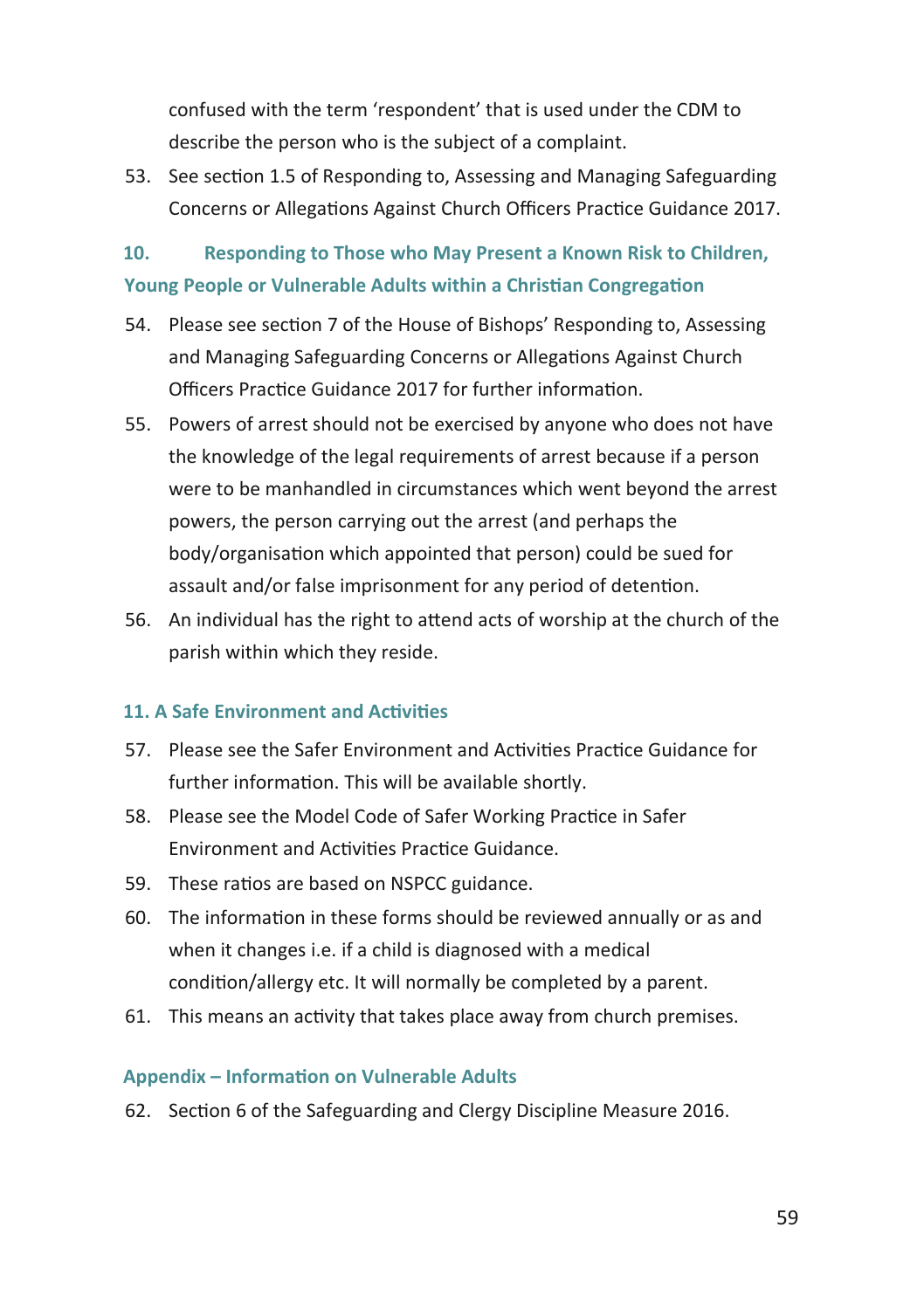# Acknowledgments

Thanks are owed to Garry Johnson, the previous DSA of Peterborough Diocese, and the Dioceses of Canterbury, Southwark, Peterborough and Newcastle and their parishes for their contribution to the preparation of this practice guidance. Additional thanks go to the other DSAs, too many to name, who have offered their expertise to this guidance, and to the Dioceses of Peterborough, Chelmsford, Oxford, Southwark and Canterbury for the use of some of their materials.